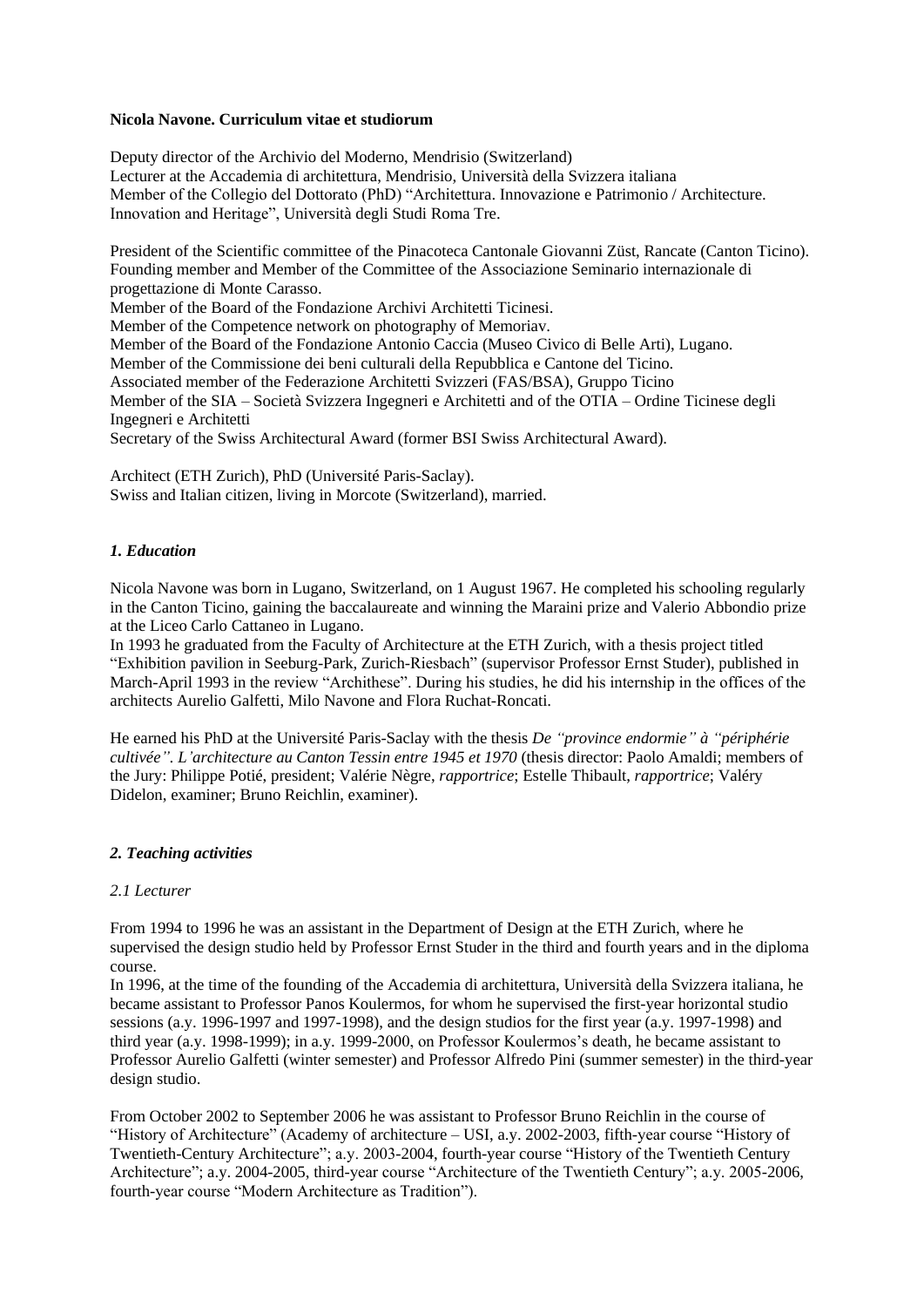He was also Professor Reichlin's assistant in the horizontal fourth-year design studio (a.y. 2004-2005, "Restoration and Conversion"; a.y. 2006-2007, "Design for Reuse").

Since September 2009 he has been a lecturer in the Master's Course in Architecture, Università della Svizzera Italiana (History of Architecture, course on "Paradigms of Organicism" for a.y. 2009-10, 2010-11; course on the "Twentieth-Century School Architecture in Ticino", a.y. 2011-12, 2012-13; course on "Architecture in Ticino in the Second Half of the Twentieth Century: A Historical-Critical Itinerary between Resistance and Disenchantment", a.y. 2013-14, 2014-15; course on "Architecture in Canton Ticino, 1945-2000. A Historical-Critical Itinerary between Resistance and Disenchantment", a.y. 2015- 2016, 2016-2017, 2017-2018).

From 1st March to 31 May 2013 he was Visiting Professor at the Università Iuav di Venezia, Research Area, library services and laboratories, for the research project on "Interactions between Italy and Switzerland in Architectural Culture in the Postwar Period".

Since 1<sup>st</sup> September 2016 he has been member of the Collegio del Dottorato (PhD) "Architettura. Innovazione e Patrimonio / Architecture. Innovation and Heritage", Università degli Studi di Roma Tre.

### *2.2 Supervisor or co-rapporteur for doctoral thesis*

2.2.1 Supervisor of the doctoral thesis by Valeria Lollobattista, *Strumenti di architettura per la città storica. A partire dal piano di protezione del centro storico di Bellinzona di Carloni, Snozzi e Vacchini (1962-1970)*, Dottorato in Architettura: Innovazione e Patrimonio, curriculum: Progetto filologico, Università degli Studi Roma Tre / Politecnico di Bari, XXXI cycle (defended on 29 November 2019).

### *2.3 Tutor of academic internships*

2.3.1 Tutor for Caroline Cottier's internship at the Archivio del Moderno within the Master of Advanced Studies en conservation du patrimoine et muséologie des Universités de Genève, Lausanne, Fribourg, 1 March – 21 May 2021 and member of the jury in the defence of thesis (supervisor Dr. Karina Queijo), Université de Lausanne, 16 February 2022.

## *2.4. Guest critic*

2.4.1 Guest critic by the Design Studio Nicola Baserga, Master 1+2, Academy of architecture – USI, Palazzo Canavée, 21 March 2014.

2.4.2 Guest examiner by the course "Technology – Construction systems and processes", Prof. Franz Graf, Bachelor 2, Academy of architecture – USI, Palazzo Canavée, 2 July 2014.

2.4.3 Guest critic by the Design Studio José Maria Sanchez Garcia – Mauro Marzo, W.A.Ve. – Workshop Architettura Venezia, Università Iuav di Venezia, Cotonificio di Santa Marta, 4 July 2014.

2.4.4 Guest critic by the Design Studio Nicola Baserga – Prof. Mario Botta, Bachelor 1, Academy of architecture – USI; Palazzo Turconi, 17 December 2014.

2.4.5 Guest critic by the Design Studio Paolo Canevascini – Prof. Mario Botta, Bachelor 1, Academy of architecture – USI; Palazzo Turconi, 27 April 2015.

2.4.6 Guest critic by the Design Studio Michele Arnaboldi, Master 1+2, Academy of architecture – USI; Palazzo Canavée, 27 May 2015.

2.4.7 Guest critic by the Design Studio Giacomo Guidotti, W.A.Ve. – Workshop Architettura Venezia, Università Iuav di Venezia, Cotonificio di Santa Marta, 9 July 2015.

2.4.8 Guest critic by the Design Studio José Maria Sanchez Garcia – Mauro Marzo, W.A.Ve. – Workshop Architettura Venezia, Università Iuav di Venezia, Cotonificio di Santa Marta, 10 July 2015.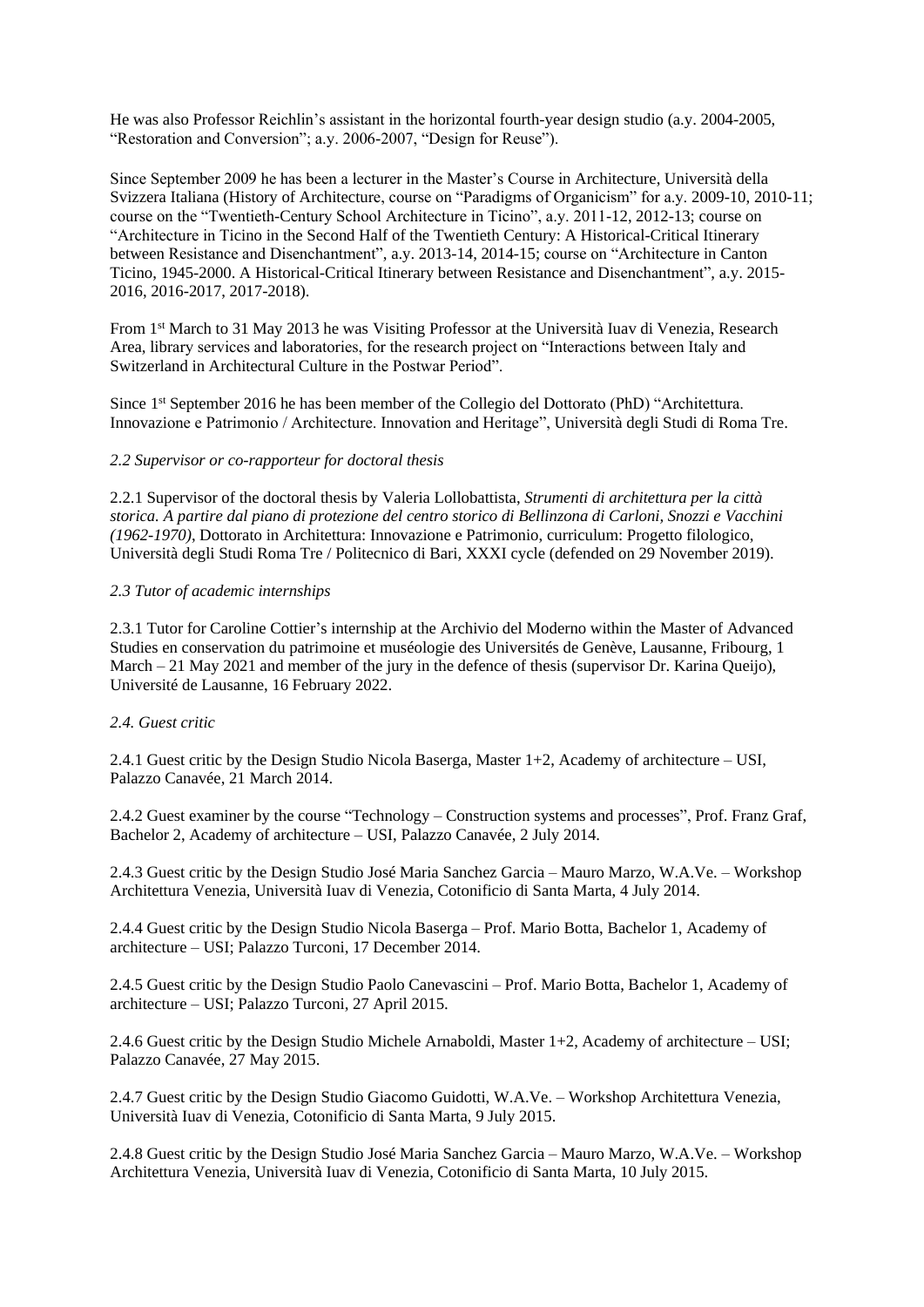2.4.9 Guest critic by the Design Studio Marc Collomb – Enrico Molteni, Bachelor 2, Academy of architecture – USI; Palazzo Canavée, 22 October 2015.

2.4.10 Guest critic by the Design Studio José Maria Sanchez Garcia, Master 1+2, Academy of architecture – USI; Palazzo Canavée, 5 November 2015.

2.4.11 Guest critic by the Design Studio Claudia Schermesser – Giacomo Guidotti, Bachelor 2, Haute Ecole d'Ingénierie et d'Architecture Fribourg, 25 November 2015.

2.4.12 Guest examiner, with Aurelio Galfetti and Bruno Reichlin, by the course "Restauro e riuso del patrimonio del XX secolo", Prof. Roberta Grignolo, Master 1+2, Academy of architecture – USI, Palazzo Canavée, July 2016.

2.4.13 Guest critic by the Design Studio Paolo Canevascini – Prof. Mario Botta, Bachelor 1, Academy of architecture – USI; Palazzo Turconi, 28 November 2016.

2.4.14 Guest critic by the Design Studio Nicola Baserga – Prof. Mario Botta, Bachelor 1, Academy of architecture – USI; Palazzo Turconi, 9 May 2017.

2.4.15 Guest critic by the Design Studio Stefano Moor, Bachelor 3, Haute Ecole du Paysage, d'Ingénierie et d'Architecture, Geneva, 6 June 2017.

2.4.16 Guest critic by the Design Studio Claudia Schermesser – Giacomo Guidotti, Bachelor 2, Haute Ecole d'Ingénierie et d'Architecture Fribourg, 10 October 2017.

2.4.17 Guest critic by the Design Studio Martino Pedrozzi, Bachelor 2, Academy of architecture – USI; Palazzo Canavée, 2-3 November 2017.

2.4.18 Guest critic by the Design Studio José Maria Sanchez Garcia, Bachelor 2, Academy of architecture – USI; Palazzo Canavée, 16-17 November 2017.

2.4.19 Guest critic by the Design Studio Nicola Baserga – Prof. Riccardo Blumer, Bachelor 1, Academy of architecture – USI; Palazzo Turconi, 8 May 2018.

2.4.20 Guest critic by the Design Studio Giacomo Guidotti, Master 1+2, Academy of architecture – USI; Palazzo Canavée, 25 October 2018.

2.4.21 Guest critic by the Design Studio Paolo Canevascini – Prof. Riccardo Blumer, Bachelor 1, Academy of architecture – USI; Palazzo Turconi, 19 November 2018.

2.4.22 Guest critic by the Design Studio Nicola Baserga – Prof. Riccardo Blumer, Bachelor 1, Academy of architecture – USI; Palazzo Turconi, 19 March 2019.

2.4.23 Guest critic by the Design Studio Nicola Baserga – Prof. Riccardo Blumer, Bachelor 1, Academy of architecture – USI; Palazzo Turconi, 30 April 2019.

2.4.24 Guest critic by the Design Studio Martino Pedrozzi, Bachelor 2, Academy of architecture – USI; Palazzo Canavée, 2 May 2019.

2.4.25 Guest critic by the Design Studio Giacomo Guidotti, Master 1+2, Academy of architecture – USI; Palazzo Canavée, 17 October 2019.

2.4.26 Guest critic by the Design Studio Paolo Canevascini – Prof. Riccardo Blumer, Bachelor 1, Academy of architecture – USI; Palazzo Turconi, 19 November 2019.

2.4.27 Guest critic by the final reviews of the Design Studio Paolo Canevascini – Prof. Riccardo Blumer, Bachelor 1, Academy of architecture – USI; online, 25 May 2020.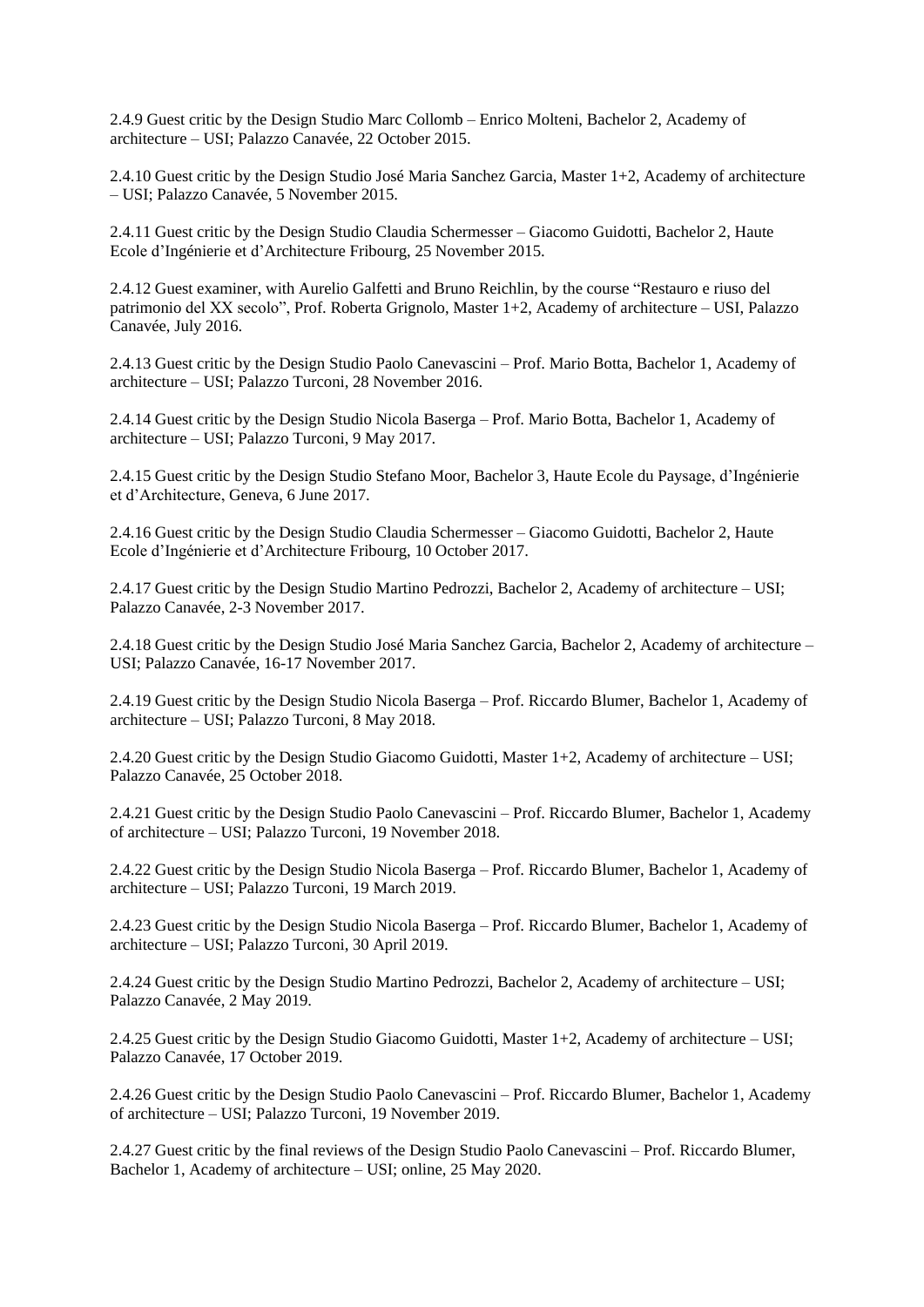2.4.28 Guest critic by the Design Studio Martino Pedrozzi, Bachelor 3, Master 1+2, Academy of architecture – USI; online, 16 November 2020.

2.4.29 Guest critic, with João Gomes da Silva, by the final reviews of the Design Studio Martino Pedrozzi, Bachelor 3, Master 1+2, Academy of architecture – USI; Palazzo Canavée, 15-16 December 2020.

2.4.30. Guest examiner by the course "Restauro e riuso del patrimonio del XX secolo", Prof. Roberta Grignolo, Master 1+2, Academy of architecture – USI, Palazzo Canavée, 25 January 2022.

### *3. Scholarly research activities*

In 1993 his research project on the work of Domenico Trezzini in St. Petersburg, conducted under the supervision of Professor André Corboz, won a fellowship for prospective researchers offered by the Department of Education and Culture of Canton Ticino. From this period dates his interest in Italian architectural culture in Russia in the eighteenth century and the first third of the nineteenth, towards which his subsequent studies were principally directed. He then worked as a member of the scientific committee of the exhibition "Domenico Trezzini and the Construction of St. Petersburg" (Lugano, Museo Cantonale d'Arte, 27 November 1994 - 26 February 1995), publishing several contributions in the catalogue.

Since 1997 he has been a researcher at the Archivio del Moderno, Academy of architecture – USI, being appointed Deputy Director on 30 April 2004.

At the Archivio del Moderno he has coordinated and conducted research, curated and organized exhibitions and conferences, edited and produced publications, contributing to the definition of the institution's scholarly programs and its technical and operational organization. The study of the dissemination of Italian architectural culture in Russia, particularly with regard to the work of architects from Ticino, has been combined with research into twentieth-century architecture, particularly architecture in the second half of the twentieth century in Ticino.

Within the scope of his work at the Archivio del Moderno, since 2007 he has been the secretary of the international BSI Swiss Architectural Award, for which he curates the whole organization of the award as well as exhibitions and books documenting its various editions.

*3.1 Applicant, co-applicant or associate researcher of SNF (Swiss National Fonds) financed research projects*

1. *L'impresa Fontana tra XVI e XVII secolo: modalità operative, tecniche e ruolo delle maestranze (The Fontana builders between XVI and XVII century. Operating processes, techniques and workers' tasks).* Research project launched by the Archivio del Moderno, Academy of architecture – USI, financed by the SNF – Swiss National Science Foundation, decision 100016\_150268 / 1; (co-applicant; applicant: Letizia Tedeschi, partners: Prof. Francesco Paolo Fiore, Università degli Studi di Roma "La Sapienza", Prof.ssa Giovanna Curcio, Università Iuav di Venezia, Prof. Sergio Villari, Università degli Studi di Napoli "Federico II").

2. *The architecture of the "Moskovskij stil' Ampir" in the reconstruction of Moscow (1813-1843)*. Research project launched by the Archivio del Moderno, Academy of architecture – USI, and the MArchi, Moscow Institute of Architecture, financed by the SNF – Swiss National Science Foundation, in the framework of the Scientific and Technological Cooperation Program Switzerland-Russia, decision IZLRZ1\_164062 / 1 (associate researcher; applicants: Letizia Tedeschi, Yulya Klimenko; co-applicants: Dmitry Shvidkovsky, rector of MArchi, Moscow; Tatyana Dudina, senior curator, State Museum Ščusev, Moscow).

3. *Architecture in Canton Ticino, 1945-1980*. Research project launched by the Archivio del Moderno, Academy of architecture – USI, financed by the SNF – Swiss National Science Foundation, decision 100016\_166074 / 1 (applicant). Partner: Prof. Serena Maffioletti, Università Iuav, Venice.

### *3.2 Coordination of other research projects*

1. *John Soane e i ponti in legno svizzeri. Architettura e cultura tecnica da Palladio ai Grubenmann (John Soane and the wooden bridges of Switzerland. Architecture and the culture of technology from Palladio to the Grubenmanns)*, head of the project, with Angelo Maggi.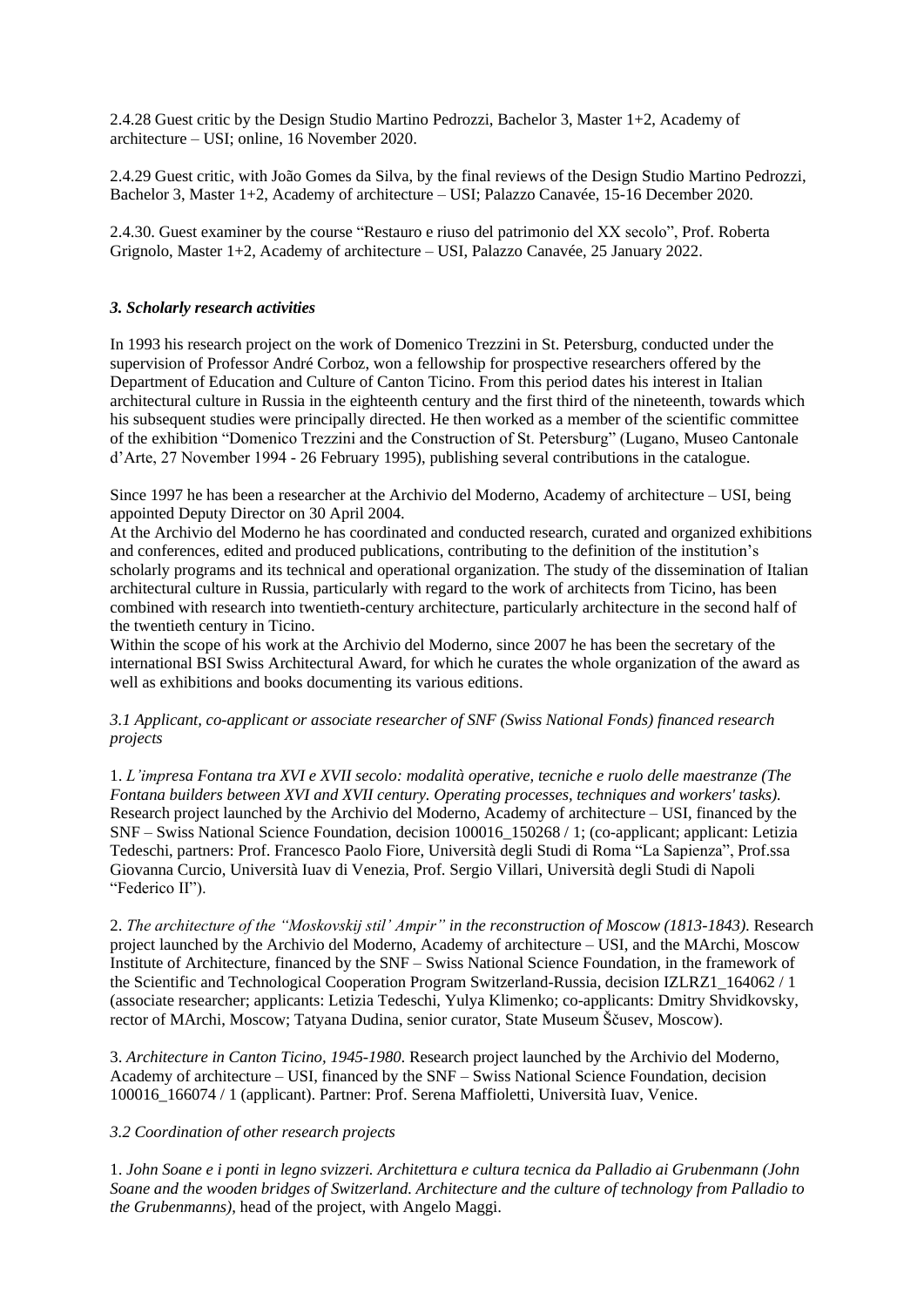Research project promoted by the Archivio del Moderno, Academy of architecture – USI in cooperation with the Sir John Soane's Museum, London, and the Centro Internazionale di Studi di Architettura Andrea Palladio, Vicenza, 1999-2002.

2. *La cultura architettonica italiana in Russia da Caterina II ad Alessandro I (The Italian architectural culture in Russia from Catherine II to Alexander I)*, scientific coordinator; head of the project: Letizia Tedeschi.

Research project promoted by the Archivio del Moderno, Academy of architecture – USI in cooperation with the The State Hermitage, Department of Western Art; the Scientific research Museum of the Russian Academy of Arts, Saint-Petersburg; the State Museum of the History of Saint-Petersburg; the Institute of History of the Lomonosov State University, Moscow; the Institute of Theory and History of Architecture and Town Planning of the Moscow Academy of Architecture; Università di Brescia, Facoltà di Ingegneria, Istituto di Storia dell'Architettura; Università di Bergamo, Facoltà di Lingue e Letterature straniere, Istituto di Slavistica; Osservatorio Quarenghi, Bergamo, 1999-2003.

3. *I Maestri ticinesi e Giacomo Quarenghi. Ruoli, carriere e interazioni di architetti e artisti nella Russia neoclassica (The Ticinese Masters and Giacomo Quarenghi. Roles, careers and interactions of architects and artists in neoclassical Russia)*, head of the project.

Research project promoted by the Archivio del Moderno, Academy of architecture – USI in cooperation with the State Hermitage, Department of Western Art, and the State Museum of the History of Saint-Petersburg, 2002-2005.

4. *La formazione degli architetti ticinesi in Italia fra il XVIII e il XX secolo (The training of the Ticinese architects in Italy between XVIII and XX centuries)*, scientific coordinator; head of the project: Letizia Tedeschi.

Research project promoted by the Archivio del Moderno, Academy of architecture – USI as a development of a research project financed in 1998 by the SNF – Swiss National Science Foundation (project nr. 12- 53653.98), in cooperation with the Università di Bologna, Dipartimento di Arti visive and the Accademia Nazionale di San Luca, Rome, 2003-2010.

5. *L'architettura del XX secolo in Ticino: guida storico-critica (The XX century architecture in Ticino: a historical-critical guidebook),* head of the project, with Bruno Reichlin.

Research project promoted by the Archivio del Moderno, Academy of architecture – USI, 2003-2004, 2008-2011.

6. *Domenico Fontana (1543-1607): architettura e ingegneria agli albori del Barocco (Domenico Fontana (1543-1607): architecture and engineering at the dawn of the Baroque),* head of the project, with Sergio Villari.

Research project promoted by the Archivio del Moderno, Academy of architecture – USI, in cooperation with the Università degli Studi di Napoli "Federico II", Facoltà di Architettura, 2006-2011.

7. *Hans Hartung, Anna-Eva Bergman et leur manière de penser l'architecture (Hans Hartung, Anna-Eva Bergman and their way of thinking architecture)*, head of the project with Annalisa Viati Navone. Research project promoted by the Fondation Hans Hartung & Anna-Eva Bergman, Antibes, in cooperation with Archivio del Moderno, Academy of architecture – USI, 2013-2017.

8. *Architecture between Switzerland and Italy: exchanges and interactions, 1943-1960*, head of the project. Research project promoted by the Archivio del Moderno, Academy of architecture – USI, 2020-

### *3.3 Participation to collective research projects*

1. *Gli archivi di architettura nel Cantone Ticino (Architectural Archives in Canton Ticino)* (head of the project: Letizia Tedeschi).

Research project promoted by the Archivio del Moderno, Academy of architecture – USI, in cooperation with the Archivio di Stato del Cantone Ticino, Bellinzona; Archivio Diocesano di Lugano, Archivio Storico della Città di Lugano, Archivio Storico della Città di Locarno, Archivio Storico Comunale di Mendrisio, Opera Svizzera dei Monumenti d'Arte, Fondazione Archivi Architetti Ticinesi, 1997-1998.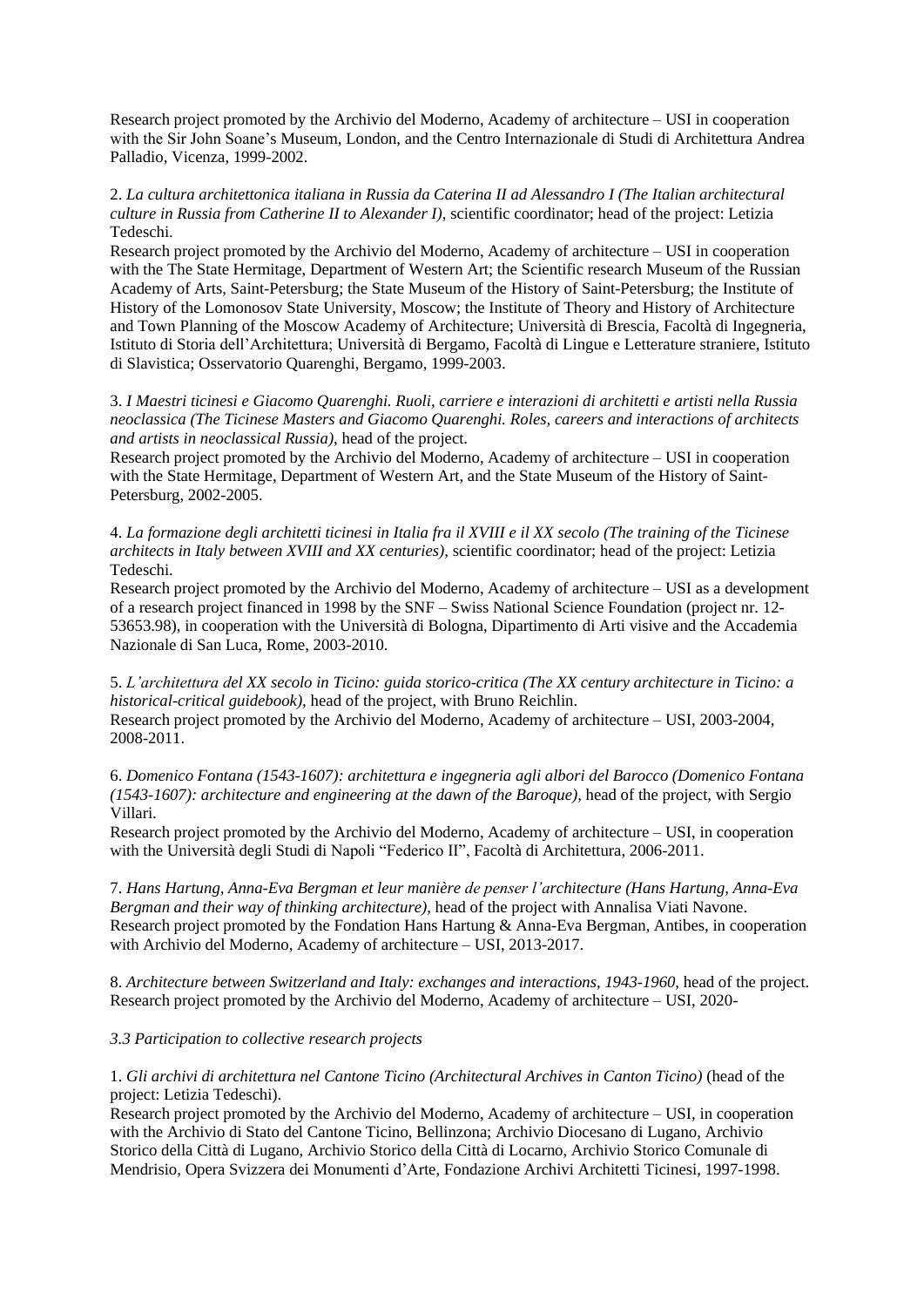2. *La formazione degli architetti ticinesi nelle Accademie di Belle Arti italiane fra il XVIII ed il XX secolo. Una prima indagine (The training of the Ticinese architects in the Italian Academies of Arts between XVIII and XX centuries: a first investigation).*

Research project nr. 12-53653.98 financed by the SNF – Swiss National Science Foundation (applicant: Aurelio Galfetti; co-applicants: Werner Oechslin and Letizia Tedeschi).

3. *Itinerario di un architetto: Rino Tami (Itinerary of an Architect: Rino Tami)*, heads of the project: Kenneth Frampton and Letizia Tedeschi; scientific coordinator: Riccardo Bergossi). Research project promoted by the Archivio del Moderno, Academy of architecture – USI, with the support of the SNF – Swiss National Science Foundation, 1999-2005.

4. *Razionalismo e trasgressività tra barocco e "informale" in Luigi Moretti. 1907-1973 (Rationalism and Trasgressivity from the Baroque to the Informal in Luigi Moretti. 1907-1973)*, heads of the project: Bruno Reichlin and Letizia Tedeschi; scientific coordinator: Annalisa Viati)

Research project promoted by the Archivio del Moderno, Academy of architecture – USI, in cooperation with the Archivio Centrale dello Stato, Rome, and the Università degli Studi di Roma "La Sapienza", Facoltà di architettura "Valle Giulia", 2005-2010.

### *3.4 Individual research projects*

1. *Le famiglie Castelli e Garovi di Bissone: nuovi documenti dagli archivi ticinesi (The Castelli and Garove families: new documents from the Ticinese archives)*

Research project promoted by the Archivio del Moderno, Academy of architecture – USI, in cooperation with the Museo Cantonale d'Arte, Lugano, 1998.

2. *Il fondo dei disegni dell'Archivio Adamini. Tre generazioni di architetti e costruttori ticinesi in Russia*. *(The drawings kept in the Adamini Archives. Three generations of Ticinese architects and master builders in Russia)*

Research project promoted by the Archivio del Moderno, Academy of architecture – USI, with the support of the Fondazione Culturale della Collina d'Oro, 1998-2005 (research).

3. *Dalle rive della Nevà. Epistolari di tre famiglie di costruttori nella Russia degli zar (From the banks of the Neva. Letters of three families of master builders in the Russia of the tsars)* Research project promoted by the Archivio del Moderno, Academy of architecture – USI, in cooperation with the Museo del Malcantone, Curio, 2005-2007 (research), 2009 (publication).

4. *L'Album Grimani di Luigi Rusca (The Grimani Album by Luigi Rusca)*, with Piervaleriano Angelini. Research project promoted by the Archivio del Moderno, Academy of architecture – USI, with the support of the Associazione Amici dell'Accademia di architettura di Mendrisio, 2005-2007.

### *4. Publications*

### 4.1 BOOKS

## *4.1.1 Author*

1. *Bâtir pour les tsars. Architectes tessinois en Russie, 1700-1850*, Presses Polytechniques et Universitaires Romandes, Lausanne 2007. ISBN 9782880745837

2. *Costruire per gli zar. Architetti ticinesi in Russia, 1700-1850*, Casagrande, Bellinzona 2010. . ISBN 9788877135940

3. *Gli architetti Adamini a San Pietroburgo. La raccolta dei disegni conservati in Ticino*, Mendrisio Academy Press-Silvana Editoriale, Mendrisio-Milan 2017. ISBN 9788836635443

### *4.1.2 Editor or Co-editor*

1. *Architetti neoclassici ticinesi fra Neva e Moscova. I fondi grafici degli archivi Adamini e Gilardi*, ed. by Piervaleriano Angelini, Nicola Navone, Alessandra Pfister, exhibition catalogue (Mendrisio, Archivio del Moderno, 8 April - 7 May 2000), Accademia di architettura, Mendrisio 2000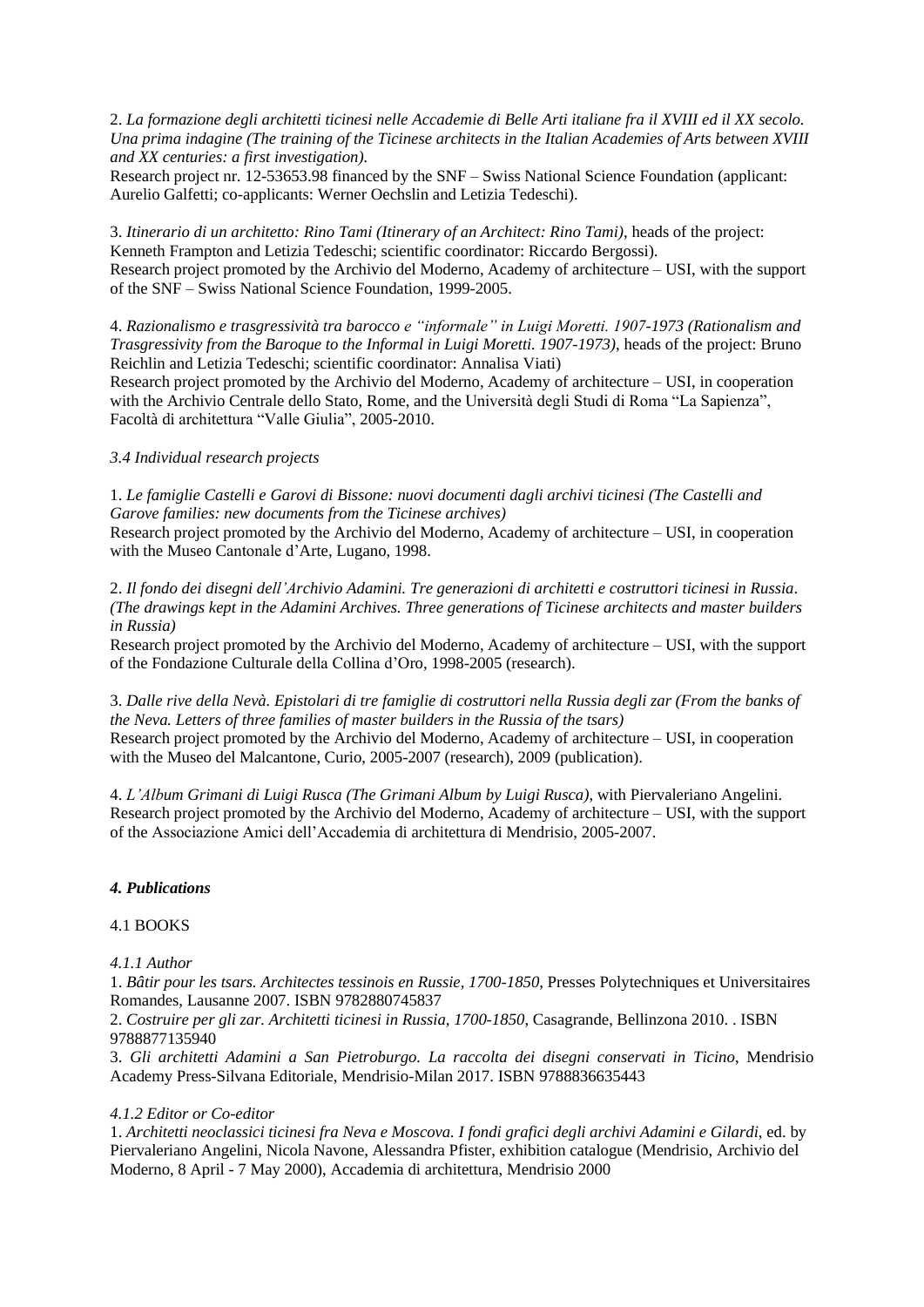2. *Architetti neoclassici italiani e ticinesi fra Neva e Moscova. I fondi grafici degli archivi Adamini e Gilardi*, ed. by Piervaleriano Angelini, Nicola Navone, Alessandra Pfister, exhibition catalogue (Venice, Galleria di Palazzo Cini, 21 April - 20 May 2001), Accademia di architettura, Mendrisio 2001 [reviewed and enlarged version of the volume 1.] ISBN 9788887624113

3. *John Soane e i ponti in legno svizzeri. Architettura e cultura tecnica da Palladio ai Grubenmann*, ed. by Angelo Maggi and Nicola Navone, exhibition catalogue (Mendrisio, Archivio del Moderno, 11 May - 30 June 2002 etc.), Archivio del Moderno-C.I.S.A. Andrea Palladio-Sir John Soane's Museum, Mendrisio-Vicenza-London 2002. ISBN 9788887624232

3.1 Nicola Navone, *La fortuna dell'opera dei Grubenmann nell'Europa del Settecento*, *ibid.*, pp. 33-52 3.2 Id., *Schede cat.* 1-11, 18-19

4. *John Soane and the wooden bridges of Switzerland. Architecture and the culture of technology from Palladio to the Grubenmanns,* ed. by Angelo Maggi and Nicola Navone, exhibition catalogue (London, Sir John Soane's Museum, 14 February - 19 April 2003), Accademia di architettura, Mendrisio 2003 4.1 Nicola Navone, *The eighteenth-century European reputation of the Grubenmann brothers*, *ibid.*, pp. 31- 50. ISNB 9788887624240

4.2 Id., *Catalogue entries nn.* 1-11, 18-19

5. *Dal mito al progetto. La cultura architettonica dei maestri italiani e ticinesi nella Russia neoclassica*, ed. by Nicola Navone and Letizia Tedeschi, 2 voll., Accademia di architettura, Mendrisio 2003 5.1 Nicola Navone, *Tra corte e cantiere. Architetti e costruttori ticinesi nella Russia neoclassica*, *ibid.*, vol. II, pp. 677-695. ISBN 9788887624224

5.2 Id., *Luigi Rusca: Caserme della Guardia a cavallo a San Pietroburgo*, *ibid.*, vol. II, pp. 529-533

5.3 Id., *Carlo Rossi: Edificio dello Stato Maggiore a San Pietroburgo*, *ibid.*, vol. II, pp. 541-547

5.4 Id., *Antonio Adamini e l'elevazione della Colonna Alessandrina*, *ibid.*, vol. II, pp. 697-711

5.5 Id., *Schede cat.* 189, 224-231, 234-237, 240-242, 249-257

6. *Ot mifa k proektu. Vlijanie ital'janskich i ticinskich architektorov v Rossii epochi klassicizma*, ed. by Nicola Navone and Letizia Tedeschi, Accademia di architettura - Museo dell'Ermitage, Mendrisio - Saint-Petersburg 2004 [Russian edition of the nr. 5]. ISBN 9788887624224

6.1 Nicola Navone, *Meždu dvorcami i strojkami. Tičinskie architektory i stroiteli v neoklassičeskoj Rossii*, pp. 429-440.

6.2 Id., *Antonio Adamini i pod'em Aleksandrovskoj kolonny v Sankt-Peterburge*, pp. 441-443 6.3 Id., *Annotacij kat.* 189, 224-231, 234-237, 240-242, 249-257

7. *Domenico Fontana tra Melide, Roma e Napoli (1534-1607). Con la* Vita di Domenico e di Giovanni Fontana *di Giovan Pietro Bellori (1672)*, ed. by Tobias Kämpf and Nicola Navone, Comune di Melide, Melide 2007

8. *Album Rusca Grimani. Disegni di architettura dalla Russia di Caterina II / Architectural Drawings from Catherine II's Russia*, ed. by Piervaleriano Angelini and Nicola Navone, Mendrisio Academy Press, Mendrisio 2007. ISBN 9788887624380

8.1 Piervaleriano Angelini, Nicola Navone, *Note su di un «Souvenir de Russie» / Notes on a «Souvenir de Russie»*, pp. 13-17.

8.2 *Schede* 4, 5, 7, 11, 12, 13, 14, 15, 16, 17, 19

9. *La cultura architettonica italiana in Russia da Caterina II ad Alessandro I*, ed. by Piervaleriano Angelini, Nicola Navone, Letizia Tedeschi, proceedings of the conference (Ascona - Monte Verità, Centro Stefano Franscini, 7-8 April 2000, Venice, Fondazione Giorgio Cini, 20-21 April 2001), Mendrisio Academy Press, Mendrisio 2008. ISBN 9788887624397

9.1 Nicola Navone, *Prassi di cantiere e orientamento empirista. Note sulla formazione degli architetti Adamini*, *ibid.*, pp. 385-394.

10. *BSI Swiss Architectural Award 2008*, ed. by Nicola Navone, Mendrisio Academy Press 2008. ISBN 9788887624410

10.1 Nicola Navone, *La cognizione del "dolor paraguayo", Note intorno ad alcune opere di Solano Benitez / Acquainted with "el dolor paraguayo". Notes on some works by Solano Benitez*, *ibid.*, pp. 21-55.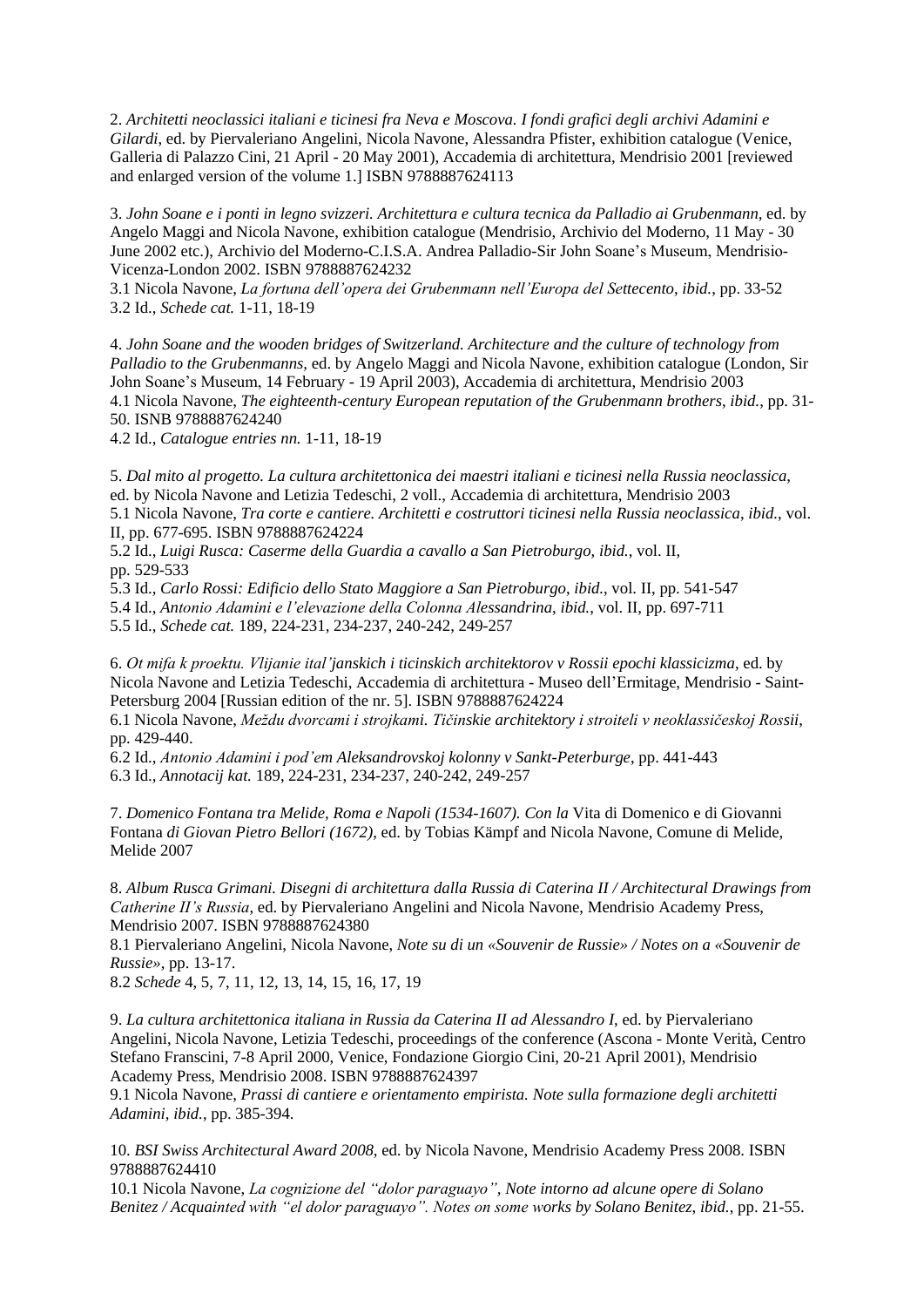11. *Dalle rive della Neva*. *Epistolari di tre famiglie di costruttori nella Russia degli zar*, ed. by Nicola Navone, Mendrisio Academy Press, Mendrisio 2009. ISBN 9788887624441

12. *Il Bagno di Bellinzona di Aurelio Galfetti, Flora Ruchat-Roncati, Ivo Trümpy*, ed. by Nicola Navone and Bruno Reichlin, Mendrisio Academy Press, Mendrisio 2010. ISBN 9788887624458 12.1 Nicola Navone, *La genesi del progetto*, *ibid.*, pp. 19-33.

12.2 Id. (ed. by), *Storia illustrata del progetto*, *ibid.*, pp. 70-127.

12.3 Id. (ed. by, in cooperation with Micaela Caletti and Sabine Cortat), *Schedatura degli elaborati grafici*, *ibid.*, pp. 163-207.

13. *BSI Swiss Architectural Award 2010*, ed. by Nicola Navone, Mendrisio Academy Press - Silvana Editoriale, Mendrisio - Milan 2010. ISBN 9788836619030 13.1 Nicola Navone, *Tre opere (più una) di Diébédo Francis Kéré / Three works (plus one) by Diébédo Francis Kéré*, *ibid.*, pp. 21-47.

14. *Studi su Domenico Fontana. 1543-1607,* ed. by Giovanna Curcio, Nicola Navone, Sergio Villari, proceedings of the conference (Mendrisio, Accademia di architettura, 13-14 September 2007), Mendrisio Academy Press - Silvana Editoriale, Mendrisio - Milan 2011. ISBN 9788836622412 14.1 Nicola Navone, *Alle origini dell'impresa Fontana*, *ibid.*, pp. 61-74.

15. *BSI Swiss Architectural Award 2012*, ed. by Nicola Navone, Mendrisio Academy Press - Silvana Editoriale, Mendrisio - Milan 2012. ISBN 9788836624775 15.1 Nicola Navone, *Intorno a tre opere di Studio Mumbai / On three works of Studio Mumbai*, *ibid.*, pp. 21-47.

16. *BSI Swiss Architectural Award 2014*, ed. by Nicola Navone, Mendrisio Academy Press - Silvana Editoriale, Mendrisio - Milan 2014. ISBN 9788836629794

16.1 Nicola Navone, *«Un solo colpo, perfettamente assestato». La precisione senza inquietudine di José María Sánchez García / «A single shot, perfectly placed». The precision without disquiet of José María Sánchez García*, *ibid.*, pp. 17-47.

17. *BSI Swiss Architectural Award 2016*, ed. by Nicola Navone, Mendrisio Academy Press - Silvana Editoriale, Mendrisio - Milan 2016. ISBN 9788836635054

17.1 Nicola Navone, *Gli spazi ambigui di Junya Ishigami / The ambiguous spaces of Junya Ishigami*, *ibid.*, pp. 17-47.

18. *Swiss Architectural Award 2018*, ed. by Nicola Navone, Mendrisio Academy Press - Silvana Editoriale, Mendrisio - Milan 2018. ISBN 9788836641970

18.1 Nicola Navone, *«Una costante tensione verso l'essenziale». Note sull'architettura di Elisa Valero / "A constant striving towards the essential". Notes on the architecture of Elisa Valero*, *ibid.*, pp. 17-39.

19. *Un dialogo ininterrotto. Studi su Flora Ruchat-Roncati*, ed. by Serena Maffioletti, Nicola Navone, Carlo Toson, Il Poligrafo, Padua 2018. ISBN 9788893870139

19.1 Nicola Navone, *Dagli esordi al Bagno di Bellinzona. Congetture sull'architettura di Flora Ruchat-Roncati*, *ibid.*, pp. 43-90.

19.2 Nicola Navone, *Profilo biografico di Flora Ruchat-Roncati*, pp. 209-213.

20. *Guida storico-critica all'architettura del XX secolo nel Cantone Ticino*, ed. by Nicola Navone, vol. I, Archivio del Moderno, Balerna 2020. ISBN 9788894545708 (e-book) 20.1 Nicola Navone, *Tita Carloni e Luigi Camenisch, Casa Balmelli*, *ibidem*, pp. I.AB.1.01-04, <https://www.ticino4580.ch/mappe#/Tita-Carloni-e-Luigi-Camenisch-Casa-Balmelli> 20.2 Id., *Franco Ponti, Villaggio San Michele*, *ibidem*, pp. I.AB.2.01-06, <https://www.ticino4580.ch/mappe#/Franco-Ponti-Villaggio-San-Michele> 20.3 Id., *Peppo Brivio, Casa Albairone*, *ibidem*, pp. I.AB.4.01-04, <https://www.ticino4580.ch/mappe#/Peppo-Brivio-Casa-Albairone> 20.4 Id., *Peppo Brivio, Casa Cate*, *ibidem*, pp. I.AB.5.01-04, [https://www.ticino4580.ch/mappe#/Peppo-](https://www.ticino4580.ch/mappe#/Peppo-Brivio-Casa-Cate)[Brivio-Casa-Cate](https://www.ticino4580.ch/mappe#/Peppo-Brivio-Casa-Cate)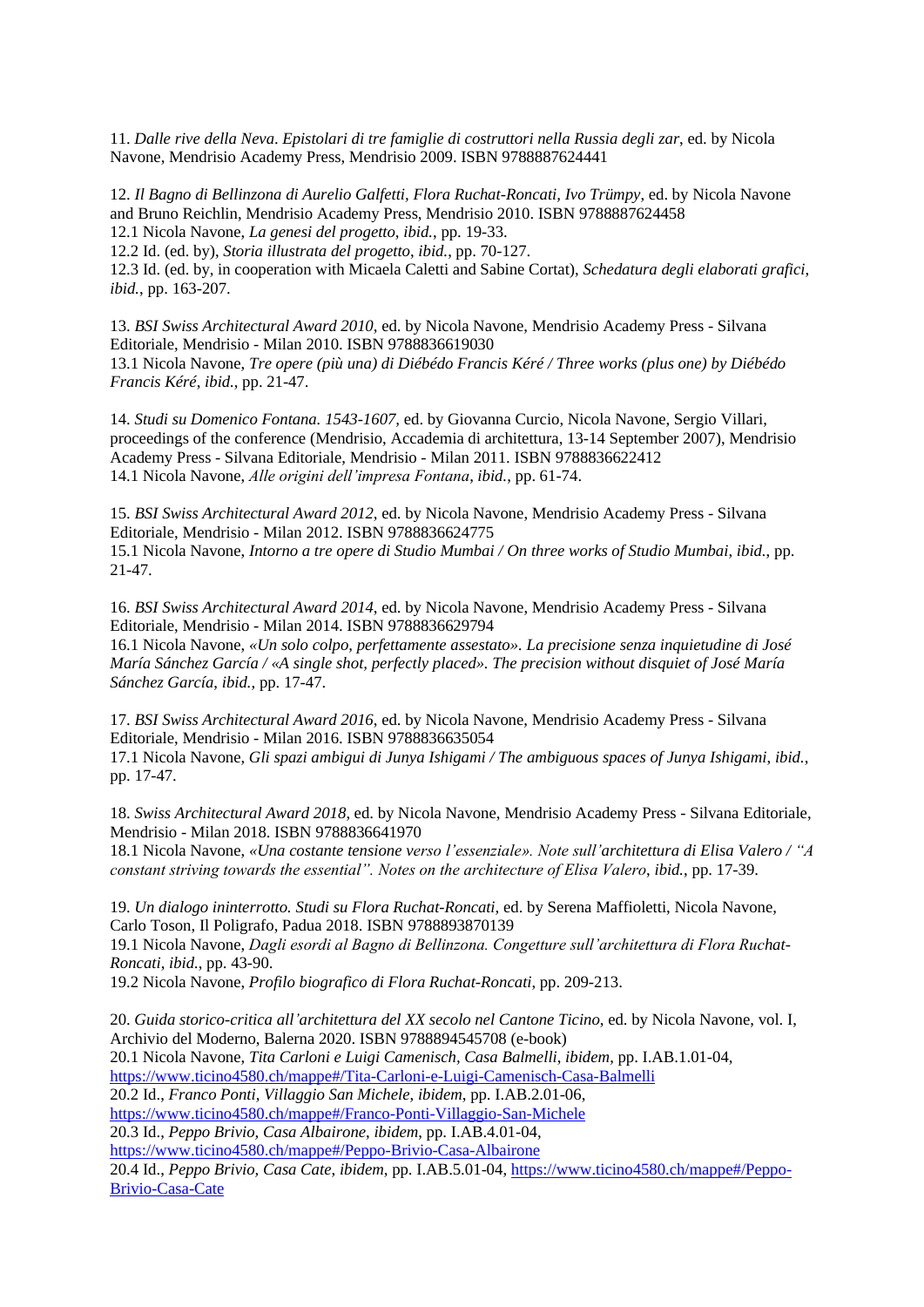20.5 Id., *Flora Ruchat-Roncati, Antonio Antorini, Francesco Pozzi, Scuola dell'infanzia in via Simen, Chiasso*, *ibidem*, pp. I.SC.2.01-06, [https://www.ticino4580.ch/mappe#/Flora-Ruchat-Roncati-Antonio-](https://www.ticino4580.ch/mappe#/Flora-Ruchat-Roncati-Antonio-Antorini-Francesco-Pozzi-Scuola-dellinfanzia-in-via-Simen-Chiasso)[Antorini-Francesco-Pozzi-Scuola-dellinfanzia-in-via-Simen-Chiasso](https://www.ticino4580.ch/mappe#/Flora-Ruchat-Roncati-Antonio-Antorini-Francesco-Pozzi-Scuola-dellinfanzia-in-via-Simen-Chiasso)

20.6 Id., *Alberto Camenzind, Augusto Jäggli, Rino Tami, Studio della Radio della Svizzera italiana*, *ibidem*, pp. I.CU.1.01-06[, https://www.ticino4580.ch/mappe#/Alberto-Camenzind-Augusto-Jaggli-Rino-Tami-](https://www.ticino4580.ch/mappe#/Alberto-Camenzind-Augusto-Jaggli-Rino-Tami-Studio-della-Radio-della-Svizzera-italiana)[Studio-della-Radio-della-Svizzera-italiana](https://www.ticino4580.ch/mappe#/Alberto-Camenzind-Augusto-Jaggli-Rino-Tami-Studio-della-Radio-della-Svizzera-italiana)

20.7 Id., *Tita Carloni, Pinacoteca cantonale Giovanni Züst*, *ibidem*, pp. I.CU.2.01-06, <https://www.ticino4580.ch/mappe#/Tita-Carloni-Pinacoteca-cantonale-Giovanni-Zust> 20.8 Id., *Aurelio Galfetti, Flora Ruchat-Roncati, Ivo Trümpy, Bagno di Bellinzona, ibidem*, pp. I.STL.1.01- 06[, https://www.ticino4580.ch/mappe#/Aurelio-Galfetti-Flora-Ruchat-Roncati-Ivo-Trumpy-Bagno-di-](https://www.ticino4580.ch/mappe#/Aurelio-Galfetti-Flora-Ruchat-Roncati-Ivo-Trumpy-Bagno-di-Bellinzona)[Bellinzona](https://www.ticino4580.ch/mappe#/Aurelio-Galfetti-Flora-Ruchat-Roncati-Ivo-Trumpy-Bagno-di-Bellinzona)

21. *Swiss Architectural Award 2020*, ed. by Nicola Navone, Mendrisio Academy Press-Silvana Editoriale, Mendrisio-Milano 2021. ISBN 9788836648818

21.1 Nicola Navone, *Le "macchine civiche" di Bruther / Bruther's "civic machines"*, *ibidem*, pp. 15-39.

22. *A Historical-Critical Guide to 20th-Century Architecture in Canton Ticino*, ed. by Nicola Navone, vol. I, Archivio del Moderno, Balerna 2021. ISBN 9788894545715 (e-book)

22.1 Nicola Navone, *Tita Carloni and Luigi Camenisch, Casa Balmelli*, *ibidem*, pp. I.RB.1.01-04, <https://www.ticino4580.ch/en/mappe#/Tita-Carloni-and-Luigi-Camenisch-Casa-Balmelli>

22.2 Id., *Franco Ponti, Villaggio San Michele*, *ibidem*, pp. I.RB.2.01-06,

<https://www.ticino4580.ch/en/mappe#/Franco-Ponti-Villaggio-San-Michele>

22.3 Id., *Peppo Brivio, Casa Albairone*, *ibidem*, pp. I.RB.4.01-04,

<https://www.ticino4580.ch/en/mappe#/Peppo-Brivio-Casa-Albairone>

22.4 Id., *Peppo Brivio, Casa Cate*, *ibidem*, pp. I.RB.5.01-04,

<https://www.ticino4580.ch/en/mappe#/Peppo-Brivio-Casa-Cate>

22.5 Id., *Flora Ruchat-Roncati, Antonio Antorini, Francesco Pozzi, Kindergarten in via Simen, Chiasso*, *ibidem*, pp. I.SC.2.01-06, [https://www.ticino4580.ch/en/mappe#/Flora-Ruchat-Roncati-Antonio-Antorini-](https://www.ticino4580.ch/en/mappe#/Flora-Ruchat-Roncati-Antonio-Antorini-Francesco-Pozzi-Kindergarten-in-via-Simen-Chiasso)[Francesco-Pozzi-Kindergarten-in-via-Simen-Chiasso](https://www.ticino4580.ch/en/mappe#/Flora-Ruchat-Roncati-Antonio-Antorini-Francesco-Pozzi-Kindergarten-in-via-Simen-Chiasso)

22.6 Id., *Alberto Camenzind, Augusto Jäggli, Rino Tami, Studio of the Radio della Svizzera italiana*, *ibidem*, pp. I.CU.1.01-06, [https://www.ticino4580.ch/en/mappe#/Alberto-Camenzind-Augusto-Jaggli-Rino-](https://www.ticino4580.ch/en/mappe#/Alberto-Camenzind-Augusto-Jaggli-Rino-Tami-Studio-of-the-Radio-della-Svizzera-Italiana)[Tami-Studio-of-the-Radio-della-Svizzera-Italiana](https://www.ticino4580.ch/en/mappe#/Alberto-Camenzind-Augusto-Jaggli-Rino-Tami-Studio-of-the-Radio-della-Svizzera-Italiana)

22.7 Id., *Tita Carloni, Pinacoteca cantonale Giovanni Züst*, *ibidem*, pp. I.CU.2.01-06,

<https://www.ticino4580.ch/en/mappe#/Tita-Carloni-Pinacoteca-cantonale-Giovanni-Zust>

22.8 Id., *Aurelio Galfetti, Flora Ruchat-Roncati, Ivo Trümpy, Baths of Bellinzona, ibidem*, pp. I.STL.1.01- 06[, https://www.ticino4580.ch/en/mappe#/Aurelio-Galfetti-Flora-Ruchat-Roncati-Ivo-Trumpy-Baths-of-](https://www.ticino4580.ch/en/mappe#/Aurelio-Galfetti-Flora-Ruchat-Roncati-Ivo-Trumpy-Baths-of-Bellinzona)[Bellinzona](https://www.ticino4580.ch/en/mappe#/Aurelio-Galfetti-Flora-Ruchat-Roncati-Ivo-Trumpy-Baths-of-Bellinzona)

23. Salvatore Aprea, Nicola Navone, Laurent Stalder (eds.), *Concrete in Switzerland. Histories from the recent past*. *With a visual essay by Sarah Nichols*, EPFL Press, Lausanne, 2021. ISBN 9782889153534 23.1 N. Navone, *"In our country, it is practically impossible not to build in concrete". Brief Notes on Exposed Reinforced Concrete in the Architecture of Ticino*, ivi, pp. 143-159.

## 4.2 ESSAIS AND STUDIES

1. Nicola Navone, *Domenico Trezzini e la pianificazione dell'isola Vasil'evskij*, in *Domenico Trezzini e la costruzione di San Pietroburgo*, ed. by Manuela Kahn-Rossi and Marco Franciolli, exhibition catalogue (Lugano, Museo Cantonale d'Arte, 27 November 1994 - 26 February 1995), Octavo, Florence 1994, pp. 79-129. ISBN 9788880300427

2. Alice Biro, Nicola Navone, *Domenico Trezzini architetto. Per un bilancio provvisorio della ricerca*, *ibid.*, pp. 183-185. ISBN 9788880300427

3. Giovanna Devincenti, Nicola Navone, *Schede biografiche degli emigranti malcantonesi in Russia*, in *Le maestranze artistiche malcantonesi in Russia dal XVII al XX secolo*, ed. by Bernardino Croci Maspoli and Giancarlo Zappa, exhibition catalogue (Curio, Museo del Malcantone, 27 November 1994 - 26 February 1995), Octavo, Florence 1994, pp. 32-79. ISBN 9788880300434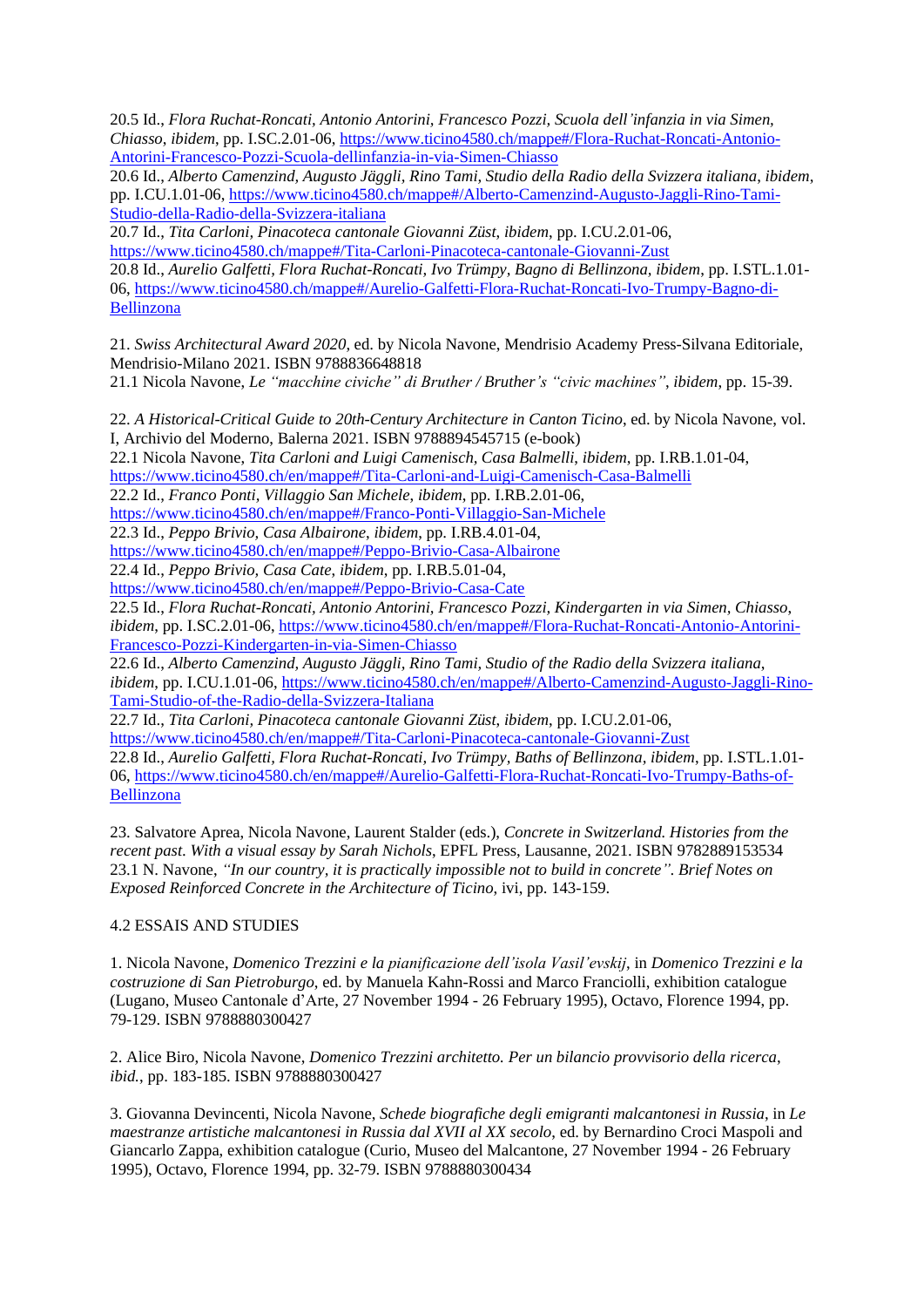4. Nicola Navone, *"Capo Mastro di Batimenti, Fabriche et Fortificationi". Domenico Trezzini e la costruzione della fortezza dei Santi Pietro e Paolo a Pietroburgo, 1706-1734*, in *Architetti e ingegneri militari italiani all'estero dal XV al XVIII secolo*, vol. II *Dall'Atlantico al Baltico*, ed. by Marino Viganò, Istituto italiano dei Castelli - Sillabe, Roma - Livorno 1999 [written in 1997], pp. 345-357. ISBN 9788886392818

5. Id., voci 'Antonio Adamini', 'Demetrio Camuzzi', 'Maurizio Conti jun.', 'Maurizio Conti sen.', 'Domenico Gilardi', 'Americo Marazzi', 'Silvio Soldati', 'Giuseppe Trezzini' in *Architektenlexikon der Schweiz. 19./20 Jahrhundert*, ed. by Isabelle Rucki and Dorothée Huber, Birkhäuser Verlag, Basel (etc.) 1998. ISBN 9783764352615

6. Id., *Gli archivi degli Uffici tecnici comunali del Cantone Ticino*, in *Archivi e Architetture. Presenze nel Cantone Ticino*, ed. by Letizia Tedeschi, exhibition catalogue (Mendrisio, Archivio del Moderno, 5 November 1998 - 17 January 1999), Accademia di architettura, Mendrisio 1998, pp. 77-81. ISBN 9788886486154

7. Id., schede 'Giuseppe Caresana. Progetto per la chiesa parrocchiale di San Lorenzo, Ligornetto', 'Archivio Adamini', 'Francesco Bartolomeo Rastrelli. Monastero Smol'nyj, San Pietroburgo', 'Giacomo Quarenghi, Istituto Caterina e Istituto Smol'nyj, San Pietroburgo', 'Domenico Adamini. Progetto per la cattedrale di Sant'Isacco, San Pietroburgo', 'Carlo Rossi. Palazzo dello Stato Maggiore e dei Ministeri delle Finanze e degli Esteri, San Pietroburgo', 'Luigi Fontana. Ospedale della Beata Vergine, Mendrisio', in *Archivi e Architetture. Presenze nel Cantone Ticino*, ed. by Letizia Tedeschi, exhibition catalogue (Mendrisio, Archivio del Moderno, 5 November 1998 - 17 January 1999), Accademia di architettura, Mendrisio 1998. ISBN 9788886486154

8. Id., *Le origini familiari di Francesco Borromini: note a margine di alcuni documenti inediti*, in *Il giovane Borromini*, ed. by Manuela Kahn-Rossi and Marco Franciolli, exhibition catalogue (Lugano, Museo Cantonale d'Arte, 5 September - 14 November 1999), Skira, Milan 1999, pp. 33-39. ISBN 9788881185627

9. Id., *Disegni neoclassici ticinesi*, "Il disegno di architettura", October 2000, nr. 21-22, pp. 147-153. ISSN 1121-8770

10. Id., *Strutture lignee per elevare colonne. Antonio Adamini «architetto e gran meccanico» a San Pietroburgo*, "Arte e Architettura in Svizzera", a. 52, 2001, nr. 3, pp. 36-43. ISSN 1421-086X

11. Id., *La fortuna dell'opera dei Grubenmann nell'Europa del Settecento*, in *John Soane e i ponti in legno svizzeri...*, cit. (§ 4.1.2., nr. 3), pp. 33-52. ISBN 9788887624232

12. Id. *The eighteenth-century European reputation of the Grubenmann brothers*, in *John Soane and the wooden bridges of Switzerland…*, cit. (§ 4.1.2., nr. 4), pp. 31-50. ISBN 9788887624240

13. Id., *Tra corte e cantiere. Architetti e costruttori ticinesi nella Russia neoclassica*, in *Dal mito al progetto..., cit.* (§ 4.1.2., nr. 5), vol. II, pp. 677-695. ISBN 9788887624224

14. Id., *Meždu dvorcami i strojkami. Tičinskie architektory i stroiteli v neoklassičeskoj Rossii*, in *Ot mifa k proektu...*, cit. (§ 4.1.2., nr. 6), pp. 429-440. ISBN 9788887624224

15. Id., *«Quattro muri, e un'immensità di nevi». Costruttori ticinesi in Russia tra Sette e Ottocento*, "Arte e Architettura in Svizzera", a. 55, 2004, nr.3, pp. 12-19. ISSN 1421-086X

16. Id., *Fonti, paradigmi, modelli: brevi note sull'architettura degli anni cinquanta in Ticino*, "Archivio Storico Ticinese", seconda serie, vol. 136, December 2004, pp. 257-280. ISSN 0004-0371

17. Id., *Peppo Brivio und die Tessiner Architektur der 1950er-Jahre*, "tec 21", nr. 35, 26 August 2005, pp. 21-26. ISSN 1424-800X

18. Id., *Nei cantieri di Russia. Gli architetti Adamini a San Pietroburgo*, "Arte & Storia", a. VII, November-December 2006, nr. 31, pp. 64-69. ISSN 2235-7769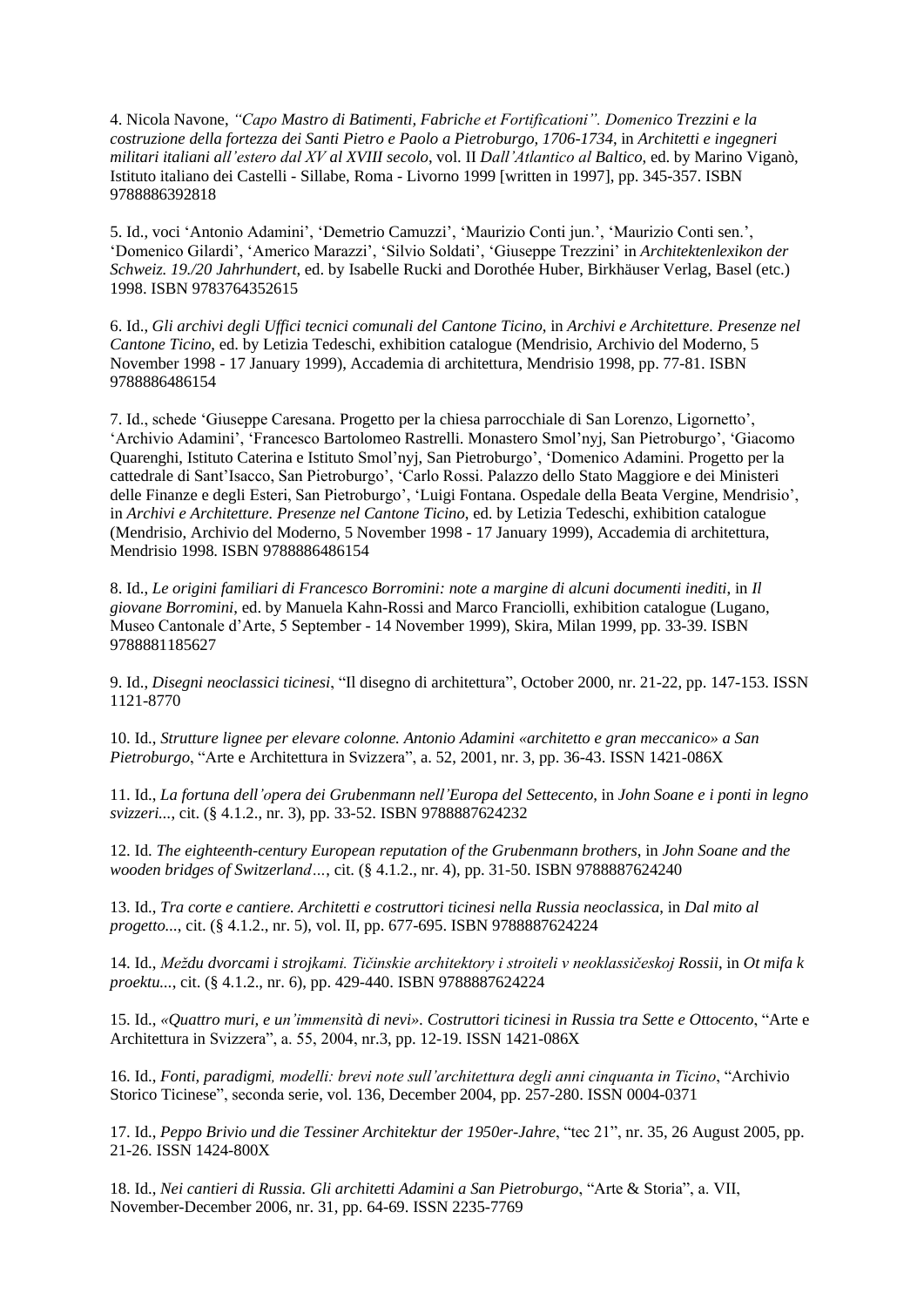19. Id., *«Qui ora è cambiata la Russia di bianco in nero»: architetti ticinesi nella Pietroburgo di metà Ottocento*, in *Partire per il mondo. Emigranti ticinesi dalla metà dell'Ottocento*, ed. by Luigi Lorenzetti, Associazione Carlo Cattaneo, Castagnola 2007, pp. 109-121.

20. Piervaleriano Angelini, Nicola Navone, *Note su di un «Souvenir de Russie» / Notes on a «Souvenir de Russie»*, in *Album Rusca Grimani...*, cit. (§ 4.1.2., nr. 8), pp. 13-17. ISBN 9788887624380

21. Nicola Navone, *L'aristocratico empirismo di Rino Tami. Lo Studio della Radio della Svizzera Italiana di Camenzind, Jäggli e Tami*, in *Rino Tami. Opera completa*, ed. by Kenneth Frampton and Riccardo Bergossi, Mendrisio Academy Press, Mendrisio 2008, pp. 115-135. ISBN 9788887624373

22. Id., *Nuovi studi della Radio e della Televisione della Svizzera Italiana*, in *Rino Tami. Opera completa*, ed. by Kenneth Frampton and Riccardo Bergossi, Mendrisio Academy Press, Mendrisio 2008, pp. 294-301. ISBN 9788887624373

23. Id., *«Tutti questi Capo Maestri Luganesi». Costruttori 'ticinesi' nei cantieri della Russia imperiale*, in *L'attività edilizia nell'Europa moderna: circuiti della manodopera e organizzazione dei cantieri*, ed. by Jean-François Chauvard and Luca Mocarelli, proceedings of the conference, Lugano-Mendrisio 2005, "MEFRIM" ["Mélanges de l'Ecole française de Rome - Italie et Méditerranée"], 119-2, 2007 (2008), pp. 413-420.

24. Id., *Prassi di cantiere e orientamento empirista. Note sulla formazione degli architetti Adamini*, in *La cultura architettura italiana in Russia...*, cit. (§ 4.1.2., nr. 9), pp. 385-394.

25. Id., *La cognizione del "dolor paraguayo", Note intorno ad alcune opere di Solano Benitez / Acquainted with "el dolor paraguayo". Notes on some works by Solano Benitez*, in *BSI Swiss Architectural Award 2008*, cit. (§ 4.1.2, nr. 10), pp. 21-55.

26. Id., *I progetti di Luigi Fontana per l'ospedale della Beata Vergine*, in AA.VV., *L'Ospedale della Beata Vergine di Mendrisio*, Museo d'Arte, Mendrisio 2010, pp. 21-31.

27. Id. *La genesi del progetto*, in *Il Bagno di Bellinzona...*, cit. (§ 4.1.2, nr. 12), pp. 19-33.

28. Id. *Tre opere (più una) di Diébédo Francis Kéré / Three works (plus one) by Diébédo Francis Kéré*, in *BSI Swiss Architectural Award 2010*, cit. (§ 4.1.2, nr. 13), pp. 21-47. ISBN 9788836619030

29. Id., *Genèse d'une «architecture territoriale» : les Bains de Bellinzona d'Aurelio Galfetti, Flora Ruchat Roncati, Ivo Trümpy*, "Faces", vol. 68, Winter 2010-2011, pp. 56-59. ISSN 0258-6800

30. Id. *Alle origini dell'impresa Fontana*, in *Studi su Domenico Fontana, 1543-1607*, cit. (§ 4.1.2, nr. 14), pp. 61-74. ISBN 9788836622412

31. Id., *Tomazo Adamini v Lipecke (okolo 1796-1800). Istočniki iz Arkivio del Moderno v Mendrizio*  [Tomaso Adamini in Lipetsk (around 1796-1800). The sources kept at the Archivio del Moderno, Mendrisio], in *Istoričeskij kvartal. Almanach istoriko-kul'turnogo nasledija Lipeckogo kraja*, ed. by A. Najdenov, vol. 1, Lipetsk 2011, pp. 34-42. ISBN 9785812516918

32. Id., *O kolokol'ne chrama Sv. Ioanna Predteči v usad'be Lodyginich i Vel'jaminovich v sele Ivanovka*  [The bell-tower of the Saint-John-the-Baptist Church in the Lodygin-Vel'jaminov estate in Ivanovka], "Russkaja usad'ba", vol. 17, 2012 (proceedings of the conference *Obrazy Italii v russkoj usadebnoj kul'ture*, Obščestvo izučenija russkoj usad'by [OIRU] – Rossijskij naučno-issledovatel'skij institut kul'turnogo i prirodnogo nasledija imeni D.S. Lichačeva, Moscow, 22-23 November 2011), pp. 248-264.

33. Id. *Intorno a tre opere di Studio Mumbai / On three works of Studio Mumbai*, in *BSI Swiss Architectural Award 2012*, cit. (§ 4.1.2, nr. 15), pp. 21-47.

34. Id., *Alla ricerca di una grammatica. Note su Casa Albairone e Casa Cate*, "Archi", August 2013, nr. 4, pp. 54-59. ISSN 1422-5417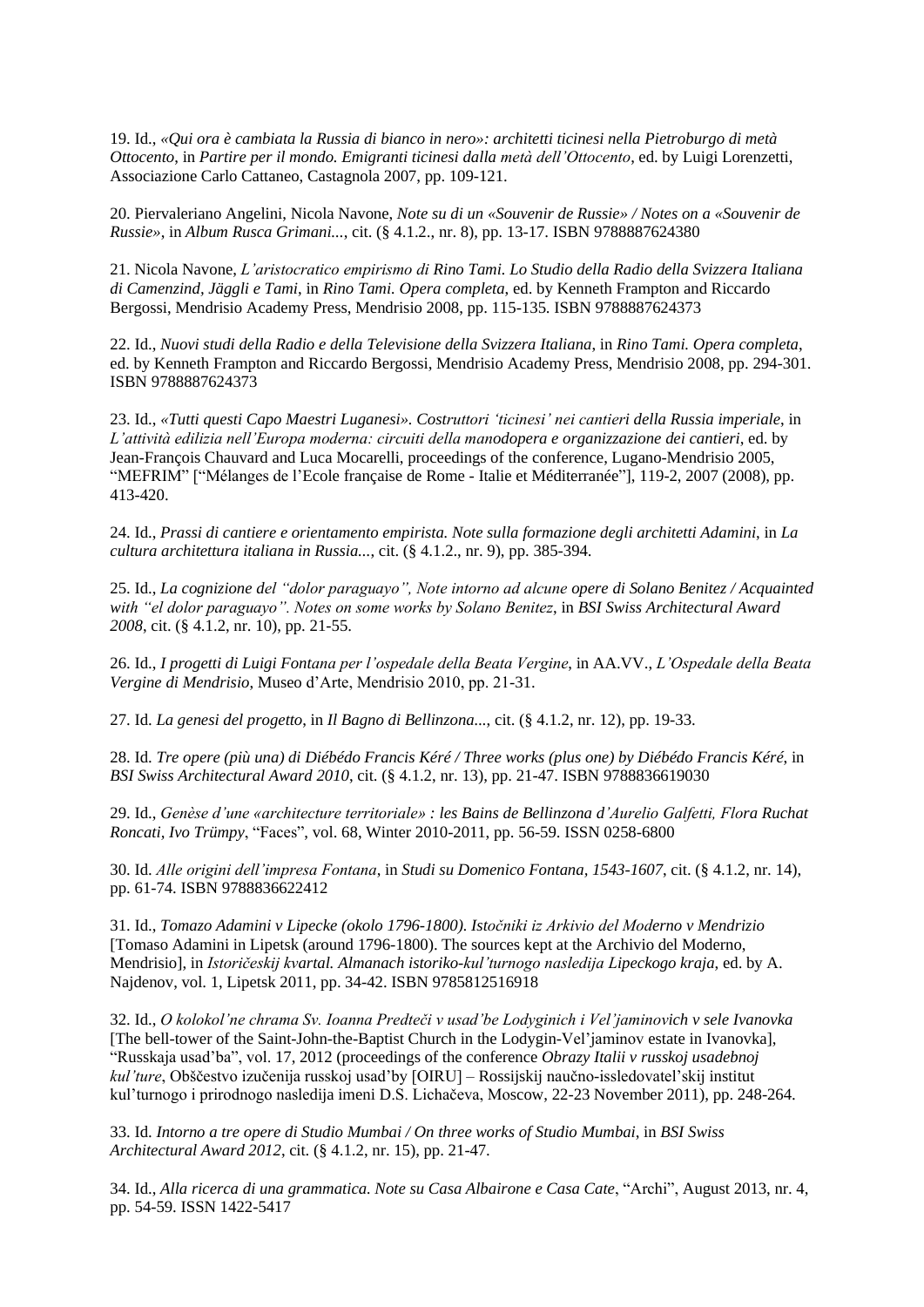35. Id., *Il progetto di Flaminio Minozzi per un ponte sulla Neva nei disegni della Biblioteca dell'Università statale delle vie di comunicazione a San Pietroburgo*, in *Crocevia e capitale della migrazione artistica: forestieri a Bologna e bolognesi nel mondo. XVIII secolo*, ed. by Sabine Frommel, proceedings of the conference, (Bologna, Bologna, Palazzo Fava e Casa Saraceni, 22-24 May 2012), Bononia University Press, Bologna 2013, pp. 253-271. ISBN 9788873958239

36. Id., *Images of the Fortified City. Projects for Saint Petersburg by Domenico Trezzini and Jean-Baptiste Alexandre Le Blond*, in *Fortified Places in the Bay of Cadiz*, ed. by A. Tejedor Cabrera and M. Linares Gómez del Pulgar, proceedings of the seminar (Cadiz, 4-18 February 2013), Festival Architettura Edizioni, Parma 2013, pp. 77-89. ISBN 9788889739228

37. Id., *Un caso di ricezione wrightiana. Il Villaggio San Michele di Franco Ponti*, in *L'opera sovrana. Studi sull'architettura del XX secolo dedicati a Bruno Reichlin*, Mendrisio Academy Press - Silvana Editoriale, Mendrisio - Milan 2014, pp. 417-437. ISBN 9788836627516

38. Id., *«Un solo colpo, perfettamente assestato». La precisione senza inquietudine di José María Sánchez García / «A single shot, perfectly placed». The precision without disquiet of José María Sánchez García*, in *BSI Swiss Architectural Award 2014*, cit. (§ 4.1.2, nr. 16), pp. 17-47. ISBN 9788836629794

39. Id., *Rimskie reministsentsii pod moskovskij nebom. Muzykal'nyj pavil'on Domeniko Zhilardi v Kuz'minkakh*, in *Trudy Gosudarstvennogo Ermitazha*, vol. LXVIII, *Ermitazhnye chtenija pamiati V.F. Levinsona-Lessinga 2008-2010*, Izd. Ermitazha, Sankt-Peterburg 2015, pp. 111-121. ISBN 9785935726386

40. Id., *Cenni storici. «...e senza un angolo retto cattura il panorama del golfo» / Historical Background «...and without a right angle captures the panorama of the gulf»*, in *Tita Carloni, Albergo Arizona 1955- 1957*, ed. by Franz Graf, Britta Huppert Buzzi, Mendrisio Academy Press, Mendrisio 2016, pp. 8-13. ISBN 9788887624731

41. Id., *Architettura in Ticino. 1945-2000: un itinerario storico-critico tra resistenza e disincanto*, "Archi", 2016, n. 3, pp. 22-24. ISSN 1422-5417

42. Id. *Gli spazi ambigui di Junya Ishigami / The ambiguous spaces of Junya Ishigami*, in *BSI Swiss Architectural Award 2016*, cit. (§ 4.1.2, n. 17), pp. 17-47. ISBN 9788836635054

43. Id., *Ritratto del conte-vescovo come pontefice. Frederick Hervey e la fortuna europea dei ponti di legno svizzeri*, "xviii.ch", vol. 7, 2016, pp. 57-76. ISSN 1664-011X

44. Id., Raison empirique *e perizia costruttiva. Gli architetti Adamini in Russia*, in Nicola Navone, *Gli architetti Adamini a San Pietroburgo…*, cit., pp. 9-63 (§ 4.1.1, n. 3). ISBN 9788836635443

45. Id. *Jenseits der «Tessiner Schule». Das SNF-Forschungsprojekt «L'architettura nel Cantone Ticino, 1945-1980»*, "Nike – bulletin", 2017, n. 4, pp. 32-37. ISSN 1015-2474

46. Id., *Introvertiertes Gehäuse. Die Casa Ruchat in Morbio Inferiore (1967)*, "Werk & Bauen + Wohnen", 2017, n. 12, pp. 44-46. ISSN 0257-9332

47. Id., *Una "casa-fortezza" nella "fungaia dei villini"*, "Werk & Bauen + Wohnen", 2017, n. 12, original text published i[n www.wbw.ch/de/heft/artikel/originaltexte/12-2017-una-casa-fortezza-nella-fungaia-dei](http://www.wbw.ch/de/heft/artikel/originaltexte/12-2017-una-casa-fortezza-nella-fungaia-dei-villini.html)[villini.html](http://www.wbw.ch/de/heft/artikel/originaltexte/12-2017-una-casa-fortezza-nella-fungaia-dei-villini.html)

48. Id., *Rino Tami "architecte-conseil" de l'autoroute Chiasso – Saint-Gothard*, "fabricA", vol. 11, 2017, pp. 12-43. ISSN 2104-2845

49. Id., *Lo Studio della RSI. Una cittadella per la cultura ticinese*, "Archi", 2018, n. 2, pp. 86-91. ISSN 1422-5417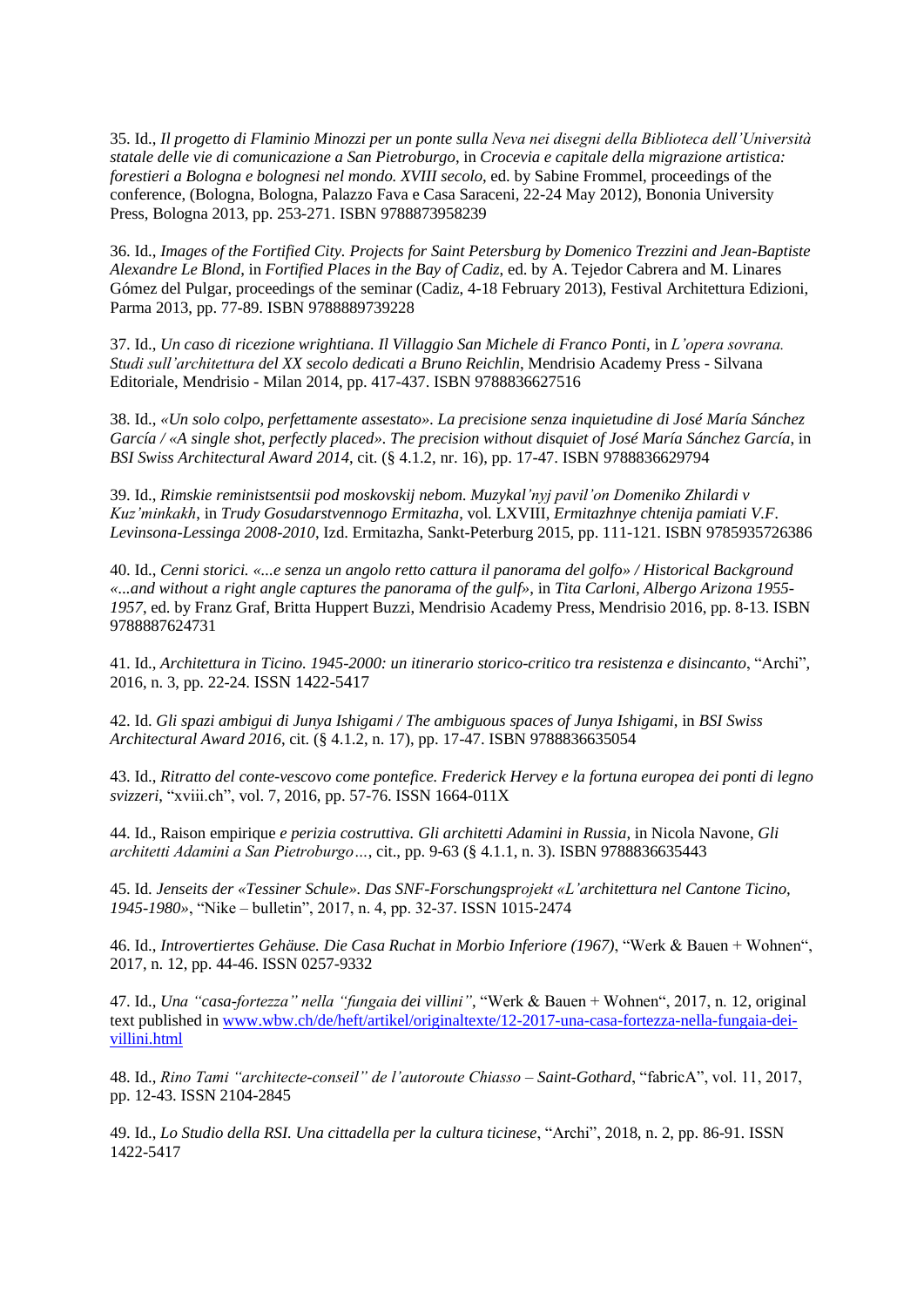50. Id., *Il progetto di Tita Carloni per la Pinacoteca cantonale Giovanni Züst*, in G. Agosti, J. Stoppa (edited by), *Il Rinascimento nelle terre ticinesi 2. Dal territorio al museo*, Casagrande, Bellinzona 2018, pp. 17-25. ISBN 9788877138217

51. Id., *« Exercer son propre métier jusqu'au bout » Architecture récente dans le canton du Tessin / «Practicing craft to its fullest ». Recent architecture in the Canton of Ticino*, "Faces", n. 74, Autumn 2018, pp. 6-18. ISSN 0258-6800

52. Id., *Cantone Ticino. Note sull'architettura recente*, "ArchAlp", 2018, pp. 87-95. ISBN 9788869233821

53. Id., *«Una costante tensione verso l'essenziale». Note sull'architettura di Elisa Valero / "A constant striving towards the essential". Notes on the architecture of Elisa Valero*, in *Swiss Architectural Award 2018*, cit. (§ 4.1.2, n. 18), pp. 17-39. ISBN 9788836641970

54. Id., *Antonio Adamini et la colonne d'Alexandre (Saint-Pétersbourg, 1829-1834)*, in V. Nègre (ed. by), *L'art du chantier. Construire et démolir du XVIe au XXIe siècle*, Cité de l'Architecture et du Patrimoine - Editions Snoeck, Paris - Gand 2018, pp. 32-37. ISBN 9789461614728

55. Id., *Dagli esordi al Bagno di Bellinzona. Congetture sull'architettura di Flora Ruchat-Roncati*, in Serena Maffioletti, Nicola Navone, Carlo Toson (ed. by), *Flora Ruchat-Roncati…*, cit. (§ 4.1.2, n. 19), pp. 43-90. ISBN 9788893870139

56. Id., *Profilo biografico di Flora Ruchat-Roncati*, in Serena Maffioletti, Nicola Navone, Carlo Toson (ed. by), *Flora Ruchat-Roncati…*, cit. (§ 4.1.2, n. 19), pp. 209-213. ISBN 9788893870139

57. Id., *Quando il Moderno cerca radici. Casa Balmelli di Tita Carloni e Luigi Camenisch*, "ArchAlp", n.s., 2019, n. 3, pp. 66-75. ISSN 2611-8653, ISBN 9788869234798

58. Id., *Trezzini, Domenico*, in *Dizionario Biografico degli Italiani*, vol. 96, Istituto per l'Enciclopedia Italiana Treccani, Roma 2019, [https://www.treccani.it/enciclopedia/domenico-trezzini\\_%28Dizionario-](https://www.treccani.it/enciclopedia/domenico-trezzini_%28Dizionario-Biografico%29/)[Biografico%29/.](https://www.treccani.it/enciclopedia/domenico-trezzini_%28Dizionario-Biografico%29/)

59. Id., *Tita Carloni e Luigi Camenisch, Casa Balmelli*, in N. Navone (ed. by), *Guida storico-critica…*, cit. (§ 4.1.2, n. 20), [https://www.ticino4580.ch/mappe#/Tita-Carloni-e-Luigi-Camenisch-Casa-Balmelli.](https://www.ticino4580.ch/mappe#/Tita-Carloni-e-Luigi-Camenisch-Casa-Balmelli) ISBN 9788894545708

60. Id., *Franco Ponti, Villaggio San Michele*, in N. Navone (ed. by), *Guida storico-critica…*, cit. (§ 4.1.2, n. 20), [https://www.ticino4580.ch/mappe#/Franco-Ponti-Villaggio-San-Michele.](https://www.ticino4580.ch/mappe#/Franco-Ponti-Villaggio-San-Michele) ISBN 9788894545708

61. Id., *Peppo Brivio, Casa Albairone*, in N. Navone (ed. by), *Guida storico-critica…*, cit. (§ 4.1.2, n. 20), [https://www.ticino4580.ch/mappe#/Peppo-Brivio-Casa-Albairone.](https://www.ticino4580.ch/mappe#/Peppo-Brivio-Casa-Albairone) ISBN 9788894545708

62. Id., *Peppo Brivio, Casa Cate*, in N. Navone (ed. by), *Guida storico-critica…*, cit. (§ 4.1.2, n. 20), [https://www.ticino4580.ch/mappe#/Peppo-Brivio-Casa-Cate.](https://www.ticino4580.ch/mappe#/Peppo-Brivio-Casa-Cate) ISBN 9788894545708

63. Id., *Flora Ruchat-Roncati, Antonio Antorini, Francesco Pozzi, Scuola dell'infanzia in via Simen, Chiasso*, in N. Navone (ed. by), *Guida storico-critica…*, cit. (§ 4.1.2, n. 20), [https://www.ticino4580.ch/mappe#/Flora-Ruchat-Roncati-Antonio-Antorini-Francesco-Pozzi-Scuola](https://www.ticino4580.ch/mappe#/Flora-Ruchat-Roncati-Antonio-Antorini-Francesco-Pozzi-Scuola-dellinfanzia-in-via-Simen-Chiasso)[dellinfanzia-in-via-Simen-Chiasso.](https://www.ticino4580.ch/mappe#/Flora-Ruchat-Roncati-Antonio-Antorini-Francesco-Pozzi-Scuola-dellinfanzia-in-via-Simen-Chiasso) ISBN 9788894545708

64. Id., *Alberto Camenzind, Augusto Jäggli, Rino Tami Studio della Radio della Svizzera italiana*, in N. Navone (ed. by), *Guida storico-critica* ..., cit. (§ 4.1.2, n. 20)[, https://www.ticino4580.ch/mappe#/Alberto-](https://www.ticino4580.ch/mappe#/Alberto-Camenzind-Augusto-Jaggli-Rino-Tami-Studio-della-Radio-della-Svizzera-italiana)[Camenzind-Augusto-Jaggli-Rino-Tami-Studio-della-Radio-della-Svizzera-italiana.](https://www.ticino4580.ch/mappe#/Alberto-Camenzind-Augusto-Jaggli-Rino-Tami-Studio-della-Radio-della-Svizzera-italiana) ISBN 9788894545708

65. Id., *Tita Carloni, Pinacoteca cantonale Giovanni Züst*, in N. Navone (ed. by), *Guida storico-critica…*, cit. (§ 4.1.2, n. 20), [https://www.ticino4580.ch/mappe#/Tita-Carloni-Pinacoteca-cantonale-Giovanni-Zust.](https://www.ticino4580.ch/mappe#/Tita-Carloni-Pinacoteca-cantonale-Giovanni-Zust) ISBN 9788894545708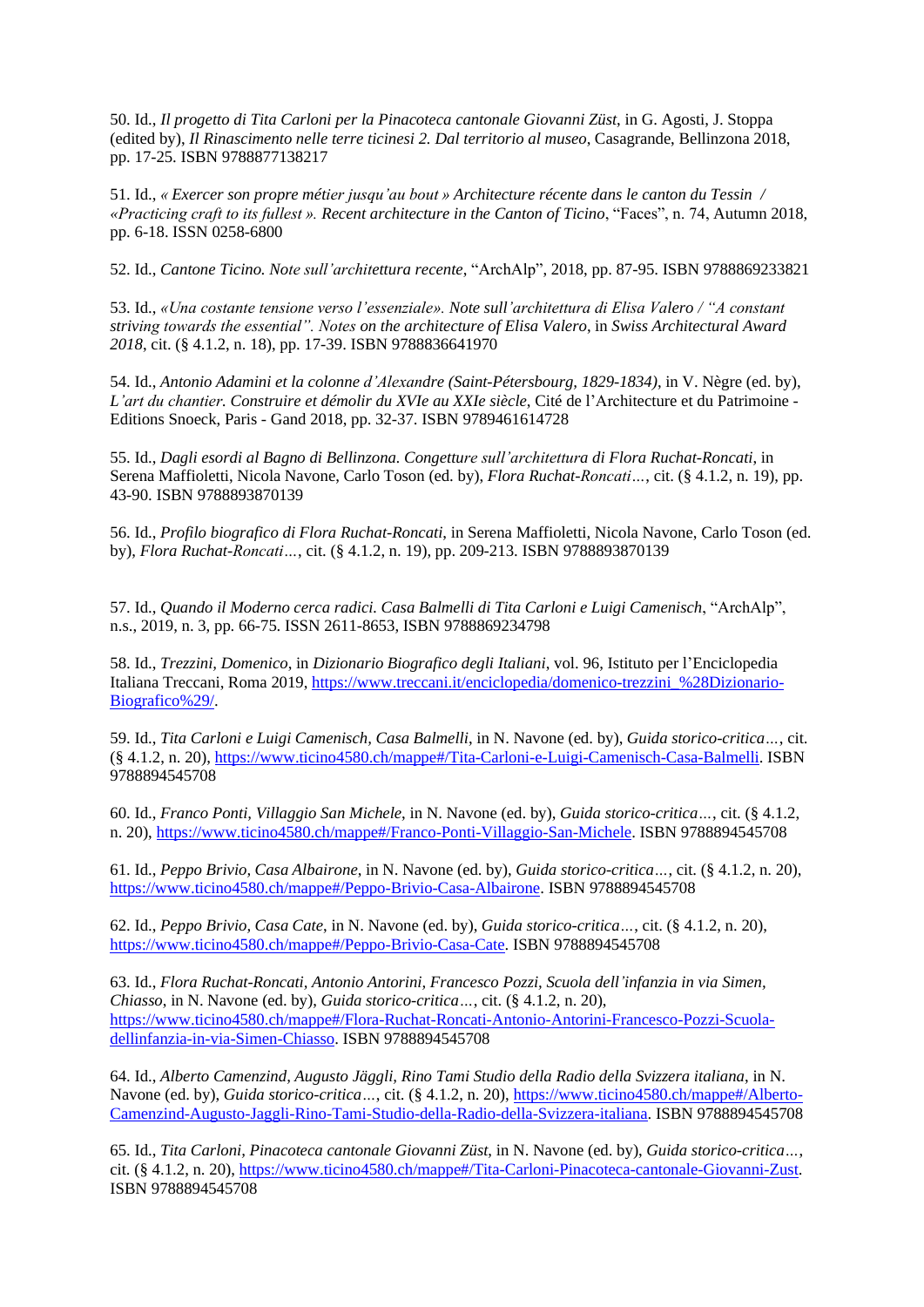66. Id., *Aurelio Galfetti, Flora Ruchat-Roncati, Ivo Trümpy, Bagno di Bellinzona,* in N. Navone (ed. by), *Guida storico-critica…*, cit. (§ 4.1.2, n. 20)[, https://www.ticino4580.ch/mappe#/Aurelio-Galfetti-Flora-](https://www.ticino4580.ch/mappe#/Aurelio-Galfetti-Flora-Ruchat-Roncati-Ivo-Trumpy-Bagno-di-Bellinzona)[Ruchat-Roncati-Ivo-Trumpy-Bagno-di-Bellinzona.](https://www.ticino4580.ch/mappe#/Aurelio-Galfetti-Flora-Ruchat-Roncati-Ivo-Trumpy-Bagno-di-Bellinzona) ISBN 9788894545708

67. Id. *La scuola vista da Locarno. Dal concorso per il Ginnasio a quello per la Magistrale*, in R. Grignolo, M. Di Nallo, *Livio Vacchini, Scuola ai Saleggi di Locarno, (1970-1979). Genesi, trasformazioni e salvaguardia di un'architettura esemplare*, Mendrisio Academy Press, Mendrisio 2020, pp. 28-43. ISBN 9788887624908

68. Id., *Partire da un luogo per ritrovarlo*, in *7 volte un inizio. Introduzione al pensiero architettonico: l'esperienza dell'atelier Canevascini*, USI-Accademia di architettura, Mendrisio 2021, pp. 17-19.

69. Id. *Il Mediterraneo tra le Alpi. Un progetto e un'opera di Lio Galfetti / The Mediterranean amid the Alps. A project and a work by Lio Galfetti*, in F. Graf (ed. by), *Aurelio Galfetti. Costruire lo spazio / The Construction of Space*, Mendrisio Academy Press-Silvana Editoriale, Mendrisio-Cinisello Balsamo, pp. 78- 105. ISBN 9788836648689

70. Id., *Le "macchine civiche" di Bruther / Bruther's "civic machines"*, in *Swiss Architectural Award 2020*, cit. (§ 4.1.2, n. 21), pp. 15-39. ISBN 9788836648818

71. Id., *Tita Carloni and Luigi Camenisch, Casa Balmelli*, in N. Navone (ed.), *A Historical-Critical Guide* ... cit. (§ 4.1.2, n. 22), pp. I.RB.1.01-04, [https://www.ticino4580.ch/en/mappe#/Tita-Carloni-and-](https://www.ticino4580.ch/en/mappe#/Tita-Carloni-and-Luigi-Camenisch-Casa-Balmelli)[Luigi-Camenisch-Casa-Balmelli](https://www.ticino4580.ch/en/mappe#/Tita-Carloni-and-Luigi-Camenisch-Casa-Balmelli)

72. Id., *Franco Ponti, Villaggio San Michele*, in N. Navone (ed.), *A Historical-Critical Guide…* cit. (§ 4.1.2, n. 22), pp. I.RB.2.01-06, <https://www.ticino4580.ch/en/mappe#/Franco-Ponti-Villaggio-San-Michele>

73. Id., *Peppo Brivio, Casa Albairone*, in N. Navone (ed.), *A Historical-Critical Guide…* cit. (§ 4.1.2, n. 22), pp. I.RB.4.01-04, <https://www.ticino4580.ch/en/mappe#/Peppo-Brivio-Casa-Albairone>

74. Id., *Peppo Brivio, Casa Cate*, in N. Navone (ed.), *A Historical-Critical Guide…* cit. (§ 4.1.2, n. 22), pp. I.RB.5.01-04, <https://www.ticino4580.ch/en/mappe#/Peppo-Brivio-Casa-Cate>

75. Id., *Flora Ruchat-Roncati, Antonio Antorini, Francesco Pozzi, Kindergarten in via Simen, Chiasso*, in N. Navone (ed.), *A Historical-Critical Guide…* cit. (§ 4.1.2, n. 22), pp. I.SC.2.01-06, [https://www.ticino4580.ch/en/mappe#/Flora-Ruchat-Roncati-Antonio-Antorini-Francesco-Pozzi-](https://www.ticino4580.ch/en/mappe#/Flora-Ruchat-Roncati-Antonio-Antorini-Francesco-Pozzi-Kindergarten-in-via-Simen-Chiasso)[Kindergarten-in-via-Simen-Chiasso](https://www.ticino4580.ch/en/mappe#/Flora-Ruchat-Roncati-Antonio-Antorini-Francesco-Pozzi-Kindergarten-in-via-Simen-Chiasso)

76. Id., *Alberto Camenzind, Augusto Jäggli, Rino Tami, Studio of the Radio della Svizzera italiana*, in N. Navone (ed.), *A Historical-Critical Guide…* cit. (§ 4.1.2, n. 22), pp. I.CU.1.01-06, [https://www.ticino4580.ch/en/mappe#/Alberto-Camenzind-Augusto-Jaggli-Rino-Tami-Studio-of-the-](https://www.ticino4580.ch/en/mappe#/Alberto-Camenzind-Augusto-Jaggli-Rino-Tami-Studio-of-the-Radio-della-Svizzera-Italiana)[Radio-della-Svizzera-Italiana](https://www.ticino4580.ch/en/mappe#/Alberto-Camenzind-Augusto-Jaggli-Rino-Tami-Studio-of-the-Radio-della-Svizzera-Italiana)

77. Id., *Tita Carloni, Pinacoteca cantonale Giovanni Züst*, in N. Navone (ed.), *A Historical-Critical Guide…* cit. (§ 4.1.2, n. 22), pp. I.CU.2.01-06, [https://www.ticino4580.ch/en/mappe#/Tita-Carloni-](https://www.ticino4580.ch/en/mappe#/Tita-Carloni-Pinacoteca-cantonale-Giovanni-Zust)[Pinacoteca-cantonale-Giovanni-Zust](https://www.ticino4580.ch/en/mappe#/Tita-Carloni-Pinacoteca-cantonale-Giovanni-Zust)

78. Id., *Aurelio Galfetti, Flora Ruchat-Roncati, Ivo Trümpy, Baths of Bellinzona,* in N. Navone (ed.), *A Historical-Critical Guide…* cit. (§ 4.1.2, n. 22), pp. I.STL.1.01-06, [https://www.ticino4580.ch/en/mappe#/Aurelio-Galfetti-Flora-Ruchat-Roncati-Ivo-Trumpy-Baths-of-](https://www.ticino4580.ch/en/mappe#/Aurelio-Galfetti-Flora-Ruchat-Roncati-Ivo-Trumpy-Baths-of-Bellinzona)[Bellinzona](https://www.ticino4580.ch/en/mappe#/Aurelio-Galfetti-Flora-Ruchat-Roncati-Ivo-Trumpy-Baths-of-Bellinzona)

79. Id., *Riconsiderare un'architettura pedagogica*, in G. Neri, *La colonia Olivetti a Brusson. Ambiente, pedagogia e costruzione nell'architettura italiana*, Officina Libraria, Milan 2021, pp. 7-8 ("Punto Franco", n. 2). ISBN 9788833671307

80. Id., *Ein urbanes Element in der Stadt Mendrisio. Der Komplex Albergo Milano von Tita Carloni / Un fragment d'urbanité dans la ville de Mendrisio. L'Albergo Milano par Tita Carloni*, "as architettura svizzera", 2021, n. 3, pp. 13-14. ISSN 2504-1274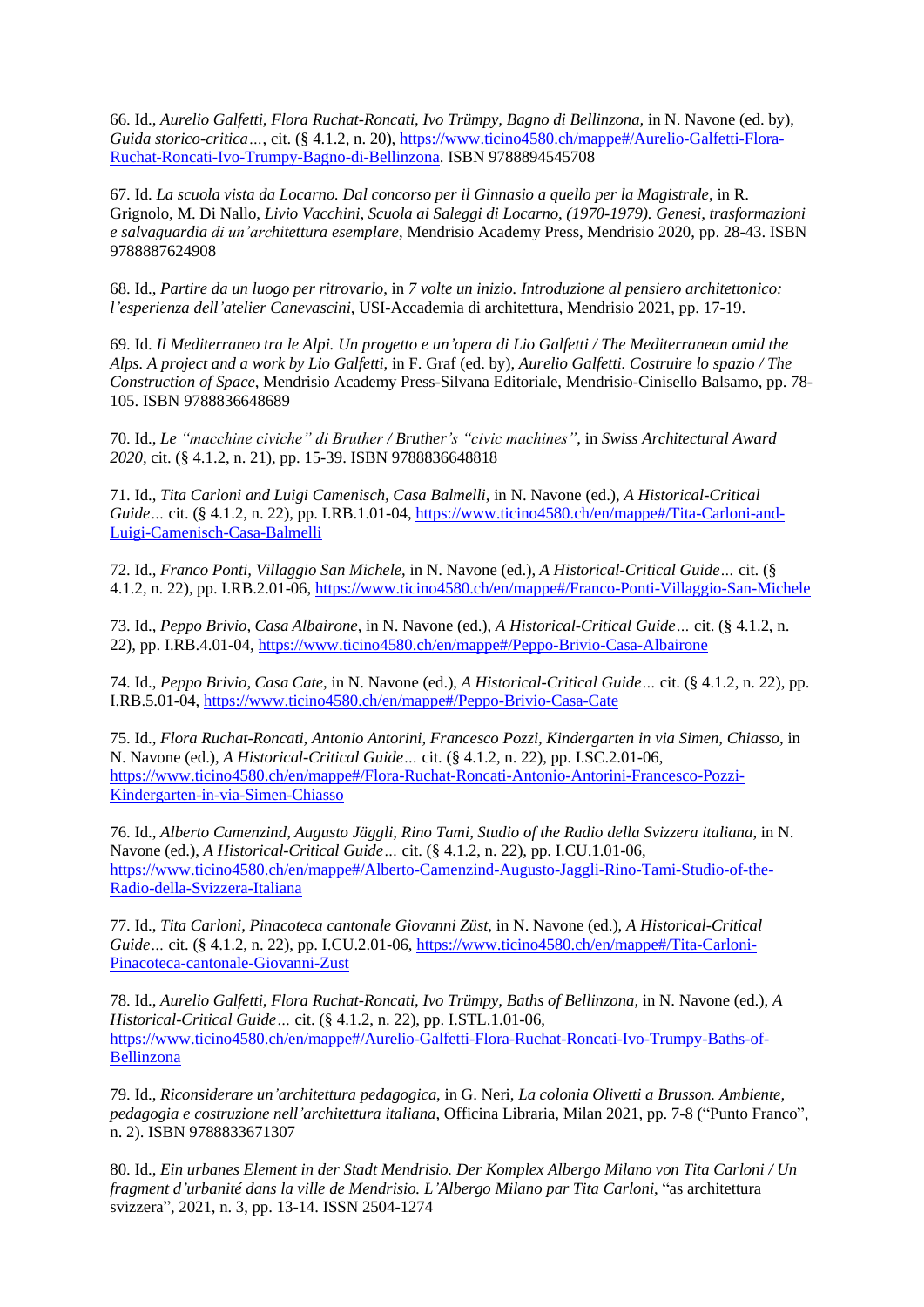81. Id. *"Integrazione nel sito" o "costruzione del sito"? Brevi note su un dibattito ticinese,* in Atelier Bearth (ed.), *Ticino. La casa, il luogo*, USI-Accademia di architettura, Mendrisio 2021, pp. 88-100.

82. Id., *"In our country, it is practically impossible not to build in concrete". Brief Notes on Exposed Reinforced Concrete in the Architecture of Ticino*, in *Concrete in Switzerland…*, ed. by S. Aprea, N. Navone, L. Stalder, cit. (§ 4.1.2, n. 23), pp. 143-159. ISBN 9782889153534

83. Id., *Il patrimonio e i suoi avatar. Note su due opere recenti nel Cantone Ticino*, "ArchAlp", n.s., 2021, n. 7, pp. 130-139. ISSN 2611-8653

84. Id., *Reminiscenze romane sotto il cielo moscovita. Il padiglione della musica a Kuz'minki di Domenico Gilardi*, in *Roma in Età napoleonica. Antico, architettura e città da modello a laboratorio*, ed. by J.-Ph. Garric, S. Pasquali, M. Pupillo, Officina Libraria, Milan 2021, pp. 165-180. ISBN 9788833671437

85. Id., *Aurelio Galfetti, il territorio dell'architettura*, "Domus", n. 1065, febbraio 2022, pp. 8-11. . ISSN 0012-5377

86. Id. *Der Kindergarten von Ludiano / L'école maternelle de Ludiano*, "as architettura svizzera", 2022, n. 1, pp. 39-40. ISSN 2504-1274

87. Id., *Das Handwerk des Lebens von Giuseppe Roncati, Ingenieur und Architekt*, in *Flora Ruchat-Roncati an der ETH 1985-2002. Professorin, Planerin, Theoretikerin*, ed. by E. Perotti et al., Zürich (in publication).

4.3 INTERVIEWS, ARTICLES ON PERIODICALS AND NEWSPAPERS

1. Nicola Navone, *Il Bagno di Bellinzona di Aurelio Galfetti, Flora Ruchat-Roncati e Ivo Trümpy. Un'intervista ad Aurelio Galfetti*, "Arte + Architettura in Svizzera", a. LXIV, 2013, nr. 2, pp. 34-37.

2. Id., *Flora Ruchat, un dialogo a più voci*, "La Regione Ticino", Wednesday 23 October 2013.

3. Id. *Franco Ponti*, "tipografia helvetica", 2015, n. 5, pp. 16-17.

4. Id., *Peppo Brivio: maestro del Moderno nel Cantone Ticino*[, www.ilgiornaledellarchitettura.com,](http://www.ilgiornaledellarchitettura.com/) February 2016.

5. Id., *Peppo Brivio, il nitore cristallino della ragione*, "Azione", 29 February 2016.

6.-7 Id., *Von der A2 zur Gotthardbahn*, "Hochparterre", special issue "Gebaute Geschwindigkeit", 2016, pp. 26-27; It. ed. *Dall'A2 alla trasversale ferroviaria del Gottardo*, "Hochparterre", special issue "La costruzione della velocità", 2016, pp. 26-27.

8. Id., *La spagnola Elisa Valero premiata con lo Swiss Architectural Award 2018* [red. title], "Corriere del Ticino", Friday 16 November 2018.

9. Id., *Architetto e galantuomo. Un ricordo di Paolo Fumagalli*, "Archi", 2019, n. 4, p. 10. ISSN 1422- 5417.

10. 10. Id., *Solano Benitez e Gabinete de Arquitectura, 4 vigas*, "espazium", <https://www.espazium.ch/it/attualita/solano-benitez-e-gabinete-de-arquitectura-4-vigas> (published on 19 August 2021)

11. Id., *Franco Ponti, Casa Graf*, "whatisahousefor", n. 6[, https://whatisahousefor.com/house/casa-gra/](https://whatisahousefor.com/house/casa-gra/) (published on 5 November 2021, in English, Chinese, Japanese).

12. Id., *"Come un mare al mattino, chiaro". Ricordo di Aurelio Galfetti*, "La Regione", Tuesday 7 December 2021.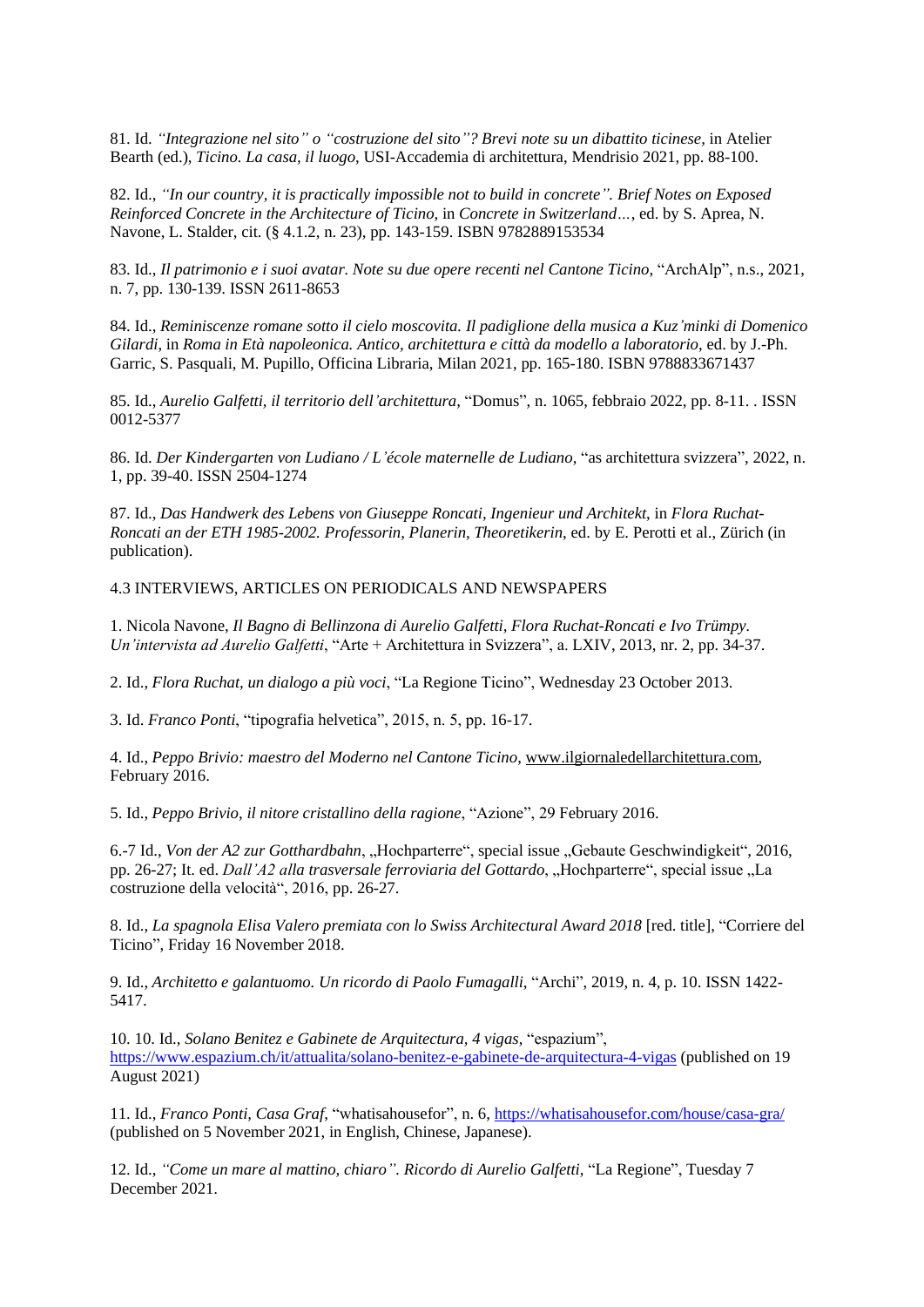13. Id., *Aurelio Galfetti (1936-2021)*, "Werk & Bauen + Wohnen", 2022, n. 4, p. 49 (Original text in Italian: [https://www.wbw.ch/de/heft/artikel/originaltexte/2022-4-nachruf-aurelio-galfetti-1936-2021.html\)](https://www.wbw.ch/de/heft/artikel/originaltexte/2022-4-nachruf-aurelio-galfetti-1936-2021.html)

14. 14. Id., *Comme les papillons au printemps. Pour le premier cinquantenaire d'AS Architecture Suisse*¸ "as architettura svizzera", 2022, n. 1.

### 4.4 REVIEW

1. Nicola Navone, *Review of* Stefania Bianchi, *I cantieri dei Cantoni. Relazioni, opere, vicissitudini di una famiglia della Svizzera italiana in Liguria (secoli XVI-XVIII)*, Genova, Sagep, 2013, in "Archivio Storico Ticinese", a. LII, June 2015, n. 157, pp. 161-162.

2. Id., *Review of* Paolo Portoghesi, *Borromini. La vita e le opere*, Skira, Milano 2019, in "Archivio Storico Ticinese", a. LVII, December 2020, n. 168.

#### *5. Lectures, Papers, Participation to Workshops, Round-tables*

1. *Gli architetti Adamini in Russia: alcune considerazioni in margine a una ricerca in corso*, paper presented at the International Conference *Alla ricerca di una identità. Architettura e cultura artistica ticinese dal XVI al XX secolo*, curated by Letizia Tedeschi and Manuela Kahn-Rossi, Ascona, Monte Verità, 4-7 November 1998 (6 November 1998).

2. *Per una biografia aggiornata del giovane* Borromini, lecture at the Società Dante Alighieri, Saint-Gall, 4 May 1999.

3. *Fonti per la storia degli architetti e delle maestranze ticinesi in Russia: l'archivio degli architetti Adamini*, paper presented at the International Conference *La cultura architettonica italiana in Russia da Caterina II a Alessandro I. Maestri italiani e ticinesi in epoca neoclassica*, curated by Letizia Tedeschi and Nicola Navone, Ascona, Monte Verità, 7-8 April 2000 (8 April 2000).

4. *Architetti «ticinesi» nella Russia neoclassica*, five episodes of the radio programme "Zolle", Radio della Svizzera Italiana, Rete 2, November 2001.

5. *«Die Autobahn als Kunstwerk». Rino Tami, ästhetischer Berater für die Autobahn N2*, opening lecture of the exhibition *Rino Tami e l'Autostrada N2 Chiasso – San Gottardo*, curated by Letizia Tedeschi and Nicola Navone, Chur, Hochschule für Technik und Wirtschaft, 23 August - 11 September 2002 (23 August 2002).

6. *Der Ruhm der Gruben'mannschen Brücken. Seine Entstehung und Verbreitung in Europa*, lecture at the Historischer Verein des Kantons Schaffhausen, Schaffhouse, Museum zu Allerheiligen, 31 October 2002.

7. *John Soane und die Schweizer Holzbrücken: eine Einführung*, opening lecture of the exhibition *John Soane und die Schweizer Holzbrücken*, the Architekturmuseum Basel, 15 November 2002.

8. *Domenico Trezzini primo architetto di San Pietroburgo*, lecture held at the workshop *L'opera degli architetti e delle maestranze ticinesi ed italiane nell'edificazione di San Pietroburgo* (attending lecturers: Gianni Mezzanotte, Nicola Navone, Valerij Sujskij), Centro Culturale Svizzero, Milan, 30 January 2003.

9. *Tra corte e cantiere: architetti e costruttori ticinesi nella Russia neoclassica*, lecture at the Società Ticinese di Belle Arti, SUPSI, Lugano-Trevano, 24 November 2003.

10. *Tra corte e cantiere. La cultura architettonica dei maestri italiani e ticinesi nella Russia neoclassica, 1762-1825*, lecture at the Accademia Albertina, Libera cattedra Carlo L. Ragghianti and Cattedra di Storia dell'Arte, Prof. Rolando Bellini, Turin, 28 January 2004.

11. *Influenze organiciste nell'architettura ticinese: fonti e paradigmi*, paper presented at the workshop *Fermenti culturali nel Ticino degli anni Cinquanta*, organized by the Archivio Storico Ticinese, Bellinzona, Palazzo Franscini, 27 March 2004.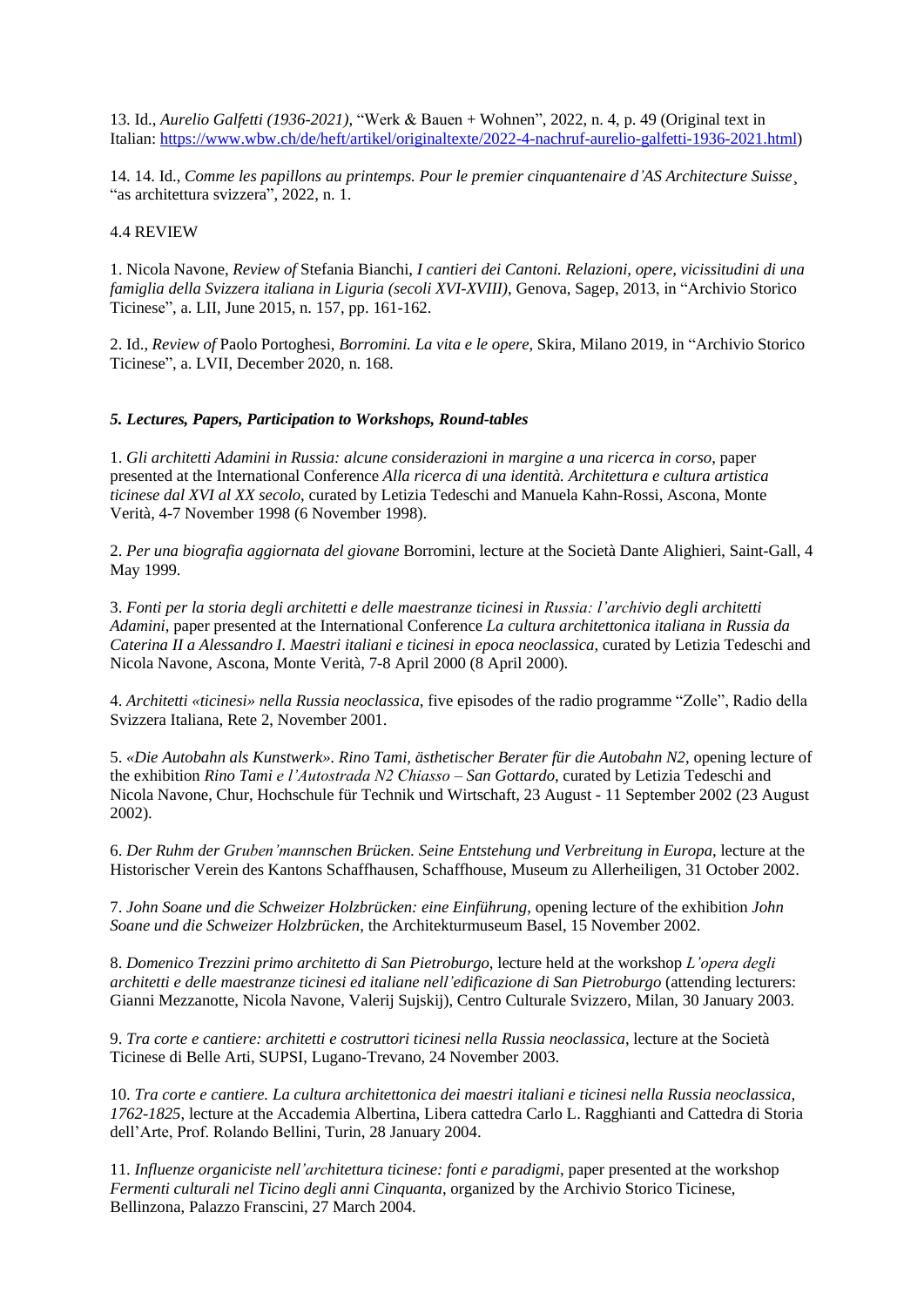12. *Organische Einflüsse in der Tessiner Architektur nach dem 2. Weltkrieg*, workshop and visit organized by the Società Svizzera di Belle Arti, 10 July 2004.

13. *Viaggiare in Russia all'epoca di Giacomo Quarenghi*, lecture at the Osservatorio Quarenghi, Bergamo, Biblioteca Civica A. Mai, 11 June 2004.

14. *Da Domenico Trezzini a Luigi Rusca. Architetti e costruttori ticinesi nella Russia neoclassica*, lecture at the Giornata cantonale della persona anziana, Associazione Ticinese Terza Età, Lugano, Palazzo dei Congressi, 6 October 2004.

15. *Dispute all'ombra della cupola: il cantiere della cattedrale di Sant'Isacco a Pietroburgo (1818-1859)*, paper presented at the Conference *L'economia della costruzione nell'Italia moderna*: *Atelier II: L'attività edilizia nell'Europa moderna: circuiti di manodopera e organizzazione dei cantieri*, Mendrisio, Accademia di architettura, 22 April 2005.

16. *Italian Architects in St. Petersburg*, presentation of the book *Dal mito al progetto. La cultura architettonica dei maestri italiani e ticinesi nella Russia neoclassica* (Mendrisio 2004) at the Study Group on Eighteenth-Century Russia International Workshop *Reading Eighteenth-Century Russian Texts*, Gazzada, Villa Cagnola, 2-5 July 2005 (4 July 2005).

17. *Ritratto del conte-vescovo come pontefice: Frederick Hervey e i ponti di legno svizzeri*, paper presented at the International Conference *Roma e la creazione di un patrimonio culturale europeo nella prima età moderna: l'impatto degli agenti e dei corrispondenti di arte e architettura*, Rome, Académie de France, Villa Medici, 15 October 2005.

18.-19. *Perizia tecnica, flessibilità, reti di relazioni: architetti e costruttori ticinesi a Pietroburgo*, lecture at the Società Dante Alighieri, Fribourg, 23 November 2005, and Thun, 24 November 2005.

20. *«Qui ora è cambiata la Russia di bianco in nero»: architetti ticinesi nella Pietroburgo di metà Ottocento*, lecture at the Associazione Carlo Cattaneo Lugano, Palazzo dei Congressi, 8 February 2006.

21. *Gli architetti Adamini a San Pietroburgo. La raccolta dei disegni conservati in Ticino*, presentation of the research, Lugano, Palazzo dei Congressi, 13 October 2006 (together with the presentation of the volume Alessandra Pfister, Piervaleriano Angelini, *Gli architetti Gilardi a Mosca. La raccolta dei disegni conservata in Ticino*, Mendrisio Academy Press, Mendrisio 2007; other speakers: Alessandro Soldini, Letizia Tedeschi, Piervaleriano Angelini).

22. *Alle origini dell'impresa Fontana*, paper presented at the International Conference *«Cosa è architetto». Domenico Fontana tra Melide, Roma e Napoli*, curated by Giovanna Curcio, Nicola Navone, Sergio Villari, Mendrisio, Accademia di architettura, 13-14 September 2007 (13 September 2007).

23. *San Pietroburgo in epoca napoleonica: una ricognizione*, guest lecture at the course held by Prof. Christoph Frank "Teoria dell'arte e dell'architettura 4+5: Arte e architettura dell'Illuminismo" (Università della Svizzera italiana, Accademia di architettura, a.y. 2007-2008, 7 December 2007).

24. *An Urbanized Polder as Capital of Russia: On Domenico Trezzini's plan for Saint-Petersburg*, paper held at the workshop *Facts and Artefacts. What Travels in Material Objects*, London, The London School of Economics, 17-18 December 2007 (17 December 2007).

25. *La piazza e il teatro. La cultura architettonica italiana in Russia nei secoli XVIII e XIX*, lecture at hte Istituto Italiano di Cultura "C.M. Lerici", Stockholm, 20 October 2008.

26. *Building for the Tsars. Swiss-Italian Architects and the Rise of St. Petersburg*, lecture at the Royal Institute of Technology - School of Architecture, Stockholm, 21 October 2008.

27. *Reminiscenze romane sotto il cielo moscovita. Il Padiglione per la musica di Domenico Gilardi a Kuz'minki*, paper presented at the International Conference *An influence of Antiquity on European Art*, ("Levinson-Lessing Lectures"), Saint-Petersburg, The State Hermitage Museum, 29-30 October 2008.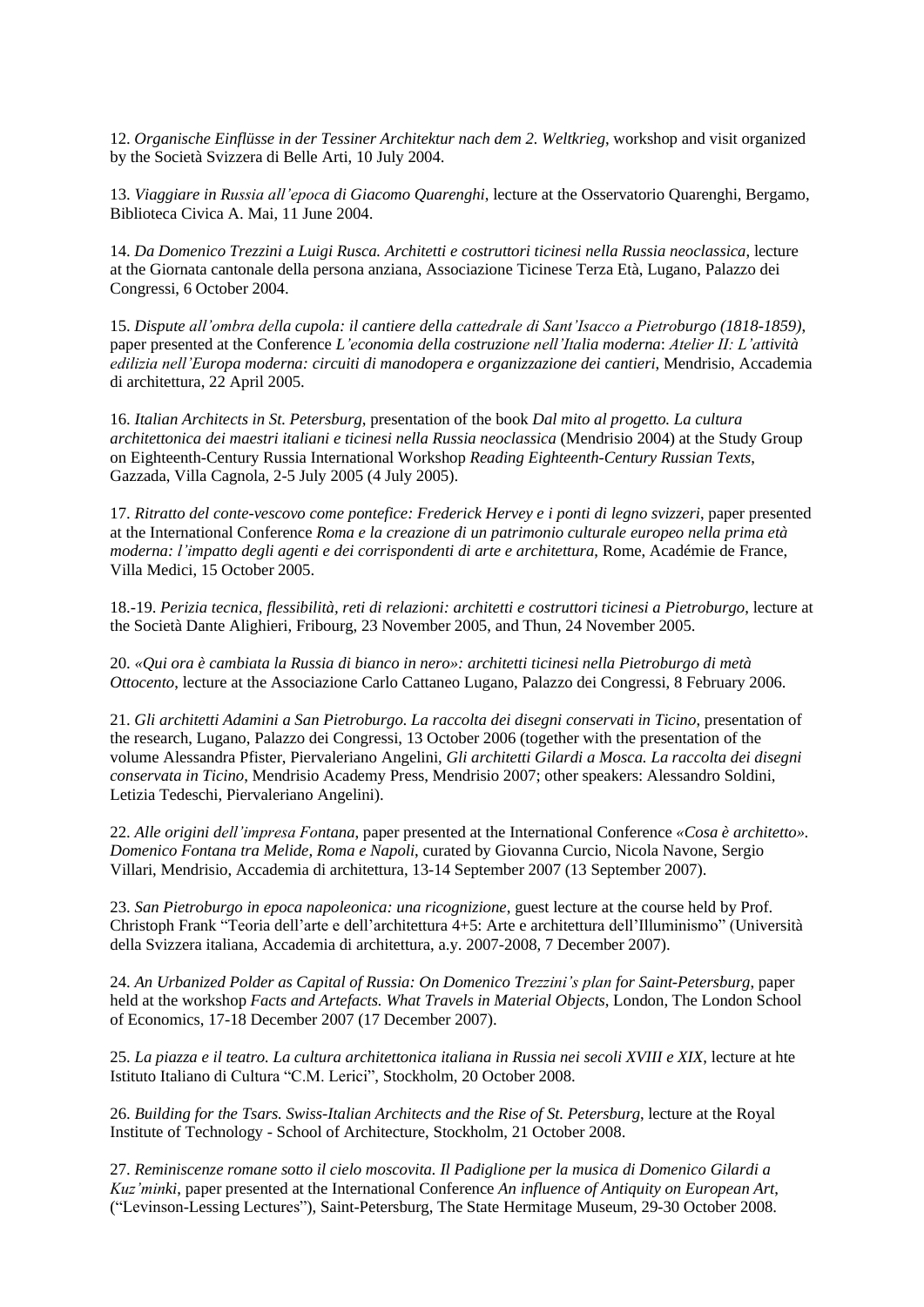28. Intervention at the opening round-table of the exhibition *André Corboz. Frammenti di una storia in divenire* (curated by Giordano Tironi, 14-30 January 2009). Interventions by Margherita Azzi Visentini (Politecnico di Milano); André Corboz (Geneva); Valerio Di Battista (Politecnico di Milano, vicarious Dean of the Facoltà di Architettura e Società); Marcello Fagiolo dell'Arco (Università degli Studi di Roma "La Sapienza"); Nicola Navone (Archivio del Moderno, Academy of architecture – USI); Giordano Tironi (Ecole d'ingénieurs de Lullier); Paola Viganò (Università Iuav di Venezia); Politecnico di Milano, Facoltà di Architettura e Società, Dipartimento di Industrial Design, Arti, Comunicazione e Moda, 14 January 2009.

29. (with Riccardo Bergossi) Workshop and visit to the Highway N2 Chiasso-San Gottardo, held by the Seminarwoche *Infrastruktur-Landschaft. Grossprojekte der 1960er und 1870er Jahre in der Schweiz*  organized by Prof. Laurent Stalder, gta Institut, ETH Zürich, 24 March 2009.

30. *Bischof Frederick Hervey und die europäische Rezeption der Grubenmann'schen Brücken*, paper held at the conference *Hans Ulrich Grubenmann und seiner Zeit*, organized fot the third centennial of the birth of Hans Ulrich Grubenmann (1709-1783), Teufen, protestantische Kirche, 4 September 2009 (Moderator: Georg Mörsch, Zuirgo; patricipants: Jürg Conzett, Coira; Massimo Laffranchi, Wolfwil; Moritz Flury-Rova, Trogen; Paul Grunder, Teufen).

31. (with Riccardo Bergossi), *Die Autobahn A2 im Tessin - (Ingenieur)Baukunst auf 120 km*, lecture held at the workshop *Ingenieurbaukunst in der Leventina - Die Autobahn A2 und andere Bauwerke*, curated by Massimo Laffranchi, Schweizerische Gesellschaft für Ingenieurbaukunst, Dazio Grande, Rodi, 19 September 2009.

32. *Dalla balsa al cemento armato. La genesi del progetto*, paper held at the workshop *Il Bagno di Bellinzona: l'opera e la sua salvaguardia*, curated by Franz Graf, Nicola Navone, Bruno Reichlin, Mendrisio, Academy of architecture – USI, 14 October 2009.

33. *Tra Zurigo e Milano. L'architettura in Ticino nel XX secolo*, lecture at the Istituto di Cultura italiana, Budapest, 15 October 2009.

34.-36. *La costruzione del luogo. Profilo dell'architettura ticinese nella seconda metà del Novecento*, lectures at the Kiivskij Nacional'nij Lingvističnij Universitet; Kiivskij Nacional'nij Universitet imeni Tarasa Ševčenka, Kiev, 28 October 2009; Odes'kij Nacional'nij Universitet imeni I.I. Mečnikova, Odessa, 29 October 2009.

37. *La costruzione del luogo. Architettura e territorio nel Cantone Ticino*, lecture held at the University of Sarajevo, Faculty of Philosophy, Sarajevo, 12 November 2009.

38. *Studiare in Italia, insegnare in Svizzera: Luigi Fontana (1812-1877)*, paper presented at the International Conference *Interazioni e transfert culturali tra XVIII e XIX sec. La formazione degli architetti ticinesi nell'Italia degli stati pre-unitari: dalle Accademie alle pratiche di cantiere*, curated by Angela Cipriani and Letizia Tedeschi, Istituto Svizzero di Roma - Accademia Nazionale di San Luca, Rome 25-27 November 2010 (paper held on 26 November 2010).

39. *L'immagine di San Pietroburgo nei piani di Domenico Trezzini e Jean-Baptiste Alexandre Le Blond*, paper presented at the International Conference *Ritratti di città. San Pietroburgo: la città e la sua immagine*, curated by Cristiano Guarneri, Scuola di dottorato Iuav, Università Iuav di Venezia, Palazzo Badoer, 19-20 April 2011 (paper held on 19 April 2011).

40. *Tomazo Adamini v Lipecke (okolo 1796-1800). Istočniki iz Arkivio del Moderno v Mendrizio* [Tomaso Adamini in Lipetsk (around 1796-1800). The sources kept by the Archivio del Moderno in Mendrisio], paper presented at the International Conference *Architekturnoe nasledie russkoj provincii: problemy izučenija i sochranenija (k 100-letiju G.I. Gun'kina)*, Gosudarstvennaja direkcija po ochrane kul'turnogo nasledija Lipeckoj oblasti, Lipeck, 26-27 April 2011 (paper held on 26 April 2011).

41. *Ital'janskie istočniki kolokol'ni chrama Ioanna Predteči v usad'be Vel'jaminovich v sele Ivanovka Lipeckogo uezda Tambovskoj gubernii* [Italian sources of the bell-tower of the Saint-John-the-Baptist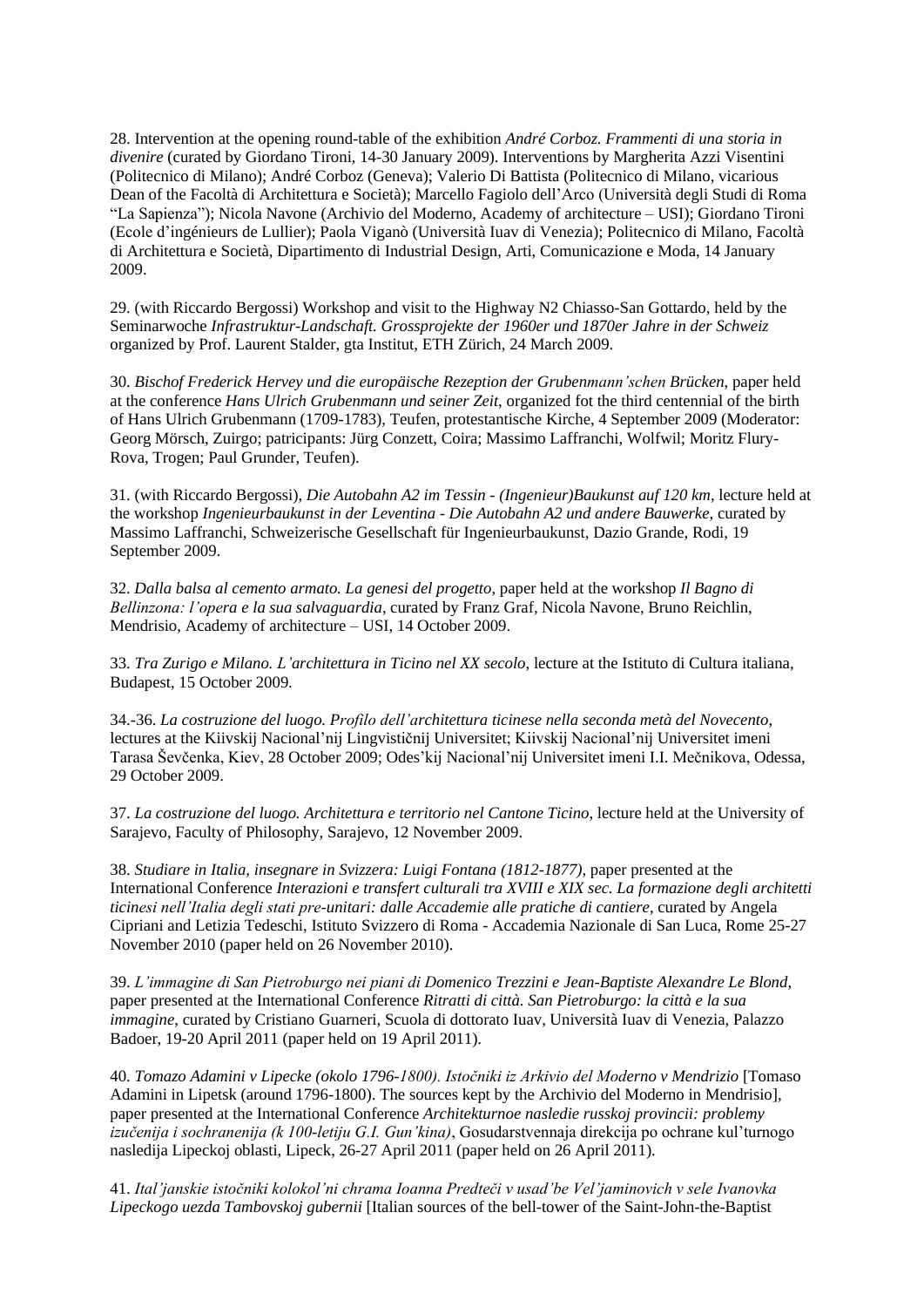Curch in Vel'jaminov estate in Ivanovka, Lipeck district, Tambov governorate] paper presented to the conference *Obrazy Italii v russkoj usadebnoj kul'ture*, Obščestvo izučenija russkoj usad'by (OIRU) – Rossijskij naučno-issledovatel'skij institut kul'turnogo i prirodnogo nasledija imeni D.S. Lichačeva, Moscow, 22-23 November 2011 (paper held on 22 November 2011, in Russian).

42. *I "Razionalisti di Ascona". Il dibattito sull'architettura moderna nel cantone Ticino*, lecture held at the workshop "La casa nel paesaggio", Uni3, Aula magna del Centro Scolastico Canavée, Mendrisio, 8 March 2012.

43. *L'architettura organica nel cantone Ticino*, lecture held at the workshop "La casa nel paesaggio", Uni3, Aula magna del Centro Scolastico Canavée, Mendrisio, 15 March 2012.

44. *"Costruire il sito": dalla nozione di paesaggio a quella di territorio*, lecture held at the workshop "La casa nel paesaggio", Uni3, Aula magna del Centro Scolastico Canavée, Mendrisio, 22 March 2012.

45. *Tra disincanto e resistenza. Le esperienze recenti*, lecture held at the workshop "La casa nel paesaggio", Uni3, Aula magna del Centro Scolastico Canavée, Mendrisio, 29 March 2012.

46. *Il progetto di Flaminio Minozzi per il ponte sulla Neva*, paper presented at the International Conference "Crocevia e capitale della migrazione artistica: forestieri a Bologna e bolognesi nel mondo (XVIII secolo)", promoted by the Fondazione Cassa di Risparmio in Bologna in cooperation with the Ecole Pratique des Hautes Etudes, Paris; Bologna, Palazzo Fava / Casa Saraceni, 22-24 May 2012 (paper held on 23 May 2012).

47*. Il neoclassicismo russo nella storia dell'architettura europea,* lecture held at the workshop "L'architettura neoclassica in Russia", Uni3, Aula magna Municipio di Mendrisio, 8 November 2012.

48*. Il rapporto con l'Antico,* lecture held at the workshop "L'architettura neoclassica in Russia", Uni3, Aula magna Municipio di Mendrisio, 15 November 2012.

49. *La residenza nobiliare: dal palazzo alla* usad'ba, lecture held at the workshop "L'architettura neoclassica in Russia", Uni3, Aula magna Municipio di Mendrisio, 22 November 2012.

50. *La costruzione dello spazio urbano,* lecture held at the workshop "L'architettura neoclassica in Russia", Uni3, Aula magna Municipio di Mendrisio, 29 November 2012.

51. *Costruire sul declivio. Esempi dall'architettura del XX secolo in Ticino*, guest lecture at the Design Studio Go Hasegawa, Academy of architecture – USI, a.y. 2012-2013, Master I+II, Mendrisio, Palazzo Canavée, 22 February 2013.

52. *Lineamenta. Sull'interazione tra disegno e progetto*, guest lecture at the Design Studio Nicola Baserga, Academy of architecture – USI, a.y. 2012-2013, Master I+II, Mendrisio, Palazzo Canavée, 22 March 2013.

53. *Frammenti di una provincia pedagogica. Le case dei bambini di Chiasso, Viganello, Riva San Vitale,*  paper held at the workshop *Flora Ruchat-Roncati: le opere, la ricerca, l'insegnamento*, Politecnico di Milano, Scuola di Architettura e società, Milan 16 April 2013

54. *Tre asili e una scuola di Aurelio Galfetti, Flora Ruchat-Roncati, Ivo Trümpy*, guest lecture at the courses by Prof. Serena Maffioletti and Prof. Roberto Sordina, Università Iuav di Venezia, Cotonificio di Santa Marta, 24 April 2013.

55. *Paradigmi dell'organicismo. Opere e progetti dal Cantone Ticino*, guest lecture at the course by Prof. Angelo Maggi, Università Iuav di Venezia, Cotonificio di Santa Marta, 29 April 2013.

56. *Paradigmi dell'organicismo, parte II: Peppo Brivio*, guest lecture at the courses by Prof. Serena Maffioletti and Prof. Roberto Sordina, Università Iuav di Venezia, Cotonificio di Santa Marta, 20 May 2013.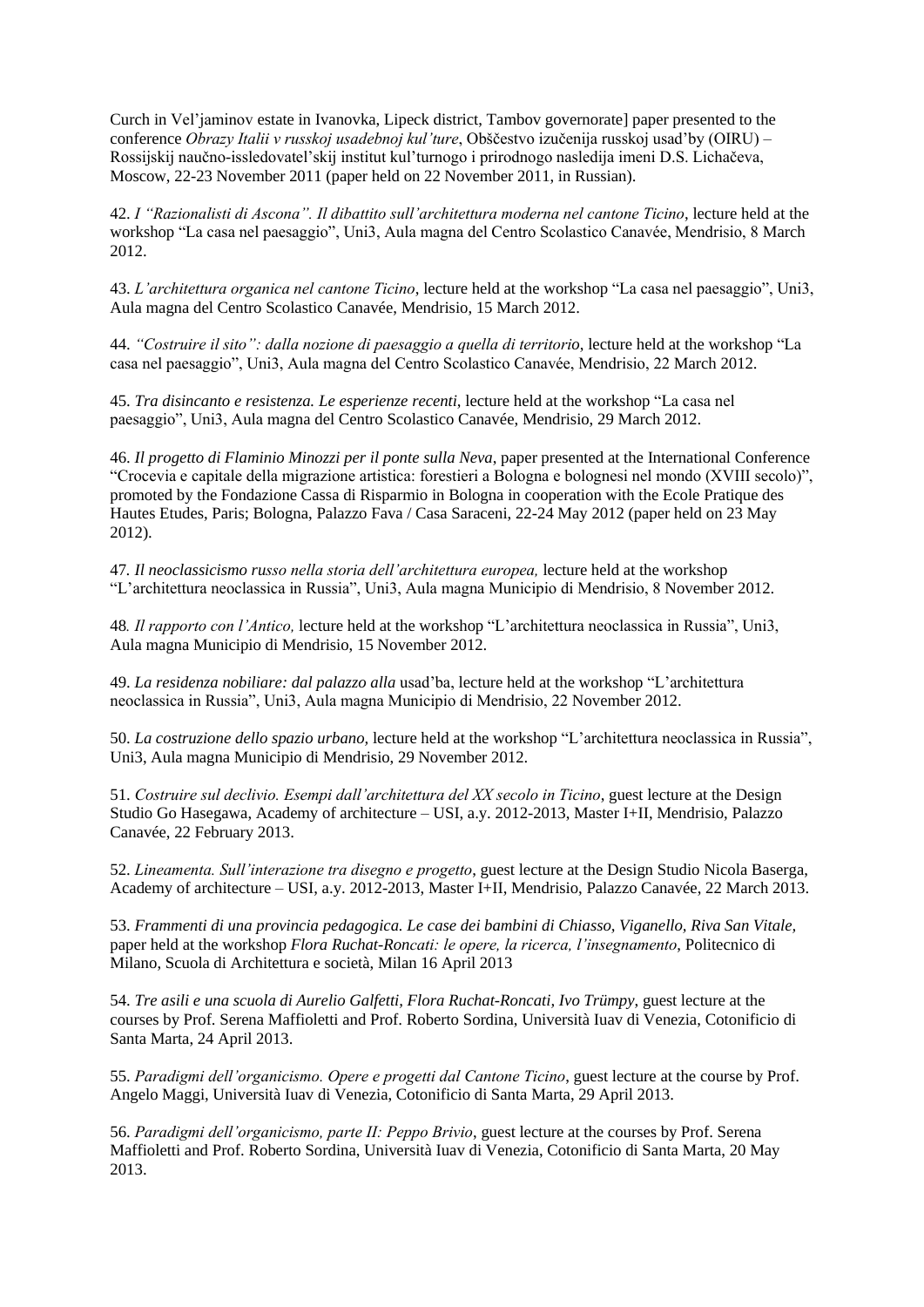57. *Le ceneri di Carlo Cattaneo. Architettura e territorio nel cantone Ticino*, guest lecture at the courses by Prof. Serena Maffioletti and Prof. Roberto Sordina, Università Iuav di Venezia, Cotonificio di Santa Marta, 29 May 2013.

58. *Attorno al focolare*, workshop and visits on the occasion of the XX. European Heritage Days, Canton Ticino, 7 September 2013.

59. *Frank Lloyd Wright: un profilo,* lecture held at the workshop "Frank Lloyd Wright e l'architettura moderna in Ticino", Uni3, Aula magna Municipio di Mendrisio, 3 October 2013.

60. *La ricezione di Wright in Europa: una ricognizione,* lecture held at the workshop "Frank Lloyd Wright e l'architettura moderna in Ticino", Uni3, Aula magna Municipio di Mendrisio, 11 October 2013.

61. *Un esempio di "wrightianesimo alpino": l'architettura di Franco Ponti (1921-1984),* lecture held at the workshop "Frank Lloyd Wright e l'architettura moderna in Ticino", Uni3, Aula magna Municipio di Mendrisio, 17 October 2013.

62. *Costruire per gli zar. Architetti ticinesi in Russia 1700-1850*, opening lecture by the presentation of the book (PPUR, Losanna 2007 e Casagrande, Bellinzona 2010). Ascona, Monte Verità, Centro Stefano Franscini, 18 October 2013. Participants: Fabio Casagrande, publisher, Bellinzona; Bertil Galland, director of the book collection "Le Savoir Suisse", PPUR, Losanna; Kai Noschis, Politecnico Federale di Losanna (author of the book *Monte Verità: Ascona e il genio del luogo*, Casagrande, Bellinzona 2010); Prof. Daniel Maggetti, Université de Lausanne.

63. *Quando la pietra incontra l'acqua. Il Villaggio San Michele di Franco Ponti*, guest lecture at the Design Studio Paolo Canevascini – Prof. Mario Botta, Academy of architecture – USI, a.y. 2013-2014, Bachelor, Mendrisio, Palazzo Turconi, 22 October 2013.

64. *Risonanze wrightiane nell'architettura ticinese: un florilegio,* lecture held at the workshop "Frank Lloyd Wright e l'architettura moderna in Ticino", Uni3, Aula magna Municipio di Mendrisio, 24 October 2013.

65. *Organico e razionale. Note sull'architettura di Tita Carloni (1931-2012)*, guest lecture at the course by Prof. Franz Graf, Academy of architecture – USI, a.y. 2013-2014, Bachelor, Mendrisio, Palazzo Canavée, 30 October 2013.

66. *L'Archivio del Moderno: un profilo*, guest lecture at the course by Prof. Ruggero Tropeano, Academy of architecture – USI, a.y. 2013-2014, Master 1+2, Mendrisio, Palazzo Canavée, 4 November 2013.

67. *Gli architetti Adamini a Pietroburgo. La raccolta dei disegni conservata in Ticino. Un'anteprima*, lecture at the Associazione culturale della Collina d'Oro, Montagnola, 9 November 2013.

68. *Architettura e territorio nel Cantone Ticino: 1945-1970*, lecture held at the workshop "Architettura e territorio nel Cantone Ticino", Uni3, Lugano, Centro Evangelico, 4 February 2014.

69. *Architettura e territorio nel Cantone Ticino: 1970-2000*, lecture held at the workshop "Architettura e territorio nel Cantone Ticino", Uni3, Lugano, Centro Evangelico, 11 February 2014.

70. *Note sull'architettura nel Cantone Ticino: 1945-1975*, lecture held at the workshop "Spazio pubblico nella «Città Ticino»"; Diplom directed by Prof. Michele Arnaboldi, Accademia di architettura – Università della Svizzera italiana, a.y. 2013-2014, Mendrisio, Palazzo Canavée, 12 February 2014.

71*. Scuola e spazio pubblico nel Cantone Ticino*, guest lecture at the Design Studio Nicola Baserga, Academy of architecture – USI, a.y. 2012-2013, Master I+II, Mendrisio, Palazzo Canavée, 14 March 2014.

72. *Frank Lloyd Wright: un profilo*, lecture held at the workshop "Frank Lloyd Wright e l'architettura moderna in Ticino", Uni3, Bellinzona, Centro diurno ATTE, 17 March 2014.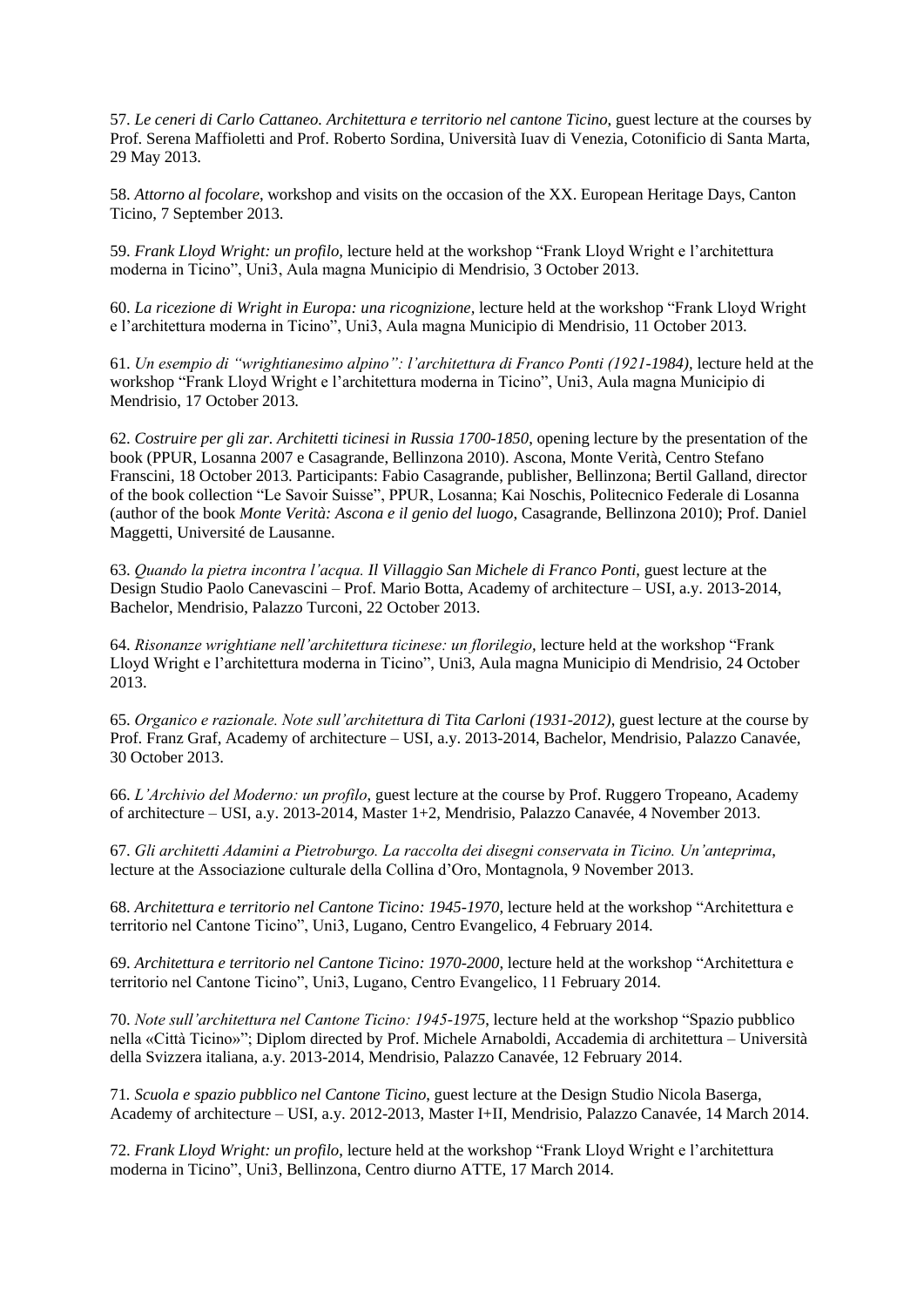73. *Wright nel Cantone subalpino: esempi di una ricezione feconda*, lecture held at the workshop "Frank Lloyd Wright e l'architettura moderna in Ticino", Uni3, Bellinzona, Centro diurno ATTE, 24 March 2014.

74. Moderator of the debate between Mario Botta and Vittorio Gregotti *La città ideale*, Eventi Letterari di Ascona, Monte Verità, 11 April 2014.

75. *L'architecture du paysage alpin suisse (XIX<sup>e</sup> -XX<sup>e</sup> siècles)*, Round-table with W. Oechslin and B. Reichlin, Festival de l'histoire de l'art, Château de Fontainebleau, Chapelle de la Trinité, 31 May 2014.

76. *In forma d'introduzione: architettura e infrastrutture da Rino Tami a Flora Ruchat-Roncati*, introduction to the lecture of P. Sigrist *L'architettura di Alptransit*, Monte Carasso, Antico Convento delle Agostiniane, 2 June 2014.

77. Presentation of the book by L. Snozzi, F. Merlini, *L'architettura inefficiente*, edizioni sottoscala, Bellinzona 2014; with the authors, Monte Carasso, Antico Convento delle Agostiniane, 10 July 2014.

78. *Bellinzona e il Moderno*, workshop and visit organized for the Circolo di Cultura di Bellinzona, 18 July 2014.

79. *La Fondazione Archivio del Moderno: un profilo*, guest lecture at the course of Prof. Ruggero Tropeano, Academy of architecture – USI, a.y. 2014-2015, Master 1+2, Mendrisio, Palazzo Canavée, 3 November 2014.

80.-81. *Progettare la città: gli anni della ricostruzione*, lecture held at the workshop "Viatico per due decenni di architettura milanese", Uni3, Mendrisio, Hall of the City Council, 6 November 2014; Lugano, Centro Piazzetta, 22 January 2015.

82.-83. *Dalla fabbrica all'ufficio: l'architettura per il lavoro*, lecture held at the workshop "Viatico per due decenni di architettura milanese", Uni3, Mendrisio, Hall of the City Council, 13 November 2014; Lugano, Centro Piazzetta, 3 February 2015.

84.-85. *Interni milanesi*, lecture held at the workshop "Viatico per due decenni di architettura milanese", Uni3, Mendrisio, Hall of the City Council, 20 November 2014; Lugano, Centro Piazzetta, 5 February 2015.

86.-87. *Dalle riviste alle Triennali: il dibattito architettonico*, lecture held at the workshop "Viatico per due decenni di architettura milanese", Uni3, Mendrisio, Hall of the City Council, 27 November 2014; Lugano, Centro Piazzetta, 12 February 2015.

88. Participation to the Round Table *L'eredità razionalista: gli archivi. Logiche di costituzione e gestione*, by the international conference *Terragni's legacy. L'eredità razionalista: studi e archivi*, Como, Sede dell'Ordine degli Architetti PPC della Provincia di Como, Saturday 23 May 2015. Participants: Bénédicte Gandini, architect of the Fondation Le Corbusier, Paris; Federico Bucci, professor at the Politecnico di Milano, Scuola di Architettura e Società, and scientific director of the Archivi Storici Politecnico di Milano; Claudia Castellucci, director of ATRIUM, Cultural Route of Council of Europe, Forlì; Damiano Cattaneo, secretary of the Archivio Cattaneo, Cernobbio; Luigi Cavadini, assessor to Culture of the Como City Council; moderator: Luca Ortelli, professor at the Ecole Polytechnique Fédérale de Lausanne.

89. Participation to the research workshop "Les representations du chantier, XVIe-XXe siècles", Paris, Cité de l'architecture et du patrimoine, Friday 19 June 2015. Workshop organized by Valérie Nègre (Ecole Nationale Supérieure d'Architecture Parsi La Villette) and Corinne Bélier (Cité de l'architecture et du patrimoine / Musée des monuments français); Other participants : Yvan Delemontey (Ecole Polytechnique Fédérale de Lausanne), Anne de Mondenard (conservateur, Ministère de la Culture et de la Communication), Loïc Waucquez (Université Libre de Bruxelles) ; Nicolas-Henri Zmelty (Laboratoire d'anthropologie sociale, Collège de France) ; discussants : Jean-François Belhoste (Ecole pratique des Hautes Etudes), André Guillerme (Cnam), Guy Lambert (Ecole Nationale Supérieure d'Architecture, Paris Belleville, UMR AUSser), Bruno Reichlin (IAUG, Academy of architecture – USI), Alice Thomine-Berrada (conservateur, Musée d'Orsay).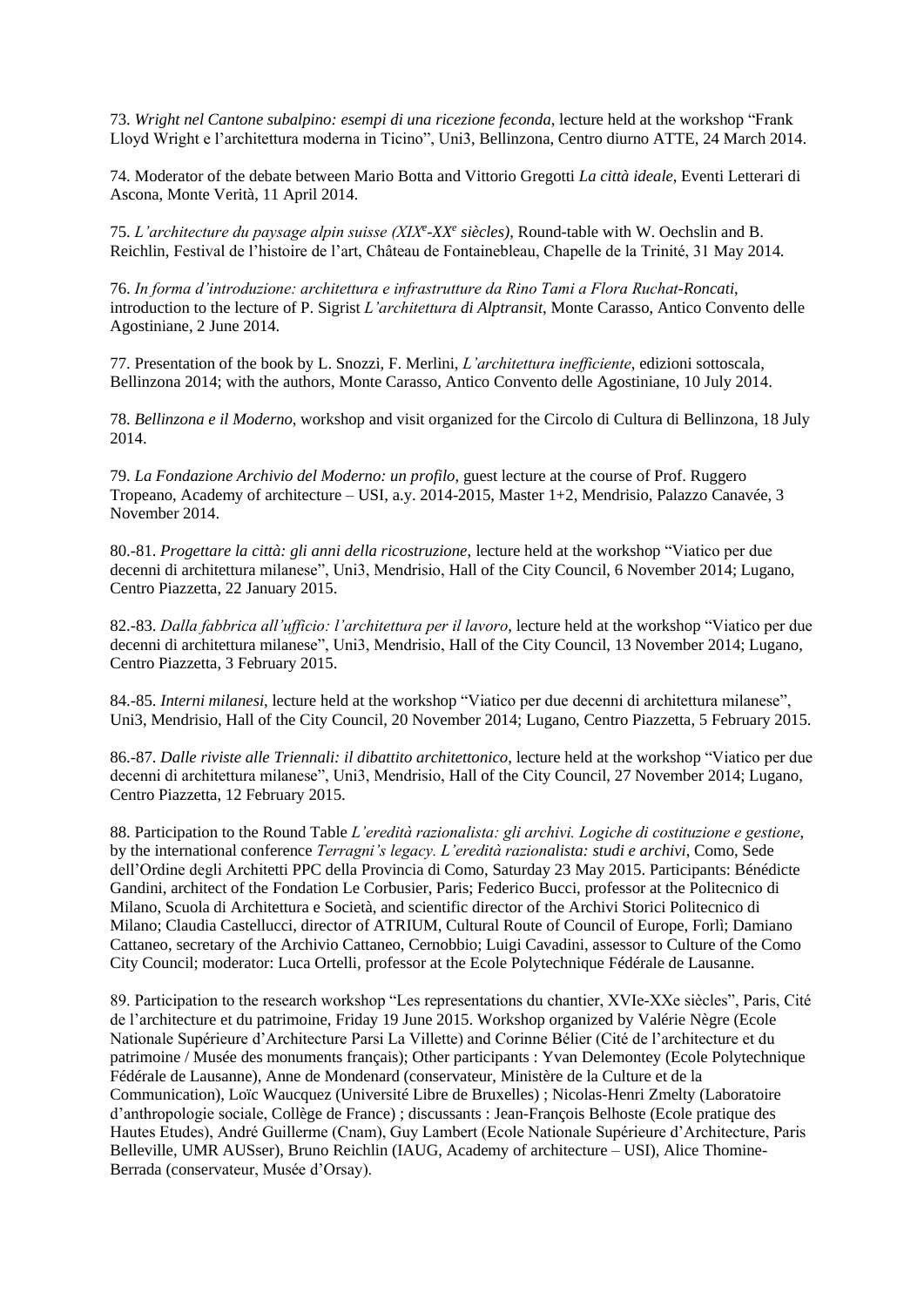90. *Riflessi lecorbusiani nell'architettura del Cantone Ticino*. Workshop and visits on the occasion of the XX. European Heritage Days, Canton Ticino, 12 September 2015.

91. *La Fondazione Archivio del Moderno*, guest lecture at the course of Prof. Ruggero Tropeano, Academy of architecture – USI, a.y. 2015-2016, Master 1+2, Mendrisio, Palazzo Canavée, 2 November 2015.

92. *Di bambini, moduli, e spazi pubblici*, guest lecture at the course of Prof. José Maria Sanchez Garcia, Academy of architecture – USI, a.y. 2015-2016, Master 1+2, Mendrisio, Palazzo Canavée, 6 November 2015.

93.-94. *Figure della spazialità lecorbusiana nell'architettura ticinese. Parte I*, lecture held at the workshop "Le Corbusier e l'architettura moderna in Ticino", Uni3, Mendrisio, Hall of the City Council, 19 November 2015; Lugano, Sala polivalente Loreto, 15 February 2016.

95.-96. *Figure della spazialità lecorbusiana nell'architettura ticinese. Parte II*, lecture held at the workshop "Le Corbusier e l'architettura moderna in Ticino", Uni3, Mendrisio, Hall of the City Council, 26 November 2015; Paradiso, Sala polivalente, 22 February 2016

97.-98. *Le Corbusier e l'architettura per il territorio. Parte I*, lecture held at the workshop "Le Corbusier e l'architettura moderna in Ticino", Uni3, Mendrisio, Hall of the City Council, 3 December 2015; Paradiso, Sala polivalente, 29 February 2016.

99.-100. *Le Corbusier e l'architettura per il territorio. Parte II*, lecture held at the workshop "Le Corbusier e l'architettura moderna in Ticino", Uni3, Mendrisio, Hall of the City Council, 10 December 2015; Lugano, Sala polivalente Loreto, 2 March 2016.

101. *"Standing on the shoulders of giants". Sulla necessità di scegliersi dei maestri*, guest lecture at the Design Studio Nicola Baserga - Prof. Mario Botta, Academy of architecture – USI, a.y. 2015-2016, Bachelor 1, Mendrisio, Palazzo Canavée, 8 March 2016.

102. *Between Court and Building site. Ticinese Architects and Master builders in Russia (1700-1850)*, Politecnico di Milano, Dipartimento di Architettura e Studi Urbani, PhD in Preservation of the Architectural Heritage, Head Carolina Di Biase, "Methods and Themes of Historical Research: Exporting Architecture. Professional strategies, design cultures, building practices and new markets over the period of the 18<sup>th</sup> to the 20<sup>th</sup> century". Organized by Marica Forni with Maria Antonietta Crippa and Ornella Selvafolta, 23 March 2016.

103. *Architecture et infrastructures. L'expérience tessinoise*, conference held at the research master and doctoral workshop LéaV – Laboratoire de recherche de l'Ecole Nationale Supérieure d'Architecture de Versailles, 15 April 2016.

104. *L'architettura della Pinacoteca cantonale Giovanni Züst*, paper held to the Study day *Collezionare per condividere. Giornata di studi in onore di Giovanni Züst*, promoted by the Pinacoteca cantonale Giovanni Züst and the Archivio del Moderno, Mendrisio, Accademia di architettura – Università della Svizzera italiana, Palazzo Canavée, 24 May 2016.

105. *La Fondazione Archivio del Moderno*, guest lecture at the course of Prof. Ruggero Tropeano, Academy of architecture – USI, a.y. 2016-2017, Master 1+2, Mendrisio, Palazzo Canavée, 17 October 2016.

106. *Architecture et infrastructures. Rino Tami et l'autoroute A2 Chiasso – Saint-Gothard*, conference held at a workshop organised by the Design Studio Andrea Pedrazzini – Sévérin Perreaut, Ecole Nationale Supérieure d'Architecture de Saint Etienne, Mendrisio, Archivio del Moderno, 20 October 2016.

107. *La ricezione in Ticino dell'opera di Louis Kahn. Parte I*, lecture held at the workshop, Uni3, Mendrisio, Hall of the City Council, 7 November 2016.

108. *La ricezione in Ticino dell'opera di Louis Kahn. Parte II*, lecture held at the workshop, Uni3, Mendrisio, Hall of the City Council, 14 November 2016.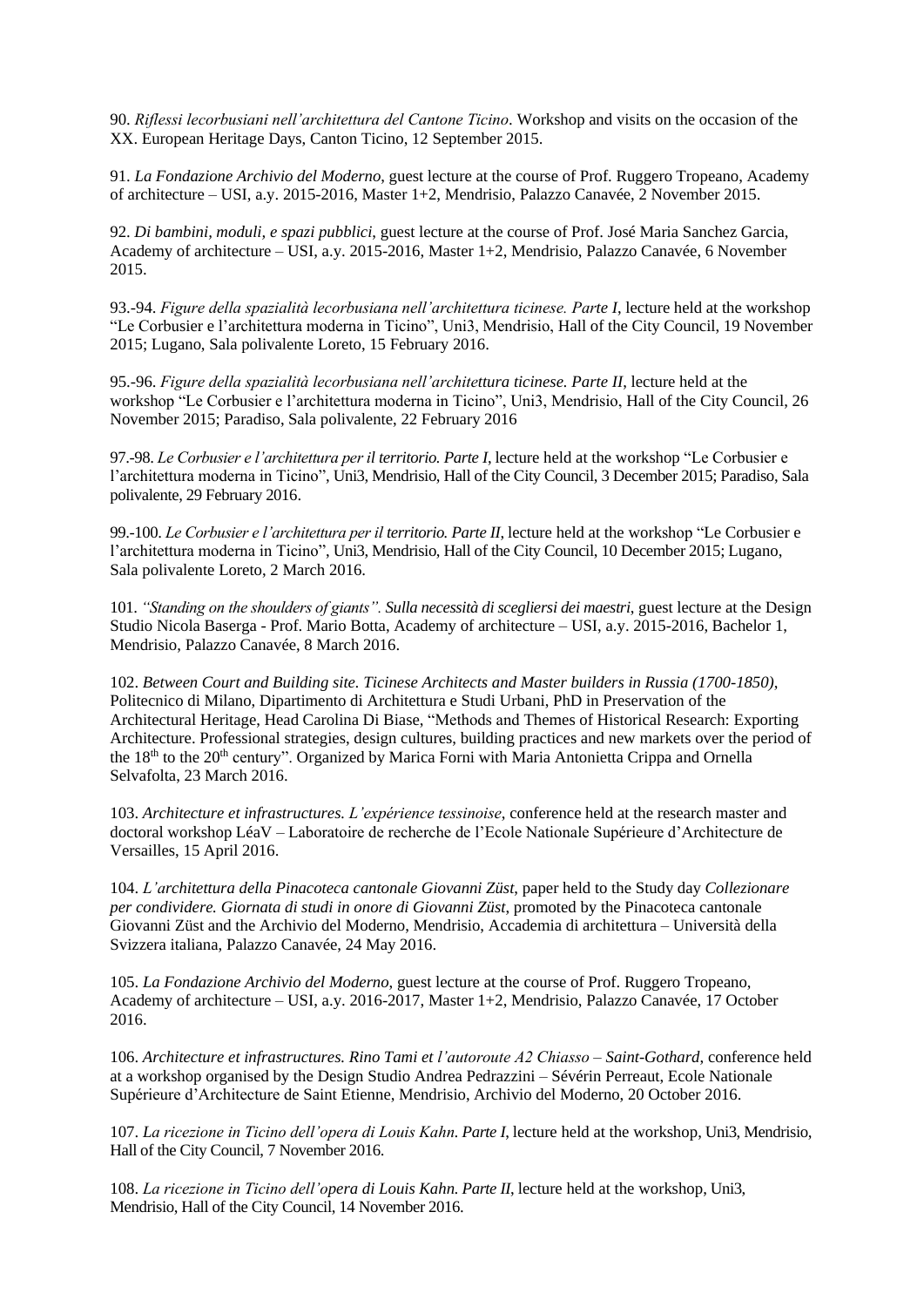109. *Risonanze milanesi e romane nell'opera di Domenico Gilardi*, paper held at the International Conference *Mosca ricostruita (1813-1843). Architetture, fonti, interazioni*, organized by Letizia Tedeschi and Yulya G. Klimenko, promoted by the Archivio del Moderno, Mendrisio; MArchi – Institute of Architecture, Moscow; Fondazione Rosanna Elena e Maria Luisa Gilardi, Gentilino, Villa Lucchini, 5-6 December 2016.

110. *Introduction to and discussion with Howard Burns* on the occasion of his conference *Il volto di una nuova professione: ritratti di architetti tra il Quattrocento e il Settecento*, organised by the ProMuseo, Lugano, LAC, 15 March 2017.

111. *Die Mailänder Wohnkultur der 50er-Jahre*, lecture, Gustav-Turm, Zurigo, 21 March 2017.

112. *Jenseits der «Tessiner Schule». Das SNF-Forschungsprojekt «L'architettura nel Cantone Ticino, 1945- 1980»*, paper held at the workshop *Nachkriegsarchitektur – und jetzt?* organised by Nike – Centro di informazione nazionale sul patrimonio culturale, Mendrisio, Archivio del Moderno, 24 March 2017.

113. *Declinazioni del Moderno nel Cantone Ticino, 1945-1975*, lecture held at the Workshop *Il moderno europeo. Traduttori e interpreti della Modernità in Europa*, Università degli Studi Roma Tre – Politecnico di Bari, PhD "Architettura: Innovazione e Patrimonio", Rome, Università degli Studi Roma Tre, 26 April 2017.

114. *Profilo di una città: San Pietroburgo*, public lecture organised by ATTE, Lugano, 30 May 2017.

115. Participation to the workshop *Costruttori ticinesi nella Russia neoclassica* and presentation of the book *Gli architetti Adamini a San Pietroburgo* (v. 4.1.1.3). With Pascal Griener, Université de Neuchâtel and titular of the Chaire du Louvre 2017, and Ornella Selvafolta, Politecnico di Milano. Lugano, Biblioteca cantonale, 31 May 2017.

116. *Attorno al 1970. Quattro progetti per la città e il territorio*, lecture held at the XXIV Seminario internazionale di progettazione, Monte Carasso, Antico Convento delle Agostiniane, 5 July 2017.

117. Participation to the presentation of the book *Gli architetti Adamini a San Pietroburgo* (v. 4.1.1.3). With Piervaleriano Angelini, Osservatorio Quarenghi, Bergamo and Ornella Selvafolta, Politecnico di Milan. Bergamo, Biblioteca Civica A. Mai, 15 September 2017.

118. *Les Bains de Bellinzone: l'oeuvre et son contexte*, lecture held at the workshop organized by the Design studio Claudia Schermesser – Giacomo Guidotti, Haute Ecole d'Ingéniérie et Architecture, Fribourg, Bellinzona, 18 September 2017.

119. *The Swimming Pool in Bellinzona by Galfetti, Ruchat-Roncati, Trümpy*, lecture held at the workshop organized by Prof. Christophe Girot, ETHZ, Bellinzona, 23 September 2017.

120. *«Pensare è costruire». L'architettura di Livio Vacchini*, public lecture held on the Study day *«L'idea di un'immagine perfetta». Riflessioni intorno all'opera di Livio Vacchini (1933-2007)*, Mendrisio, Accademia di architettura, Palazzo Canavée, 5 October 2017.

121. *Architecture et infrastructures. L'expérience tessinoise*, lecture held at the workshop organised by the Design Studio Andrea Pedrazzini – Sévérin Perreaut, Ecole Nationale Supérieure d'Architecture de Saint Etienne, Mendrisio, Academy of architecture – USI, 13 October 2017.

122. *Un Maestro del Moderno: Alvar Aalto, parte I*, lecture held at the workshop "Alvar Aalto, 1898- 1976", Uni3, Mendrisio, Hall of the City Council, 17 October 2017.

123. *Un Maestro del Moderno: Alvar Aalto, parte II*, lecture held at the workshop "Alvar Aalto, 1898- 1976", Uni3, Mendrisio, Hall of the City Council, 24 October 2017.

124. *Architecture in Canton Ticino, 1945-1980. An outline*, lecture held at the workshop organised by Prof. Bruno Silvestre, Kingston School of Art, London, Academy of architecture – USI, Palazzo Turconi, 30 October 2017.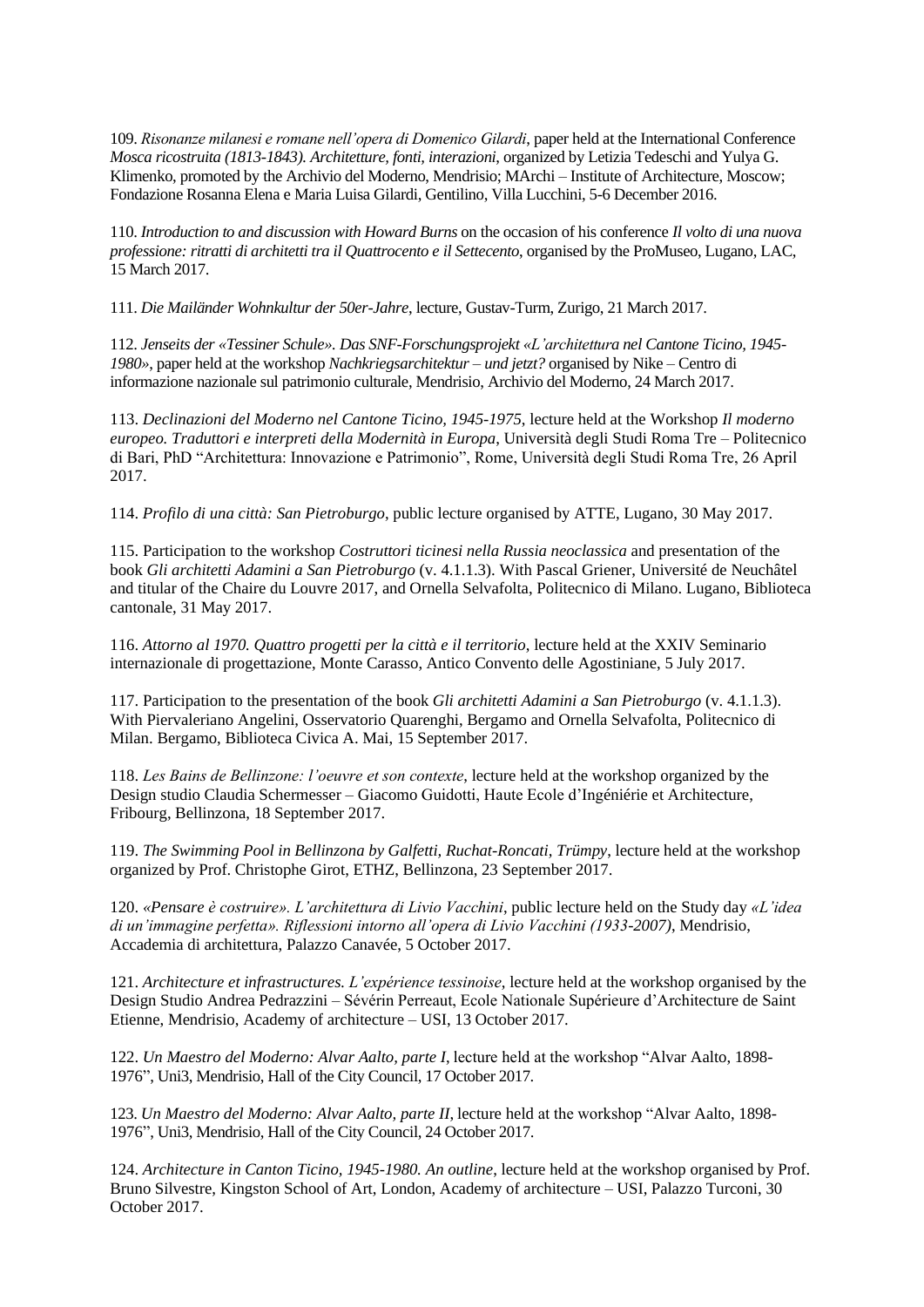125. *Alvar Aalto e la Svizzera, parte I*, lecture held at the workshop "Alvar Aalto, 1898-1976", Uni3, Mendrisio, Hall of the City Council, 7 November 2017.

126. *"Standing on the shoulders of giants". Sulla necessità di scegliersi dei maestri*, guest lecture at the Design Studio Paolo Canevascini – Prof. Riccardo Blumer, Academy of architecture – USI, a.y. 2017- 2018, Bachelor 1, Mendrisio, Palazzo Canavée, 14 November 2017.

127. *Alvar Aalto e la Svizzera, parte II*, lecture held at the workshop "Alvar Aalto, 1898-1976", Uni3, Mendrisio, Hall of the City Council, 14 November 2017.

128. *Costruire il declivio. Architettura e orografia nel Cantone Ticino, 1945-1980*, guest lecture at the BAC2 Talks organised by the Design Studio José Maria Sanchez Garcia, Academy of architecture – USI, a.y. 2017-2018, Bachelor 2, Mendrisio, Palazzo Canavée, 17 November 2017.

129. *La Fondazione Archivio del Moderno* guest lecture at the course of Prof. Ruggero Tropeano, Academy of architecture – USI, a.y. 2016-2017, Master 1+2, Mendrisio, Palazzo Canavée, 27 novembre 2017.

130.-132. *Il "Mago del Nord". Alvar Aalto e la Svizzera, part I, II, III*, lectures held at the workshop "Alvar Aalto, 1898-1976, Uni3, Lugano, 26 February, 5 March, 12 March 2018.

133. *Da Bellinzona a Zurigo, passando per Losanna*, lecture held at the XXV Seminario internazionale di progettazione, Monte Carasso, Antico Convento delle Agostiniane, 2 July 2018.

134. *L'Archivio del Moderno*, guest lecture at the course of Prof. Ruggero Tropeano, Academy of architecture – USI, a.y. 2016-2017, Master 1+2, Mendrisio, Palazzo Canavée, 15 October 2018.

135. *Una "casa-fortezza" nella "fungaia dei villini". Casa Paul e Marthe Ruchat a Morbio inferiore*, guest lecture at the course of Prof. Franz Graf, Academy of architecture – USI, a.y. 2018-2019, Bachelor, Mendrisio, Palazzo Canavée, 28 November 2018.

136. Co-organisation and moderation of the Round Table *La scoperta dei centri storici: indagini, tipologie e progetti degli anni '60*, as a collateral event of the exhibition *Storie utopie progetti per Bellinzona 1962-1970. La città di Carloni Snozzi Vacchini*; interventi di Giulio Foletti, Pietro Martinelli, Angela Riverso Ortelli, Bruno Reichlin, Enrico Sassi, Bellinzona, Hall of the City Council, 28 novembre 2018.

137.-138. *L'edilizia popolare nel Cantone Ticino: le esperienze svizzere e gli anni Quaranta*, lecture held at the workshop "L'edilizia popolare nel Cantone Ticino", Uni3, Mendrisio, Hall of the City Council, 3 December 2018; Lugano, Albergo Pestalozzi, 23 January 2019.

139.-140. *L'edilizia popolare nel Cantone Ticino: gli anni Cinquanta e Sessanta*, lecture held at the workshop "L'edilizia popolare nel Cantone Ticino", Uni3, Mendrisio, Hall of the City Council, 10 December 2018; Lugano, Albergo Pestalozzi, 30 January 2019.

141.-142. *L'edilizia popolare nel Cantone Ticino: dagli anni Settanta a oggi*, lecture held at the workshop "L'edilizia popolare nel Cantone Ticino", Uni3, Mendrisio, Hall of the City Council, 17 December 2018; Lugano, Albergo Pestalozzi, 7 February 2019.

143. *Franco Ponti*, held at the Lecture series "Incontri con gli studenti", SUPSI – Scuola Universitaria Professionale della Svizzera italiana, Campus Trevano, 7 December 2018.

144. *Concrete in Canton Ticino. An Overview*, paper held at the workshop *Béton Fédérateur*, organised by Salvatore Aprea, Nicola Navone, Sarah Nichols and Laurent Stalder, promoted by the Archives de la construction moderne – EPFL, gta Institute for History and Theory of Architecture – ETHZ and Archivio del Moderno – USI, ETH Zürich, RZ F 21, 25-26 January 2019.

145. *"Standing on the shoulders of giants". Sulla necessità di scegliersi dei maestri*, lecture held at the Design Studio Paolo Canevascini – Prof. Riccardo Blumer, Academy of architecture – USI, a.y. 2018- 2019, Bachelor 1, Mendrisio, Palazzo Canavée, 26 February 2019.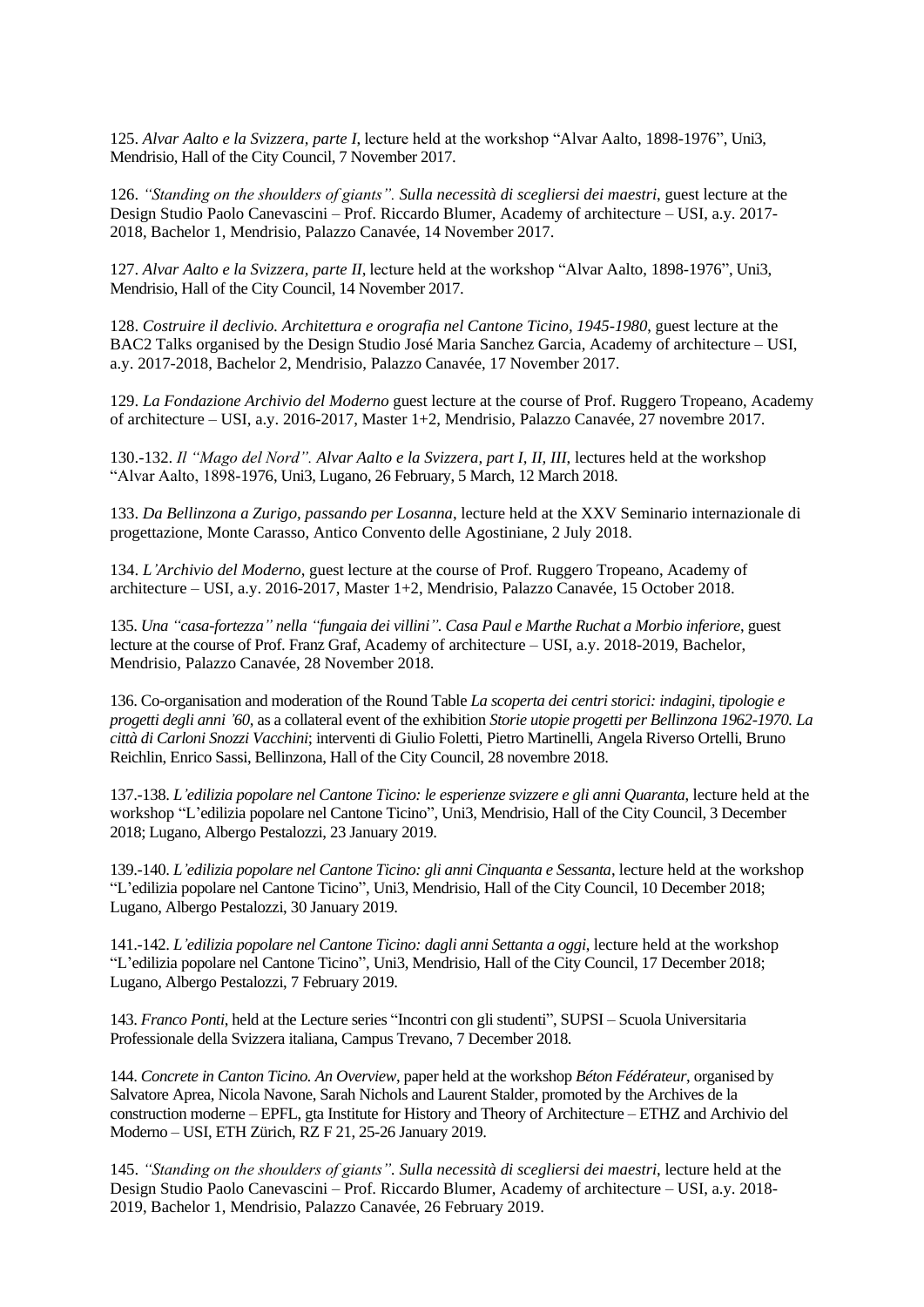146. *Un dialogo ininterrotto*, presentation of the volume *Un dialogo ininterrotto. Studi su Flora Ruchat-Roncati*, ed. by S. Maffioletti, N. Navone, C. Toson, Il Poligrafo, Padua 2018; with Carlo Aymonino, Gundula Rackowicz, Venice, Università Iuav di Venezia, Cotonificio di Santa Marta, 13 March 2019.

147. *L'opera di Flora Ruchat-Roncati. Un dialogo ininterrotto*, presentation of the volume *Un dialogo ininterrotto. Studi su Flora Ruchat-Roncati*, ed. by S. Maffioletti, N. Navone, C. Toson, Il Poligrafo, Padua 2018; with Michele Arnaboldi, USI – Accademia di architettura; Marco Biraghi, Politecnico di Milano; Serena Maffioletti, Università Iuav di Venezia; Nicola Navone, USI – Archivio del Moderno; Ilaria Valente, Politecnico di Milano; Milano Arch Week 2019, Politecnico di Milano, Patio, 22 May 2019.

148. *L'analisi genetica come strumento critico per l'architettura del XX secolo*, lecture held at the PhD programme "Architettura: Innovazione e Patrimonio", Università degli Studi Roma Tre, via Madonna dei Monti, 28 May 2019.

149. *Dal Bagno di Bellinzona al progetto per il Campus di Dorigny: paradigmi del rapporto fra architettura e territorio*, lecture held at the XXVI Seminario internazionale di progettazione, Monte Carasso, Antico Convento delle Agostiniane, 1 July 2019.

150. *L'Archivio del Moderno*, lecture held at the presentation of the Bachelor 1 course, Accademia di architettura – USI, Mendrisio, Auditorium del Teatro dell'architettura, 16 September 2019.

151-153. *L'architettura delle scuole in Ticino, 1945-1975*, three lectures, Uni3, Mendrisio, Sala del Consiglio comunale, 23 and 30 September, 7 October 2019.

154. *Conoscere per progettare. Strumenti critici per l'architettura del XX secolo*, leture held at the course of Prof. Dr. Mario Monotti, Master 2, Strutture 7, Accademia di architettura – USI, Mendrisio, Palazzo Canavée, 12 November 2019.

155. *L'Archivio del Moderno: visita e presentazione delle sue attività*, Uni3, Balerna, Archivio del Moderno, 12 November 2019.

156. *L'Archivio del Moderno*, presentation and visit for the USTRA delegation, as part of the Visit to the Academy of Architecture in Mendrisio organized by Prof. Dr. Mario Monotti, Balerna, Archivio del Moderno, 12 November 2019.

157. *"Fare fino in fondo il proprio mestiere". Architettura recente nel Cantone Ticino*, lecture held at the Politecnico di Bari, Dipartimento DICAR, 28 November 2019.

158-160. *L'architettura delle scuole in Ticino, 1945-1975*, three lectures, Uni3, Lugano, 28 January, 11 and 18 February 2020.

161. *Bellinzona 1960-1970. Dal dibattito sulla tutela del centro storico ai progetti «territoriali»*, lecture held at the XXVII Seminario internazionale di progettazione, Monte Carasso, Antico Convento delle Agostiniane, 4 July 2020.

162. *L'Archivio del Moderno*, at the presentation of the Bachelor 1 course, Accademia di architettura – USI, Mendrisio, Auditorium del Teatro dell'architettura, 14 September 2020.

163. *L'Archivio del Moderno*, lecture held at the Festival dell'architettura di Ivrea 2020 *Design for the next community*, Ivrea, Insediamenti Universitari, 25 September 2020.

164. *Bellinzona: dalla Piazza del Sole al Bagno; una visita guidata*, Atelier Cristina Guedes, Bachelor 3, Accademia di architettura – USI, 6 October 2020.

165. *Guided tour to the Ticino field trip of the Seminarwoche Urbanisierte Landschaft im Spiegel der modernen Architektur*, ETH Zürich, Departement Architektur, Lehrstuhl für Architektur und Konstruktion, Prof. Markus Peter, 20 October 2020.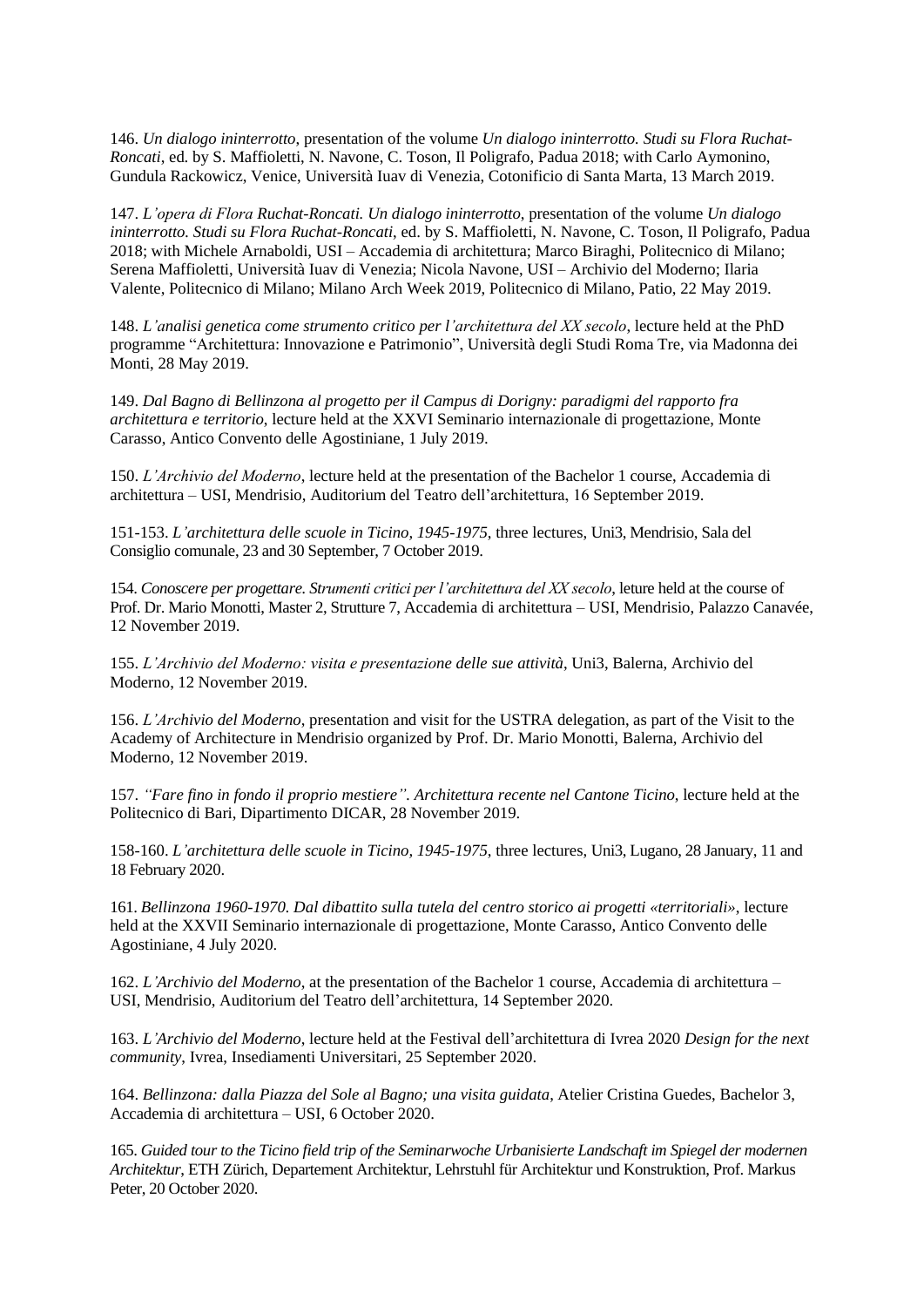166. *Introduction* to the public conference by Martino Pedrozzi *Architettura diretta. Pratica e didattica dell'esperienza*, Accademia di architettura – USI, Mendrisio, Auditorium del Teatro dell'architettura, 5 November 2020.

167. *Introduction and moderation* of the Swiss Architectural Award 2020 ceremony, Mendrisio, Auditorium of the Teatro dell'architettura, 1 April 2021.

168. Nicola Navone, Matteo Iannello, *L'architettura nel Cantone Ticino, 1945-1980,* Online Workshop organized by the Dottorato di Ricerca in Architettura, Arti e Pianificazione, Università degli Studi di Palermo, 27 April 2021.

169. *"Exercer son propre métier jusqu'au bout". Architecture récente au Tessin*, online lecture held at the Master course "L'expérience des limites dans l'architecture suisse", Proff. Paolo Amaldi and Cyrille Faivre Aublin, ENSA Paris Val de Seine, 17 May 2021.

170. *L'Archivio del Moderno: la ricerca sugli archivi di architettura tra Svizzera e Italia*, lecture within the Study Workshop *Gli archivi di architettura nel XXI secolo. I luoghi delle idee e delle testimonianze*, curated by Laura Farroni and Michele Beccu, Università degli Studi Roma Tre, Dottorato di ricerca "Architettura: innovazione e patrimonio", 16 June 2021.

171. *Un regard sur l'architecture récente au Tessin*, lecture held at the Joint Workshop of Architecture, Genève, Monte Carasso, Antico Convento delle Agostiniane, 21 June 2021.

172. *Bellinzona 1960-1970: progetti per la città e il territorio*, lecture held at the XXVIII Seminario internazionale di progettazione, Monte Carasso, Antico Convento delle Agostiniane, 5 July 2021.

173. *Tracciare il limite, definire il vuoto. Ipotesi sull'architettura di Luigi Snozzi*, conference held at the *Omaggio a Luigi Snozzi* organised on the occasion of the XXVIII Seminario internazionale di progettazione, Monte Carasso, Antico Convento delle Agostiniane, 10 July 2021.

174. *Architour Bellinzona*, guided tour organised by USI, 19 September 2021.

175. *Architektur in Bellinzona, 1950-2000*, guided tour organised by Berner Fachhochschule, Architektur Holz und Bau, Bachelor, 21 September 2021.

176. *Piccoli capolavori di architettura domestica*, guided tour organised by Atelier Cristina Guedes, Atelier Cristina Guedes, Bachelor 2, Accademia di architettura – USI, 1 October 2021.

177. *Tracciare il limite, definire il vuoto. Ipotesi sull'architettura di Luigi Snozzi*, lecture held for Atelier Bearth and Atelier Guedes, Bachelor 2, Accademia di architettura – USI, Mendrisio, Aula di legno, 7 October 2021.

178. *Architektur im Tessin, 1945-1980. Ein historisch-kritischer Rückblick*, lecture delivered to TU Wien students and teachers visiting Academy of architecture – USI, Mendrisio, Teatro dell'architettura, 7 October 2021.

179.-181, *Architettura contemporanea nel Cantone Ticino. Ovvero buone ragioni per non arrendersi alla mediocrità*, three lectures, Uni3, Mendrisio, 13, 20 and 28 October 2021.

182. *The Primary School by Galfetti, Ruchat-Roncati, Trümpy and the Middle School by Giancarlo Durisch in Riva San Vitale*, guided tour organised by FHNW Muttenz, Architecture (lecturers: Shadi Rahbaran, Ursula Hürzeler), 27 October 2021.

183. Nicola Navone, Matteo Iannello, *Pedagogia e territorio. L'architettura delle scuole nel Cantone Ticino 1945-1980*, Architettura ad Alghero. Università degli Studi di Sassari, Dipartimento di Architettura, Design e Urbanistica. Complesso Santa Chiara, Alghero 15 November 2021.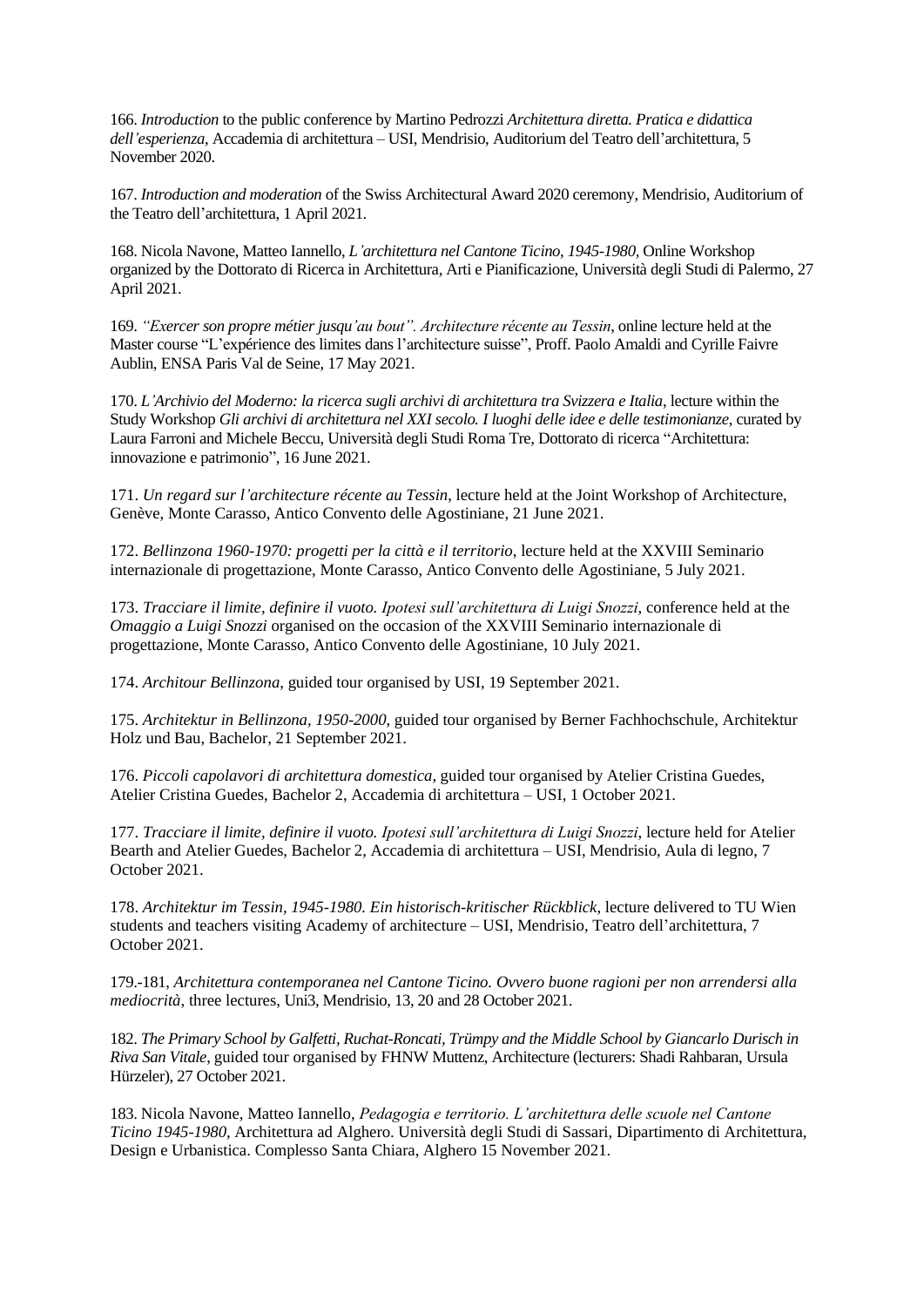184. *Omaggio a Lio Galfetti*, speech given on the occasion of the event *Aurelio Galfetti. Costruire lo spazio*, Teatro dell'architettura, Mendrisio 1 December 2021. Other speakers: Walter Angonese, Boas Erez, Franz Graf, Esteban Bonell, Mario Botta, Laurent Stalder.

185. *Flora Ruchat-Roncati in Riva San Vitale*, conference held at the Virginia Tech, The Steger Center, Riva San Vitale, 8 February 2022.

186. *Il patrimonio e i suoi avatar*, lecture held at the webinar *Nuovi divenire progettuali dell'architettura alpina storica. ArchAlp numero 7*, organised by the Istituto di Architettura Montana, Polytechnic of Turin and the Fondazione Courmayeur, 24 February 2022.

187. *Architecture et territoire au Tessin*, lecture held at the Atelier Gay Menzel, EPFL ENAC SAR, 7 March 2022.

188. *Aurelio Galfetti e il restauro del Castelgrande*, lecture held at the Atelier Blumer, Bachelor 1, Academy of architecture – USI, Mendrisio, Palazzo Canavée, 12 March 2022.

189. Guided tour of the exhibition *Beton*, S AM Swiss Architecture Museum, Basel, 31 March 2022.

190. *Architektur im Tessin, 1945-1980. Versuch eines historisch-kritischen Rückblicks*, lecture held at the Architekturforum Bern, Kornhausforum, 10 May 2022.

### *6. Conferences and exhibitions*

#### *6.1 ORGANIZATION OF CONFERENCES AND WORKSHOPS*

1. *La cultura architettonica italiana in Russia da Caterina II a Alessandro I. Maestri italiani e ticinesi in epoca neoclassica*. International Conference curated by Letizia Tedeschi and Nicola Navone, Ascona - Monte Verità, Centro Studi Stefano Franscini, 7-8 April 2000.

With: Letizia Tedeschi, Archivio del Moderno, Mendrisio; Alessandro Bettagno, Fondazione Giorgio Cini, Venice; Vittorio Strada, Università degli Studi Ca' Foscari, Venice; Valerij Šujskij, Museum of the Russian Academy of Arts, Saint Petersburg; Gianni Mezzanotte, Università degli Studi di Brescia; Viktor Graščenkov, Lomonosov State University, Moscow; Maria Chiara Pesenti, Università degli Studi di Bergamo; Marija Michajlova, Academy of architecture, Moscow; Sergej Androsov, the Hermitage, Saint Petersburg; Milica Koršunova, the Hermitage, Saint Petersburg; Piervaleriano Angelini, Osservatorio Quarenghi, Bergamo; Marija Makogonova, State Museum for the History of Saint Petersburg; Galina Vasil'eva, State Museum for the History of Saint Petersburg; Nicola Navone, Archivio del Moderno, Mendrisio; Alessandra Pfister, Archivio del Moderno, Mendrisio.

2. *Ponti in legno. Palladio, i Grubenmann, Soane e le esperienze contemporanee*. International Conference curated by Howard Burns and Nicola Navone, Bassano del Grappa, Museo Civico di Bassano, 4-5 October 2002.

With: Pierre de la Ruffinière du Prey, Queen's University, Kingston; Francesco P. Di Teodoro, Università degli Studi di Reggio Calabria; Donata Battilotti, Università degli Studi di Udine; Francesca Funis, Università degli Studi di Firenze; Francesco Zaupa, Università degli Studi di Padova; Franco Laner, Istituto Universitario di Architettura di Venezia; Mario Piana, Istituto Universitario di Architettura di Venezia; Stanislaus von Moos, Università di Zurigo; Rolando Bellini, Accademia Albertina delle Belle Arti, Torino; Rosmarie Nüesch, Grubenmann Sammlung, Teufen; Massimo Laffranchi, Academy of architecture – USI; Anton Steurer, Politecnico Federale, Zurigo; Jacques Gubler, Academy of architecture – USI.

3. *«Cosa è architetto». Domenico Fontana tra Melide, Roma e Napoli*, International Conference curated by Giovanna Curcio, Nicola Navone, Sergio Villari, Mendrisio, Accademia di architettura, 13-14 September 2007; conference organized by the Archivio del Moderno, the Academy of architecture – USI and the Università degli Studi di Napoli "Federico II".

With: Antonio Becchi, Max-Planck-Institut für Wissenschaftsgeschichte, Berlino; Anna Bedon, Università Iuav di Venezia; Federico Bellini, Università di Camerino, Facoltà di Architettura di Ascoli Piceno; Costanza Caraffa, Kunsthistorisches Institut in Florenz - Max-Planck-Institut; Sabina de Cavi, Bibliotheca Hertziana Max-Planck-Institut für Kunstgeschichte, Roma; Maurizia Cicconi, Bibliotheca Hertziana Max-Planck-Institut für Kunstgeschichte, Roma; Giovanna Curcio, Università Iuav di Venezia; Francesco Paolo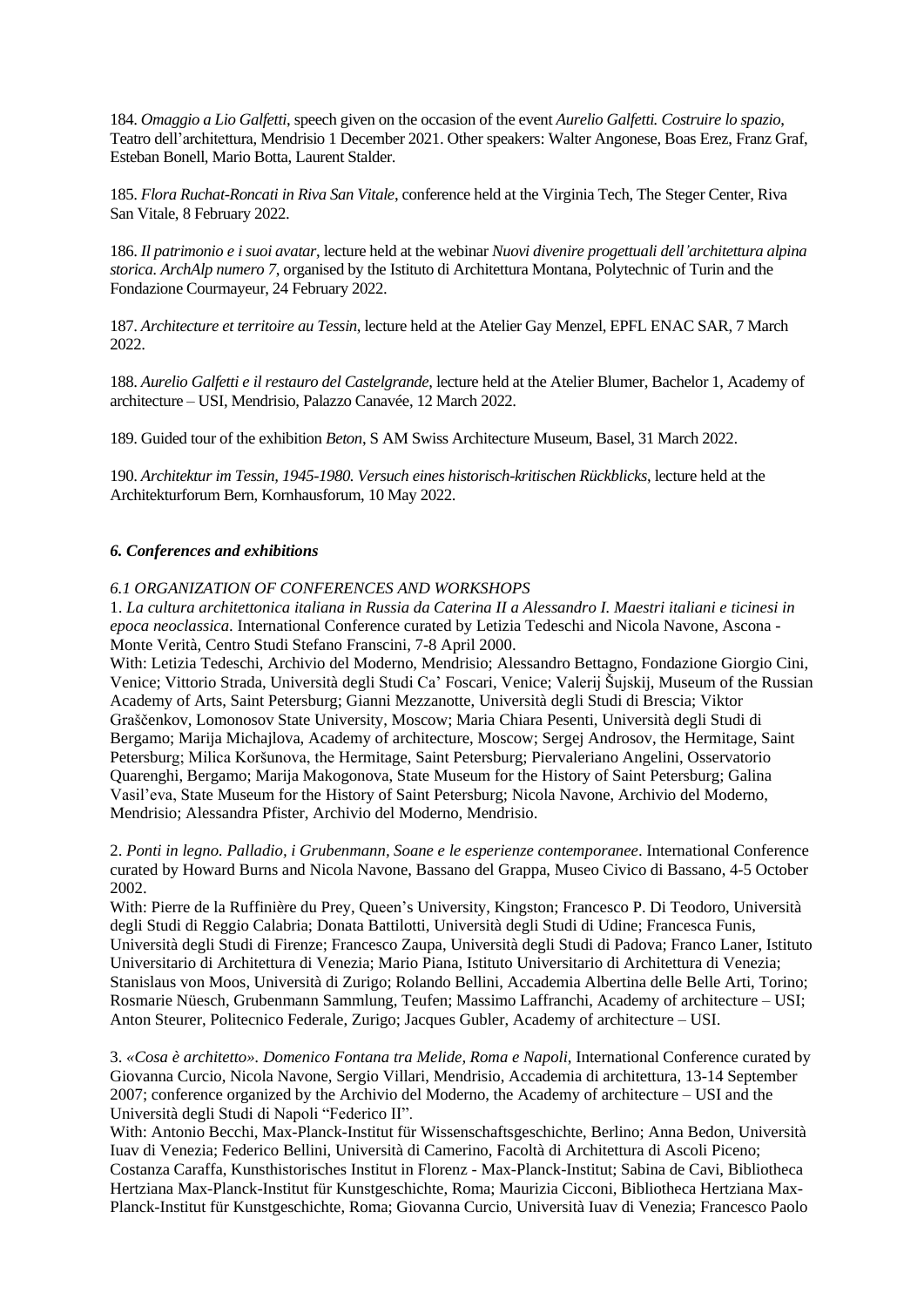Fiore, Università degli Studi di Roma "La Sapienza"; Margherita Fratarcangeli, Bibliotheca Hertziana Max-Planck-Institut für Kunstgeschichte, Roma; Benedetto Gravagnuolo, Università degli Studi di Napoli "Federico II"; Tobias Kämpf, Academy of architecture – USI; Fulvio Lenzo, Università Iuav di Venezia; Paolo Mascilli Migliorini, Soprintendenza ai beni ambientali e architettonici di Napoli e provincia; Nicola Navone, Archivio del Moderno - USI; Maria Raffaela Pessolano, Università degli Studi di Napoli "Federico II"; Isabella Salvagni, Archivio Storico dell'Accademia Nazionale di San Luca, Roma; Grete Stefani e Giovanni di Maio, Soprintendenza archeologica di Pompei; Letizia Tedeschi, Archivio del Moderno, Mendrisio; Christof Thoenes, Bibliotheca Hertziana Max-Planck-Institut für Kunstgeschichte, Roma; Manuel Vaquero Piñeiro, Università degli Studi di Perugia; Paola Carla Verde, Università degli Studi di Roma "La Sapienza".

4. *Il Bagno di Bellinzona: l'opera e la sua salvaguardia*, workshop curated by Franz Graf, Nicola Navone, Bruno Reichlin, Mendrisio, Accademia di architettura, 14 October 2009; workshop organized by Archivio del Moderno and Academy of architecture – USI.

With: Valentin Bearth, Academy of architecture – USI; Nicola Navone, Archivio del Moderno and Academy of architecture – USI; Bruno Reichlin, Academy of architecture – USI; Christian Sumi, Academy of architecture – USI; Franz Graf, Academy of architecture – USI.

Round table with: Aurelio Galfetti, Academy of architecture – USI; Flora Ruchat-Roncati, Swiss Federal Institute of Technology, ETH Zurich; Ivo Trümpy, Swiss Federal Institute of Technology, Zurich; Decio Cavallini, deputy mayor of Bellinzona; Franz Graf, Academy of architecture – USI; Edy Quaglia, Commissione beni culturali – Dipartimento del Territorio del Cantone Ticino; Bruno Reichlin, Academy of architecture – USI; Martin Steinmann, Swiss Federal Institute of Technology, EPF Lausanne.

5. *Il Bagno di Bellinzona / 1967-1970: una tavola rotonda*, curated by Nicola Navone, with Aurelio Galfetti, Flora Ruchat-Roncati, Ivo Trümpy, Franz Graf, Flavia Marone, Nicola Navone, Bruno Reichlin, Luigi Snozzi, Bellinzona, Centro Sportivo, 18 June 2011.

6. *BSI Swiss Architectural Award 2007-2012,* curated by Nicola Navone, collateral event of the 13 Mostra internazionale di architettura - la Biennale di Venezia, organized by BSI Architectural Foundation and Fondazione Querini Stampalia Onlus, in cooperation with Accademia di architettur and Archivio del Moderno – USI; round-table with M. Botta, S. Benitez, D.F. Kéré, B. Jain. Venice, Fondazione Querini Stampalia, 22 September 2012.

7. *«L'idea di un'immagine perfetta». Riflessioni intorno all'opera di Livio Vacchini (1933-2007)*, Study day organized by Archivio del Moderno and Accademia di architettura, Università della Svizzera italiana, curated by Paolo Amaldi and Nicola Navone, Mendrisio, Accademia di architettura, Palazzo Canavée, 5 October 2017.

With: Joseph Abram, ENSA Nancy, Paolo Amaldi, ENSA Versailles; Franz Graf, Academy of architecture – USI and EPF Lausanne, Roberta Grignolo, Academy of architecture – USI, Jacques Lucan, em. EPF Lausanne, Roberto Masiero, Università Iuav di Venezia, Nicola Navone, Archivio del Moderno and Academy of architecture – USI; Bruno Reichlin, em. IAUG and Academy of architecture – USI.

8. *Béton Fédérateur*, Workshop curated by Salvatore Aprea, Nicola Navone, Sarah Nichols and Laurent Stalder, organized by Archives de la construction moderne – EPFL, Archivio del Moderno – USI and the Chair of Theory and Hitory of Architecture of the gta – Institute for Theory and History of Architecture – ETHZ, with the support of FNSRS, ETH Zürich, RZ F 21, 25-26 January 2019.

With: Salvatore Aprea, ACM – EPF Lausanne; Marcel Bächtiger, ETH Zürich; Eugen Brühwiler, ETH Zürich; Jürg Conzett, Chur; Adrian Forty, Bartlett School of Architecture; Roberto Gargiani, EPF Lausanne; Ilaria Giannetti, Università di Roma Due Tor Vergata; Silvia Groaz, EPF Lausanne; Guillaume Habert, ETH Zürich; Manuel Hiestand, Wollerau; Tullia Iori, Università di Roma Due Tor Vergata; Réjean Légault, Université de Montreal; Hannah Le Roux, University of Witwatersrand, Johannesburg; Mario Monotti, Università della Svizzera italiana; Aurelio Muttoni, EPF Lausanne; Sarah Nichols, ETH Zürich; Markus Peter, ETH Zürich; Anna Rosellini, Università di Bologna; Karen Scrivener, EPF Lausanne; Amy E. Slaton, Drexel University, Philadelphia; Laurent Stalder, ETH Zürich; Lorenzo Stieger, ETH Zürich; Martin Tschanz ZHAW Winterthur.

9. *Il disegno e la costruzione della N2 Chiasso San Gottardo*, Workshop curated by Nicola Navone, organized by the Archivio del Moderno – USI in the context of the SNF Research Project "L'architettura nel Cantone Ticino, 1945-1980"; Mendrisio, Accademia di architettura, Palazzo Canavée, 20 May 2019.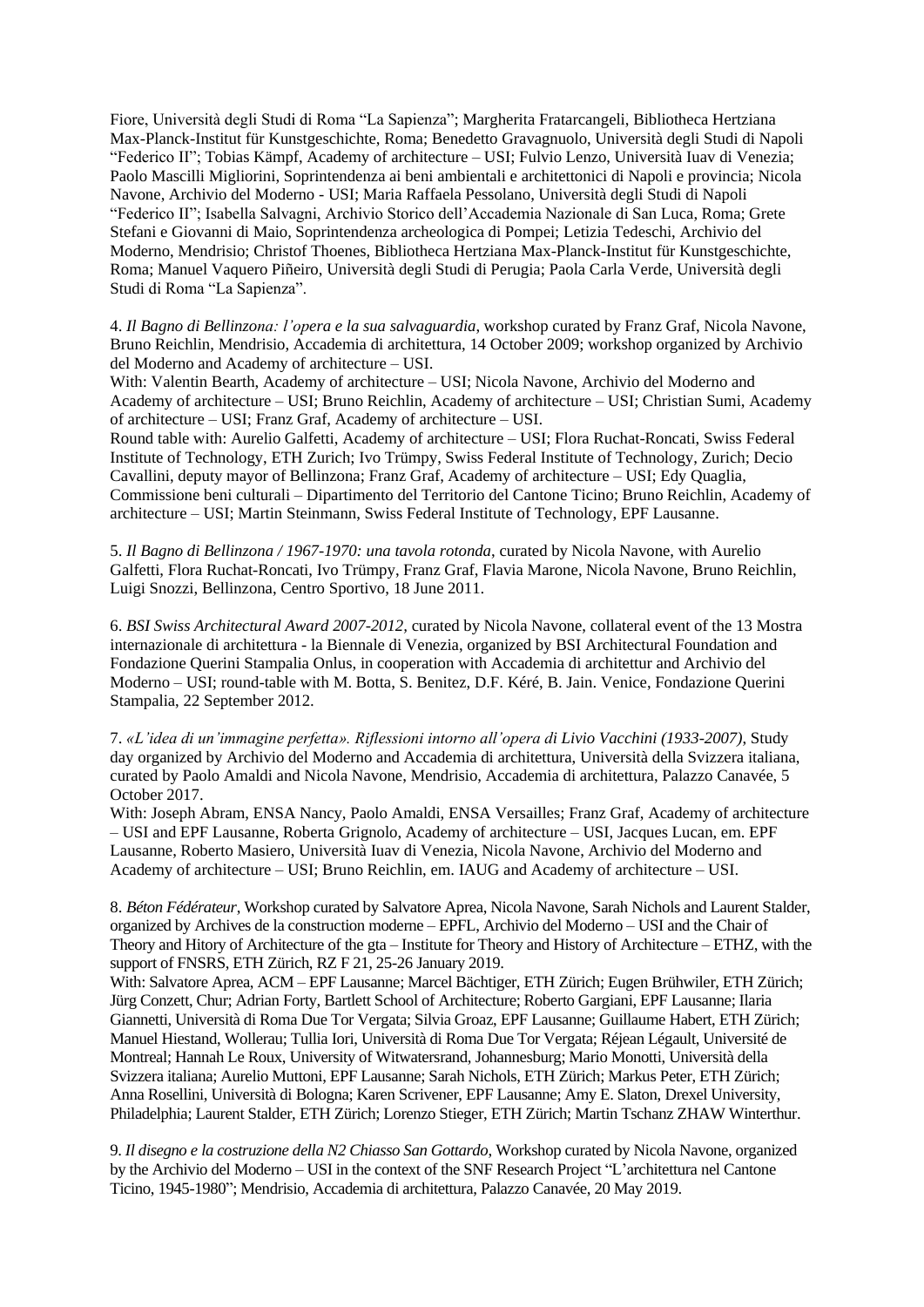With: Jürg Conzett, USI – AAM; Ilaria Giannetti, Università di Roma Tor Vergata; Serena Maffioletti, Università Iuav di Venezia; Nicola Navone, USI – AdM; Laurent Stalder, ETH Zürich.

10. *"…al di là dell'orizzonte c'è la città". Omaggio a Luigi Snozzi*, Webinar and Round Table curated by Nicola Navone, organized by Accademia di architettura – USI and Archivio del Moderno – USI, Auditorium of the Teatro dell'architettura and in streaming, 4 March 2021. With: Álvaro Siza, Mario Botta, Roger Diener, Pierre-Alain Croset, Giacomo Guidotti. Moderator: Nicola Navone.

# *6.2 ORGANIZATION OF OR PARTICIPATION TO EXHIBITIONS*

1. *Domenico Trezzini e la costruzione di San Pietroburgo*. Exhibition curated by Manuela Kahn-Rossi and Marco Franciolli, Museo Cantonale d'Arte, Lugano 27 November 1994 - 26 February 1995 (member of the Scientific committee).

2. *Architetti neoclassici ticinesi fra Neva e Moscova. I fondi grafici degli archivi Adamini e Gilardi*. Exhibition curated by Piervaleriano Angelini, Nicola Navone, Alessandra Pfister, Archivio del Moderno, Mendrisio 8 April - 28 May 2000.

3. *Rino Tami e l'Autostrada N2 Chiasso – San Gottardo*. Exhibition curated by Letizia Tedeschi and Nicola Navone,

3.1 Archivio del Moderno, Mendrisio, 19 March - 20 April 2001;

3.2 Archivio progetti, Università Iuav di Venezia, 7 - 21 December 2001, 7-31 January 2002;

3.3 Hochschule für Technik und Wirtschaft, Chur, 23 August - 11 September 2003.

4. *Architetti neoclassici italiani e ticinesi fra Neva e Moscova. I fondi grafici degli archivi Adamini e Gilardi*. Exhibition curated by Piervaleriano Angelini, Nicola Navone, Alessandra Pfister, Galleria di Palazzo Cini, Venice 21 April - 20 May 2001.

5. *John Soane e i ponti in legno svizzeri. Architettura e cultura tecnica da Palladio ai Grubenmann*. Exhibition curated by Angelo Maggi and Nicola Navone, Archivio del Moderno, Mendrisio 11 May - 30 June 2002.

6. *John Soane e i ponti in legno svizzeri. Architettura e cultura tecnica da Palladio ai Grubenmann*. Exhibition curated by Angelo Maggi and Nicola Navone, Museo Palladiano, Palazzo Barbaran da Porto, Vicenza, 11 July - 3 November 2002.

7. *John Soane und die Schweizer Holzbrücken*. Exhibition curated by Angelo Maggi and Nicola Navone, Architekturmuseum Basel, 15 November 2002 - 2 February 2003.

8. *John Soane and the wooden bridges of Switzerland. Architecture and the cultura of technology from Palladio to the Grubenmanns*. Exhibition curated by Angelo Maggi and Nicola Navone, Sir John Soane's Museum, London 14 February - 19 April 2003.

9. *Dal mito al progetto. La cultura architettonica dei maestri italiani e ticinesi nella Russia neoclassica*. Exhibition curated by Marco Franciolli and Letizia Tedeschi, Museo Cantonale d'Arte - Archivio del Moderno, Lugano - Mendrisio 5 October 2003 - 11 January 2004 (member of the scientific committee and of the executive committee, scientific coordinator).

10. *Ot mifa k proektu. Vlijanie ital'janskich i ticinskich architektorov v Rossii epochi klassicizma*. Exhibition curated by Marco Franciolli and Letizia Tedeschi, The State Hermitage, Saint-Petersburg 18 February – 18 April 2004 (member of the scientific committee and of the executive committee, scientific coordinator).

11. *Domenico Fontana tra Melide, Roma e Napoli (1543-1607)*. Exhibition curated by Tobias Kämpf and Nicola Navone, Melide, 15 September -14 October 2007.

12. *BSI Swiss Architectural Award 2008*. Exhibition curated by Nicola Navone, promoted by BSI Architectural Foundation under the patronage of the Swiss Federal Office for Culture and the Academy of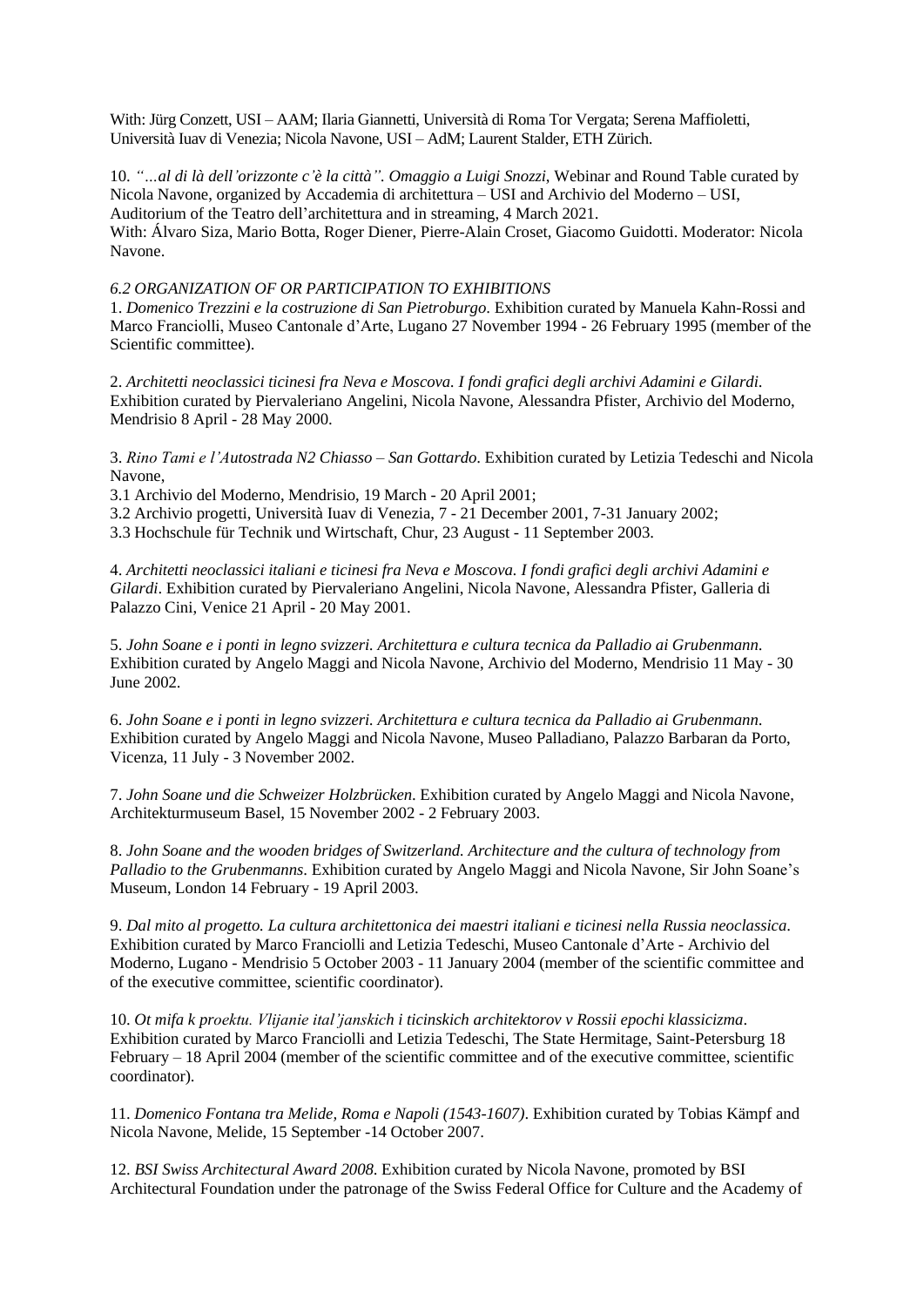architecture – USI, and the coordination of the Archivio del Moderno, Mendrisio, Galleria dell'Accademia, 14 November 2008 - 8 February 2009.

13. *Il Bagno di Bellinzona di Aurelio Galfetti, Flora Ruchat-Roncati, Ivo Trümpy*. Exhibition curated by Nicola Navone and Bruno Reichlin, organized by the Archivio del Moderno and the Academy of architecture – USI, Mendrisio, Galleria dell'Accademia, 18 September - 2 November 2009.

14. *BSI Swiss Architectural Award 2008*. Exhibition curated by Nicola Navone, promoted by BSI Architectural Foundation and organized by the Università degli Studi Roma Tre-Facoltà di architettura and the Archivio del Moderno, under the patronage of the Swiss Embassy in Italy, the Comune di Roma-Assessorato alle Politiche Culturali e della Comunicazione, the Swiss Institute in Rome, the Accademia Nazionale di San Luca and the Academy of architecture – USI; Rome, Università degli Studi Roma Tre-Facoltà di architettura (Padiglione 2B, ex Mattatoio di Testaccio), 10 October - 2 November 2009.

15. *Il Bagno di Bellinzona di Aurelio Galfetti, Flora Ruchat-Roncati, Ivo Trümpy*. Exhibition curated by Nicola Navone and Bruno Reichlin, ETH Zürich, Haupthalle, 30 April - 20 May 2010.

16. *BSI Swiss Architectural Award 2010*. Exhibition curated by Nicola Navone, promoted by BSI Architectural Foundation under the patronage of the Swiss Federal Office for Culture and the Academy of architecture – USI, and the coordination of the Archivio del Moderno, Mendrisio, Galleria dell'Accademia, 19 November 2010 - 30 January 2011.

17. *Il Bagno di Bellinzona di Aurelio Galfetti, Flora Ruchat-Roncati, Ivo Trümpy*. Exhibition curated by Nicola Navone and Bruno Reichlin, Bellinzona, Castelgrande, 14 April - 19 June 2011.

18. *BSI Swiss Architectural Award 2010*. Exhibition curated by Nicola Navone, promoted by BSI Architectural Foundation, organized by the Università di Ferrara-Facoltà di architettura and the Archivio del Moderno, Mendrisio, under the patronage of the Academy of architecture – USI; Ferrara, Palazzo Tassoni Estense, 4-17 June 2012 (prolonged until the 21 June 2012).

19. *BSI Swiss Architectural Award 2012*. Exhibition curated by Nicola Navone, promoted by BSI Architectural Foundation under the patronage of the Swiss Federal Office for Culture and the Academy of architecture – USI, and the coordination of the Archivio del Moderno, Mendrisio, Galleria dell'Accademia, 21 September - 28 October 2012.

20. *BSI Swiss Architectural Award 2007-2012.* Exhibition curated by Nicola Navone, collateral event of the 13. Mostra internazionale di architettura - La Biennale di Venezia, organized by BSI Architectural Foundation and Fondazione Querini Stampalia Onlus, in cooperation with the Academy of architecture – USI and the Archivio del Moderno, Venice, Fondazione Querini Stampalia, 22 September - 7 October 2012.

21.-23. *Architecture as an open process. Recent works of Bijoy Jain, Studio Mumbai*. Exhibition curated by Bijoy Jain, Ariel Huber, Nicola Navone, promoted by the Swiss Embassy in India, during the "Year of Swiss Architecture, Design and Engineering in India, 2013-2014"; Swiss Embassy in India, New Delhi, 10- 17 November 2013; NID - National Institute of Design, Ahmedabad, 22 - 30 November 2013; Studio X, Mumbai, 12 July - 22 December 2013.

24. *BSI Swiss Architectural Award 2014*. Exhibition curated by Nicola Navone, promoted by BSI Architectural Foundation under the patronage of the Swiss Federal Office for Culture and the Academy of architecture – USI, and the coordination of the Archivio del Moderno, Mendrisio, Galleria dell'Accademia, 19 September - 26 October 2014.

25. *BSI Swiss Architectural Award 2016*. Exhibition curated by Nicola Navone, promoted by BSI Architectural Foundation under the patronage of the Academy of architecture  $-\overline{U}SI$ , and the coordination of the Archivio del Moderno, Mendrisio, Galleria dell'Accademia, 30 September - 23 October 2016.

26. *Giacomo Quarenghi (1744-1817) nelle raccolte grafiche degli architetti ticinesi*. Exhibition curated by Nicola Navone, promoted by Archivio del Moderno and Pinacoteca cantonale Giovanni Züst, Rancate-Mendrisio, Pinacoteca cantonale Giovanni Züst, 5 March - 17 April 2017.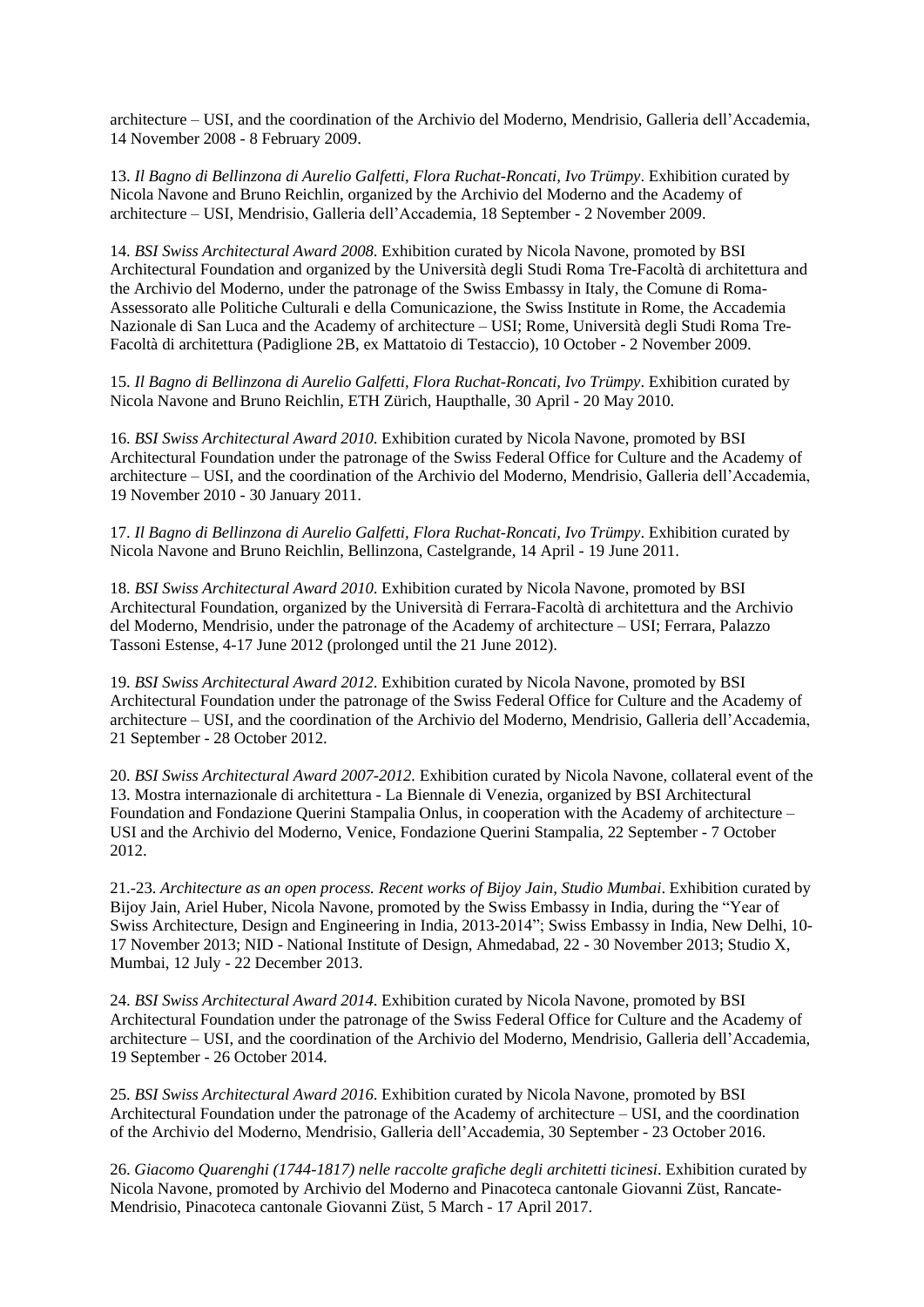27. *Swiss Architectural Award 2018*. Exhibition curated by Nicola Navone, promoted by Swiss Architectural Foundation with the support of Università della Svizzera italiana – Academy of Architecture and the support of Fondazione Teatro dell'architettura and Fondazione per le Facoltà di Lugano dell'USI, Mendrisio, Auditorium of the Theatre of Architecture, 16 November - 23 December 2018.

### *7. Works as an archictet*

He has worked as an independent architect and had designed the following works:

1. Single-family villa at Comano (Canton Ticino), 1989 (with Milo Navone; not built).

2. Restructuring of a residential building at Ponte Tresa (Canton Ticino), 2000 (detailed project and construction management: Milo Navone, 2002-2003).

3. Competition project for the Regional Services Centre at Roveredo (Canton Grisons), 2000-2001, 1st prize (with Paolo Canevascini, Stefano Corecco, Rolando Zuccolo; detailed project and construction: Paolo Canevascini and Stefano Corecco, 2004-2008; competition project published in "Archi" 4, 2001; "Aktuelle Wettbewerbscene" 6, 2001; completed building published in "Arch" 150, 2008, and "Archi" 3, 2009).

4. Restructuring of a barn at Molare, Valle Leventina (Canton Ticino), 2002 (with Paolo Canevascini and Stefano Corecco; final design and construction management: Paolo Canevascini and Stefano Corecco, 2002-2004).

5. Restructuring of a house in the centre of Morcote (Canton Ticino) (construction management: Milo Navone, 2004).

6. Restructuring of a farmhouse at San Pietro di Stabio (Canton Ticino), 2004 (with Paolo Canevascini and Stefano Corecco; final design and construction management: Paolo Canevascini and Stefano Corecco, 2005-2006).

7. Set up of the exhibition *BSI Swiss Architectural Award 2008*, curated by NicolaNavone (see 6.12), Mendrisio, Galleria dell'Accademia, 14 November 2008 - 8 February 2009.

8. Set up of the exhibition *Il Bagno di Bellinzona di Aurelio Galfetti, Flora Ruchat-Roncati, Ivo Trümpy*, curated by Nicola Navone and Bruno Reichlin (see 6.13), Mendrisio, Galleria dell'Accademia, 18 September - 2 November 2009. (With Bruno Reichlin)

9. Set up of the exhibition *Il Bagno di Bellinzona di Aurelio Galfetti, Flora Ruchat-Roncati, Ivo Trümpy*, curated by Nicola Navone and Bruno Reichlin (see 6.15), ETH Zürich, Haupthalle, 30 April - 20 May 2010. (With Bruno Reichlin)

10. Set up of the exhibition *BSI Swiss Architectural Award 2010*, curated by Nicola Navone (see 6.16), Mendrisio, Galleria dell'Accademia, 19 November 2010 - 30 January 2011.

11. Set up of the exhibition *Il Bagno di Bellinzona di Aurelio Galfetti, Flora Ruchat-Roncati, Ivo Trümpy*, curated by Nicola Navone and Bruno Reichlin (see 6.17), Bellinzona, Castelgrande, 14 April - 19 June 2011. (With Bruno Reichlin)

12. Study room for an art historian, Pianezzo (Canton Ticino), 2011.

13. Set up of the exhibition *BSI Swiss Architectural Award 2012*, curated by Nicola Navone (see 6.19), Mendrisio, Galleria dell'Accademia, 21 September - 28 October 2012.

14. Set up of the exhibition *BSI Swiss Architectural Award 2007-2012,* curated by Nicola Navone, collateral event of the 13. Mostra internazionale di architettura - La Biennale di Venezia (see 6.20), Venice, Fondazione Querini Stampalia, 22 September - 7 October 2012.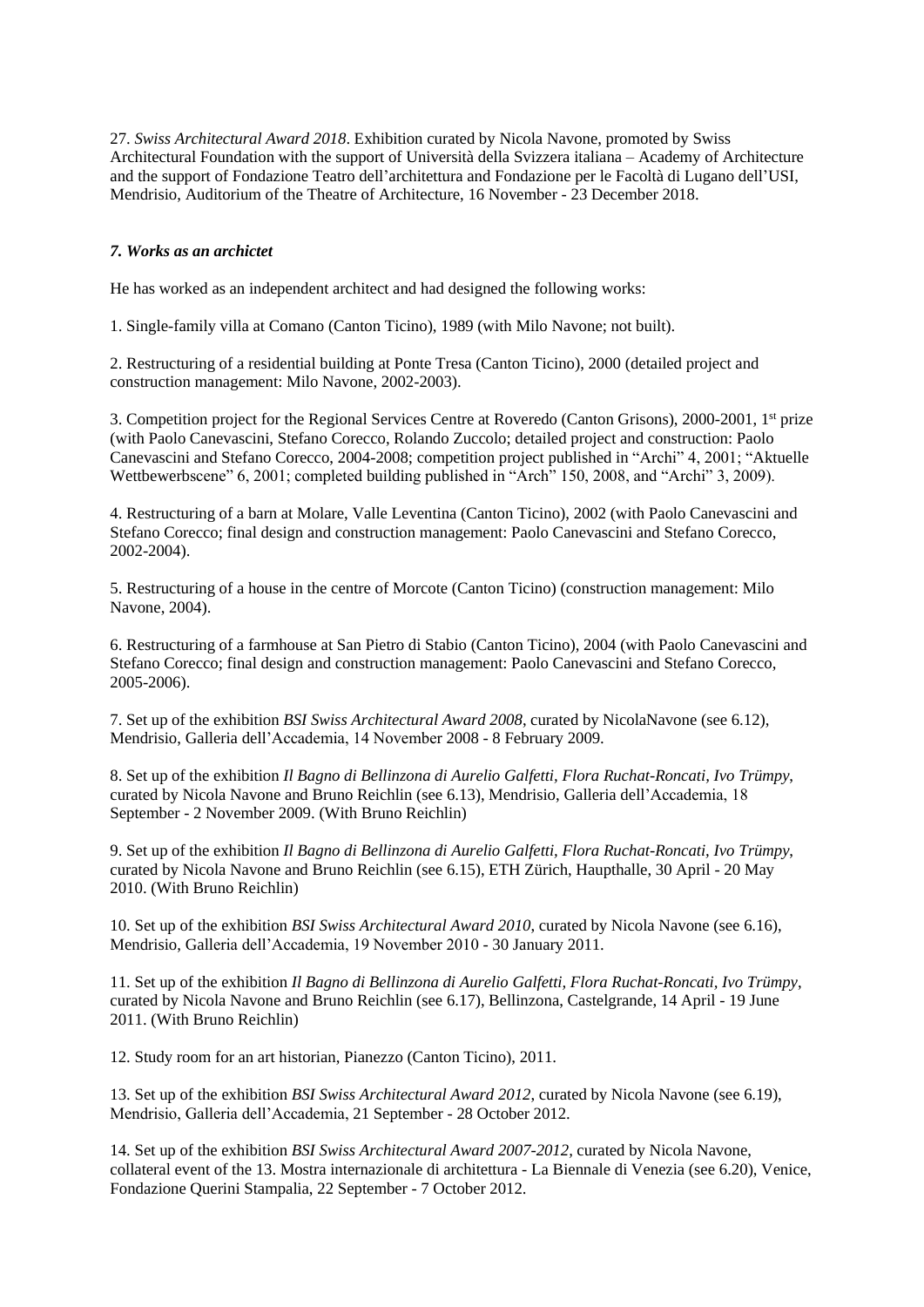15. Set up of the exhibition *BSI Swiss Architectural Award 2014*, curated by Nicola Navone (see 6.24), Mendrisio, Galleria dell'Accademia, 19 September - 26 October 2014.

16. Competition project for the new Primary school and Gymnasium extension in Tesserete (Canton Ticino). With Paolo Canevascini and Stefano Corecco, 2015. 6th prize.

17. Set up of the exhibition *BSI Swiss Architectural Award 2016*, curated by Nicola Navone (see 6.25), Mendrisio, Galleria dell'Accademia, 30 September - 23 October 2016.

18. *Giacomo Quarenghi (1744-1817) nelle raccolte grafiche degli architetti ticinesi*. Exhibition curated by Nicola Navone (see 6.26), Rancate-Mendrisio, Pinacoteca cantonale Giovanni Züst, 5 March - 17 April 2017.

19. Set up of the exhibition *Swiss Architectural Award 2018*, curated by Nicola Navone (see 6.27), Mendrisio, Auditorium of the Theatre of Architecture, 16 November - 23 December 2018.

### *8. Juries*

1. Member of the Jury of the Quarenghi Award, with Piervaleriano Angelini, Giulio Orazio Bravi, Gianni Mezzanotte, Maria Chiara Pesenti, Bergamo 2010.

2. Member of the Juy of the Architectural competition "Progetto ad una fase per la nuova mensa scolastica nel quartiere di Viganello", launched by the City of Lugano, September 2017.

#### *9. Membership of Scientific Committees, Cultural and Scientific Commissions*

1. Since 2012 he is a member of the Scientific committee of the Pinacoteca Cantonale Giovanni Züst, Rancate (Canton Ticino); since 1<sup>st</sup> January 2020 he has been its President.

2. Since 2014 he is a member of the Competence network on photography of Memoriav.

3. Since 2015 he is a member of the Working group instituted by the Federal Office for Culture, the Federal Roads Office and the Dipartimento del territorio del Cantone Ticino, in order to discuss the planned interventions on the highway A2 Chiasso-San Gottardo tunnel portals.

4. Since 15 December 2015 he is a member of the Commissione per i beni culturali della Repubblica e Cantone del Ticino.

5. Since 2018 he is a member of the Scientific Committee of the architectural review "Faces" (Geneva).

### *10. Membership of Foundation Boards, Associations, etc.*

1. Since 2005 he is a member of the Board of the Fondazione Archivi Architetti Ticinesi.

2. From 2005, the year of its constitution, to 2021 he was the Secretary of the Fondazione Teatro dell'Architettura (until 2015 Fondazione Museo dell'Architettura).

3. Since its creation in 2007, he is the Secretary of BSI Swiss Architectural Award and participates to the Board of BSI Architectural Foundation.

4. Since 2010 he is an associated member of the Federazione Architetti Svizzeri (FAS/BSA), Gruppo Ticino and participates to the "Runder Tisch Baukultur Schweiz" ("Round-table on Construction Culture in Switzerland") promoted by the SIA.

5. Since 2014 he is a member of the Fondazione Antonio Caccia (Museo Civico di Belle Arti), Lugano.